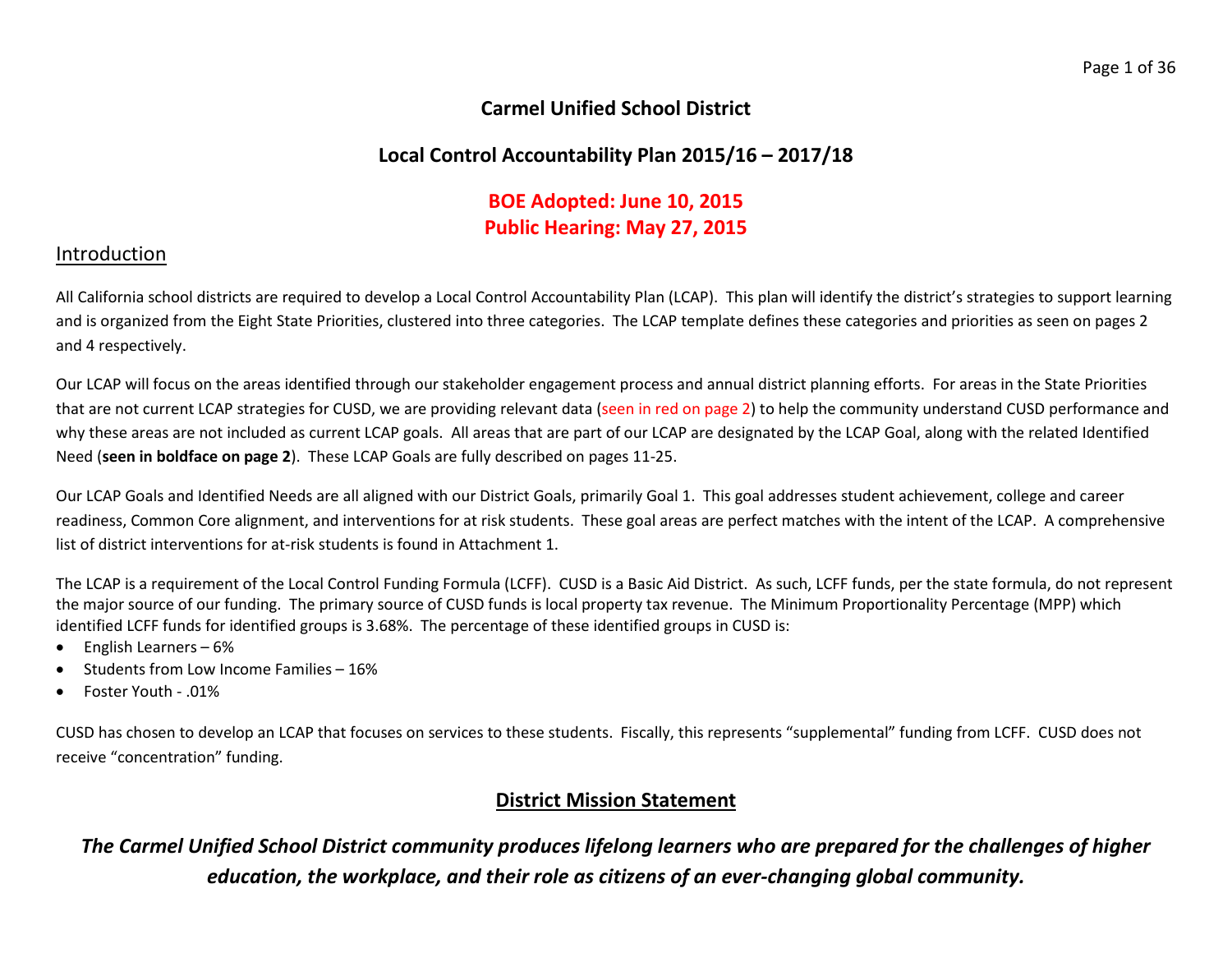# *Based on 2014-15 School Year Category A: Conditions of Learning*

## **Basic Services**

- Pupils have access to standards-aligned instructional materials. **LCAP Goal, Identified Need 1,2,3** (Priority 1)
- Degree to which teachers are appropriately assigned and fully credentialed in the subject areas for the pupils they are teaching. (100%) (Priority 1)
- School facilities are maintained in good repair (Parent Survey: 98% satisfaction) (Priority 1)

## **Implementation of State Standards**

• Implementaion of academic content and performance standards adopted by the state board for all pupils, including English learners. **LCAP Goal, Identified Need 1,2,3** (Priority 2)

## **Course Access**

• Pupil enrollment in a broad course of study that includes all of the subject areas. (All students access our core curriculum [unless an IEP directs otherwise]. Students have open access to all courses at CHS) (Priority 7)

## *Category B: Pupil Outcomes*

### **Pupil Achievement**

- Performance on standardized tests. **LCAP Goal, Identified Need 1, 2, 3, 4** (Priority 4)
- Share of English learners that become English proficient. **LCAP Goal, Identified Need 3** (Priority 4)
- English learner reclassification rate. (CUSD performance of Redesignated students is equal to overall student performance) (Priority 4)
- Score on Academic Performance Index. **LCAP Goal, Identified Need 1, 2, 3, 4** (Priority 4)
- Share of pupils that pass Advanced Placement exams with 3 or higher. (CUSD: 67%, state: 23%) (Priority 4)
- Share of pupils determined prepared for college by the Early Assessment Program. (Our baseline will be established in 2014-15 within the Smarter Balanced Assessment results) (Priority 4)

## **Pupil Achievement (continued)**

• 76% of 2015 graduates met the UC/CSU a-g requirements (Priority 4)

## *Category C: Engagement*

## **Parent Involvement**

• Efforts to seek parent input in decision making, promotion or parent participation in programs for unduplicated pupils and special need subgroups. (In 2014-15, parent input meetings were held to gather ELAC, SSC, and PTO LCAP input, as well as staff meetings at each site. Additionally, parent input influences decision making through the CUSD Survey of Parent Satisfaction, completed every other year.) (Priority 3)

## **Pupil Engagement**

- School attendance rates (CUSD: 96%, state: 94%) (Priority 5)
- Chronic absenteeism rates (CHS has only .01% of their students with these attendance challenges. All of these students get adequate support from the Student Assistance Program counselor to improve attendance and graduate from high school) (Priority 5)
- Middle school dropout rates (0%) (Priority 5)
- High school dropout rates (CUSD: 3.5%, state: 13%) (Priority 5)
- High school graduation rates (CUSD: 96.5%; state 79%) (Priority 5)

## **School Climate**

- Pupil suspension rates (CUSD: 3.2%, state 5.1%) (Priority 6)
- Pupil expulsion rates (CUSD: 0%, state: .1%) (Priority 6)
- Other local measures including surveys of pupils, parents and teachers on the sense of safety and school connectedness (Healthy Kids Survey CUSD: 85%, state: 65%) (Priority 6)

# **Other Student Outcomes**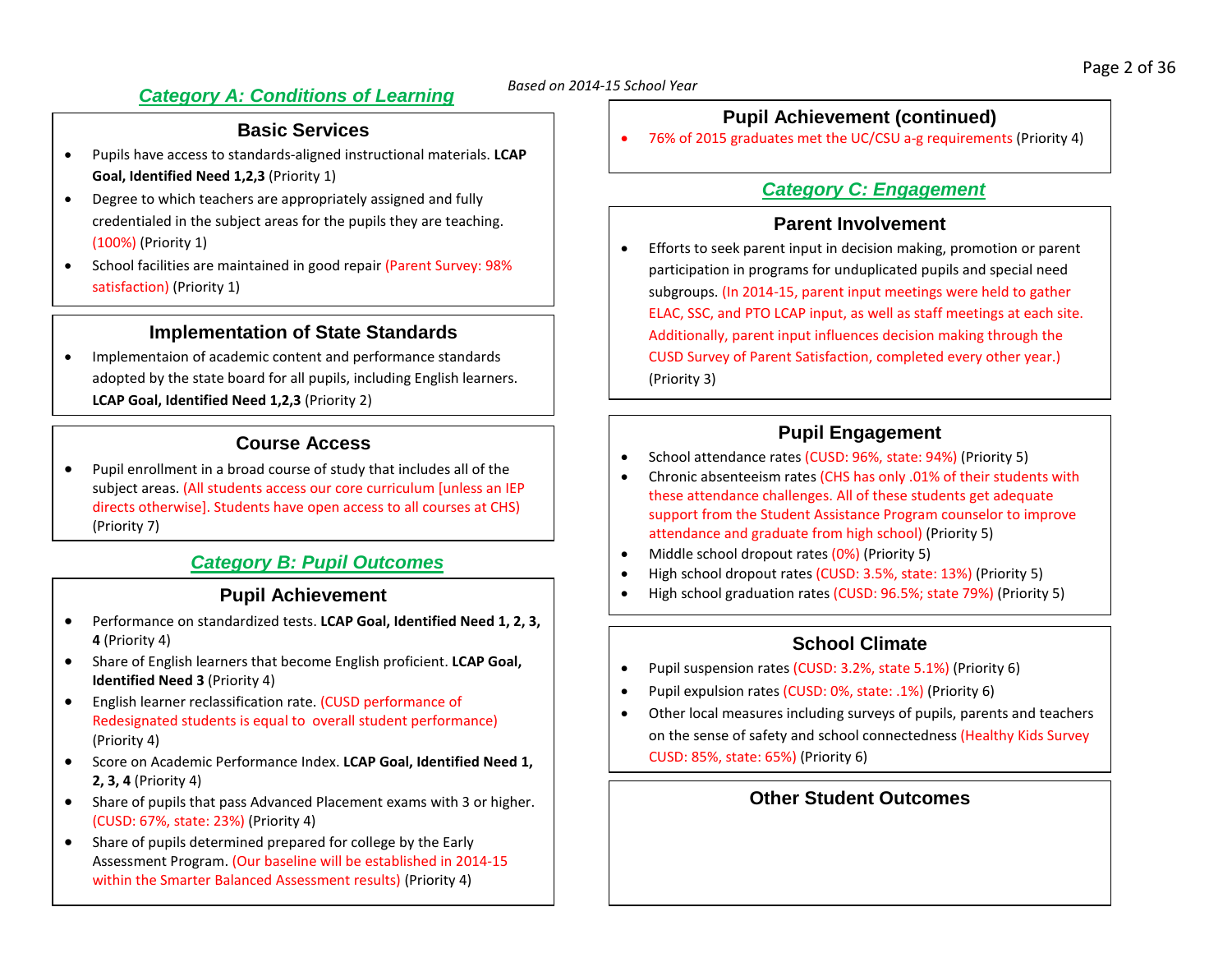**§ 15497.5. Local Control and Accountability Plan and Annual Update Template.**

### **LEA: Carmel Unified School District Contact: Edmund Gross, Chief Academic Officer, egross@carmelunified.org LCAP Year: 2015-2016**

## **Local Control and Accountability Plan and Annual Update Template**

*The Local Control and Accountability Plan (LCAP) and Annual Update Template shall be used to provide details regarding local educational agencies' (LEAs) actions and expenditures to support pupil outcomes and overall performance pursuant to Education Code sections 52060, 52066, 47605, 47605.5, and 47606.5. The LCAP and Annual Update Template must be completed by all LEAs each year.*

*For school districts, pursuant to Education Code section 52060, the LCAP must describe, for the school district and each school within the district, goals and specific actions to achieve those goals for all pupils and each subgroup of pupils identified in Education Code section 52052, including pupils with disabilities, for each of the state priorities and any locally identified priorities.*

*For county offices of education, pursuant to Education Code section 52066, the LCAP must describe, for each county office of education-operated school and program, goals and specific actions to achieve those goals for all pupils and each subgroup of pupils identified in Education Code section 52052, including pupils with disabilities, who are funded through the county office of education Local Control Funding Formula (LCFF) as identified in Education Code section 2574 (pupils attending juvenile court schools, on probation or parole, or mandatorily expelled) for each of the state priorities and any locally identified priorities. School districts and county offices of education may additionally coordinate and describe in their LCAPs services provided to pupils funded by a school district but attending county-operated schools and programs, including special education programs.*

*Charter schools, pursuant to Education Code sections 47605, 47605.5, and 47606.5, must describe goals and specific actions to achieve those goals for all pupils and each subgroup of pupils identified in Education Code section 52052, including pupils with disabilities, for each of the state priorities as applicable and any locally identified priorities. For charter schools, the inclusion and description of goals for state priorities in the LCAP may be modified to meet the grade levels served and the nature of the programs provided, including modifications to reflect only the statutory requirements explicitly applicable to charter schools in the Education Code.*

*The LCAP is intended to be a comprehensive planning tool. Accordingly, in developing goals, specific actions, and expenditures, LEAs should carefully consider how to reflect the services and related expenses for their basic instructional program in relationship to the state priorities. LEAs may reference and describe actions and expenditures in other plans and funded by a variety of other fund sources when detailing goals, actions, and expenditures related to the state and local priorities. LCAPs must be consistent with school plans submitted pursuant to Education Code section 64001. The information contained in the LCAP, or annual update, may be supplemented by information contained in other plans (including the LEA plan pursuant to Section 1112 of Subpart 1 of Part A of Title I of Public Law 107-110) that are incorporated or referenced as relevant in this document.*

*For each section of the template, LEAs shall comply with instructions and should use the guiding questions as prompts (but not limits) for completing the information as required by statute. Guiding questions do not require separate narrative responses. However, the narrative response and goals and actions should demonstrate each guiding question was considered during the development of the plan. Data referenced in the LCAP must be consistent with the school accountability report card where appropriate. LEAs may resize pages or attach additional pages as necessary to facilitate completion of the LCAP.*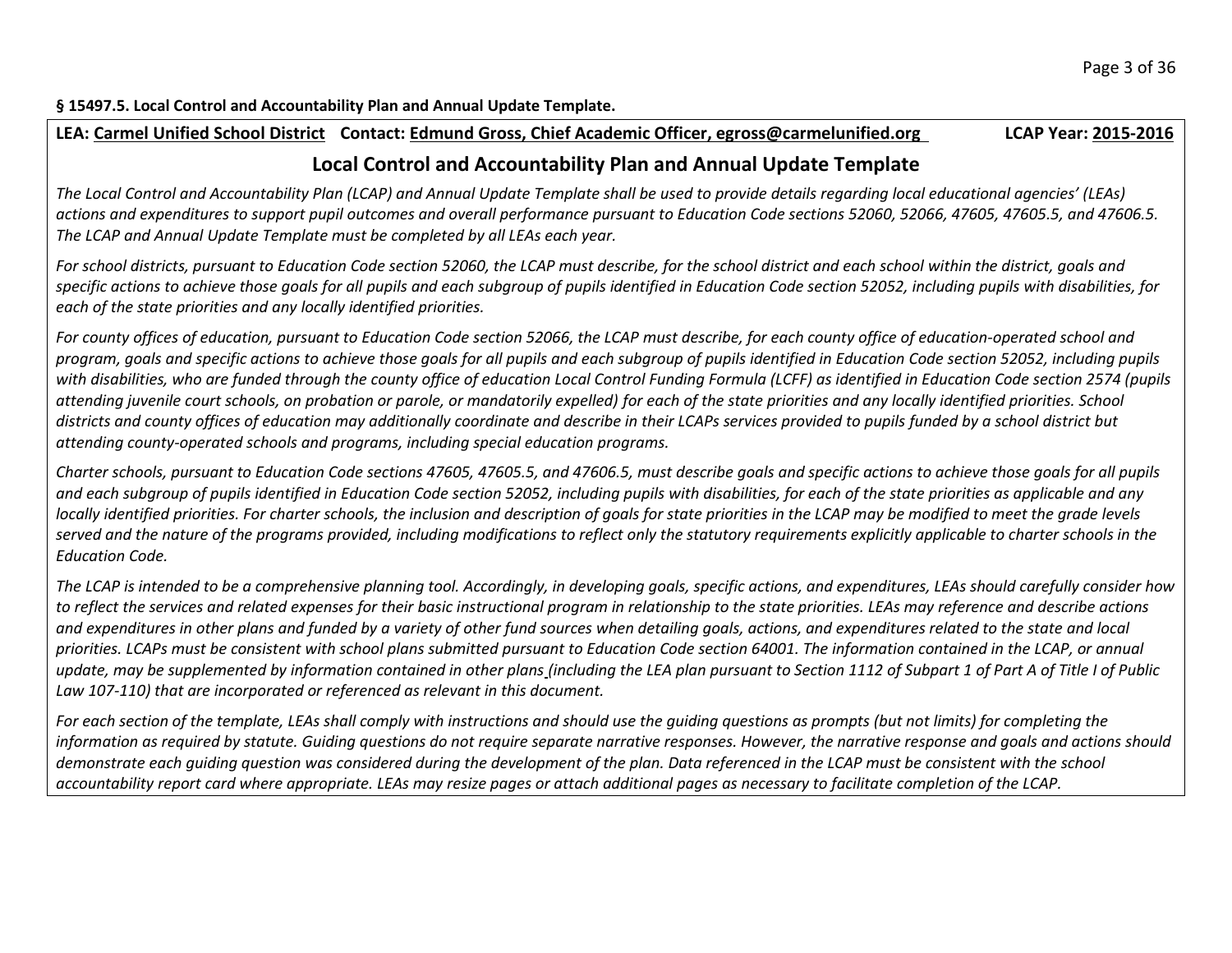# *State Priorities*

*The state priorities listed in Education Code sections 52060 and 52066 can be categorized as specified below for planning purposes, however, school districts and county offices of education must address each of the state priorities in their LCAP. Charter schools must address the priorities in Education Code section 52060(d) that apply to the grade levels served, or the nature of the program operated, by the charter school.*

## *A. Conditions of Learning:*

**Basic:** degree to which teachers are appropriately assigned pursuant to Education Code section 44258.9, and fully credentialed in the subject areas and for the *pupils they are teaching; pupils have access to standards-aligned instructional materials pursuant to Education Code section 60119; and school facilities are maintained in good repair pursuant to Education Code section 17002(d). (Priority 1)*

*Implementation of State Standards: implementation of academic content and performance standards and English language development standards adopted by the state board for all pupils, including English learners. (Priority 2)*

*Course access: pupil enrollment in a broad course of study that includes all of the subject areas described in Education Code section 51210 and subdivisions (a) to (i), inclusive, of Section 51220, as applicable. (Priority 7)*

*Expelled pupils (for county offices of education only): coordination of instruction of expelled pupils pursuant to Education Code section 48926. (Priority 9)*

*Foster youth (for county offices of education only): coordination of services, including working with the county child welfare agency to share information, responding to the needs of the juvenile court system, and ensuring transfer of health and education records. (Priority 10)*

### *B. Pupil Outcomes:*

*Pupil achievement: performance on standardized tests, score on Academic Performance Index, share of pupils that are college and career ready, share of English learners that become English proficient, English learner reclassification rate, share of pupils that pass Advanced Placement exams with 3 or higher, share of pupils determined prepared for college by the Early Assessment Program. (Priority 4)*

*Other pupil outcomes: pupil outcomes in the subject areas described in Education Code section 51210 and subdivisions (a) to (i), inclusive, of Education Code section 51220, as applicable. (Priority 8)*

### *C. Engagement:*

*Parental involvement: efforts to seek parent input in decision making at the district and each schoolsite, promotion of parent participation in programs for unduplicated pupils and special need subgroups. (Priority 3)*

*Pupil engagement: school attendance rates, chronic absenteeism rates, middle school dropout rates, high school dropout rates, high school graduations rates. (Priority 5)*

*School climate: pupil suspension rates, pupil expulsion rates, other local measures including surveys of pupils, parents and teachers on the sense of safety and school connectedness. (Priority 6)*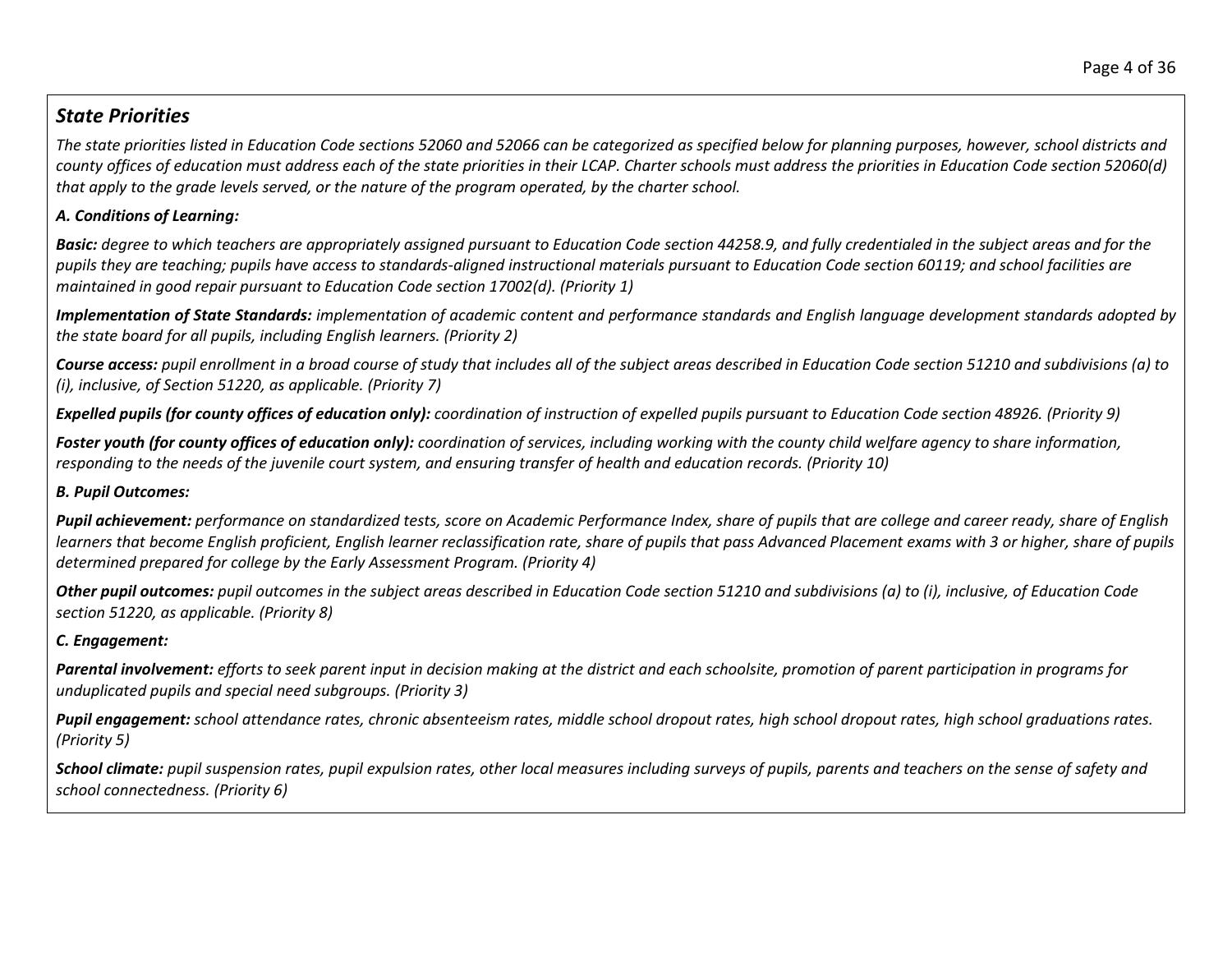#### **Section 1: Stakeholder Engagement**

*Meaningful engagement of parents, pupils, and other stakeholders, including those representing the subgroups identified in Education Code section 52052, is critical to the LCAP and budget process. Education Code sections 52060(g), 52062 and 52063 specify the minimum requirements for school districts; Education Code sections 52066(g), 52068 and 52069 specify the minimum requirements for county offices of education, and Education Code section 47606.5 specifies the minimum requirements for charter schools. In addition, Education Code section 48985 specifies the requirements for translation of documents.*

**Instructions:** Describe the process used to consult with parents, pupils, school personnel, local bargaining units as applicable, and the community and how this consultation contributed to development of the LCAP or annual update. Note that the LEA's goals, actions, services and expenditures related to the state priority of parental involvement are to be described separately in Section 2. In the annual update boxes, describe the stakeholder involvement process for the review, and describe its impact on, the development of the annual update to LCAP goals, actions, services, and expenditures.

#### **Guiding Questions:**

- 1) How have applicable stakeholders (e.g., parents and pupils, including parents of unduplicated pupils and unduplicated pupils identified in Education Code section 42238.01; community members; local bargaining units; LEA personnel; county child welfare agencies; county office of education foster youth services programs, court-appointed special advocates, and other foster youth stakeholders; community organizations representing English learners; and others as appropriate) been engaged and involved in developing, reviewing, and supporting implementation of the LCAP?
- 2) How have stakeholders been included in the LEA's process in a timely manner to allow for engagement in the development of the LCAP?
- 3) What information (e.g., quantitative and qualitative data/metrics) was made available to stakeholders related to the state priorities and used by the LEA to inform the LCAP goal setting process? How was the information made available?
- 4) What changes, if any, were made in the LCAP prior to adoption as a result of written comments or other feedback received by the LEA through any of the LEA's engagement processes?
- 5) What specific actions were taken to meet statutory requirements for stakeholder engagement pursuant to Education Code sections 52062, 52068, and 47606.5, including engagement with representatives of parents and guardians of pupils identified in Education Code section 42238.01?
- 6) What specific actions were taken to consult with pupils to meet the requirements 5 CCR 15495(a)?
- 7) How has stakeholder involvement been continued and supported? How has the involvement of these stakeholders supported improved outcomes for pupils, including unduplicated pupils, related to the state priorities?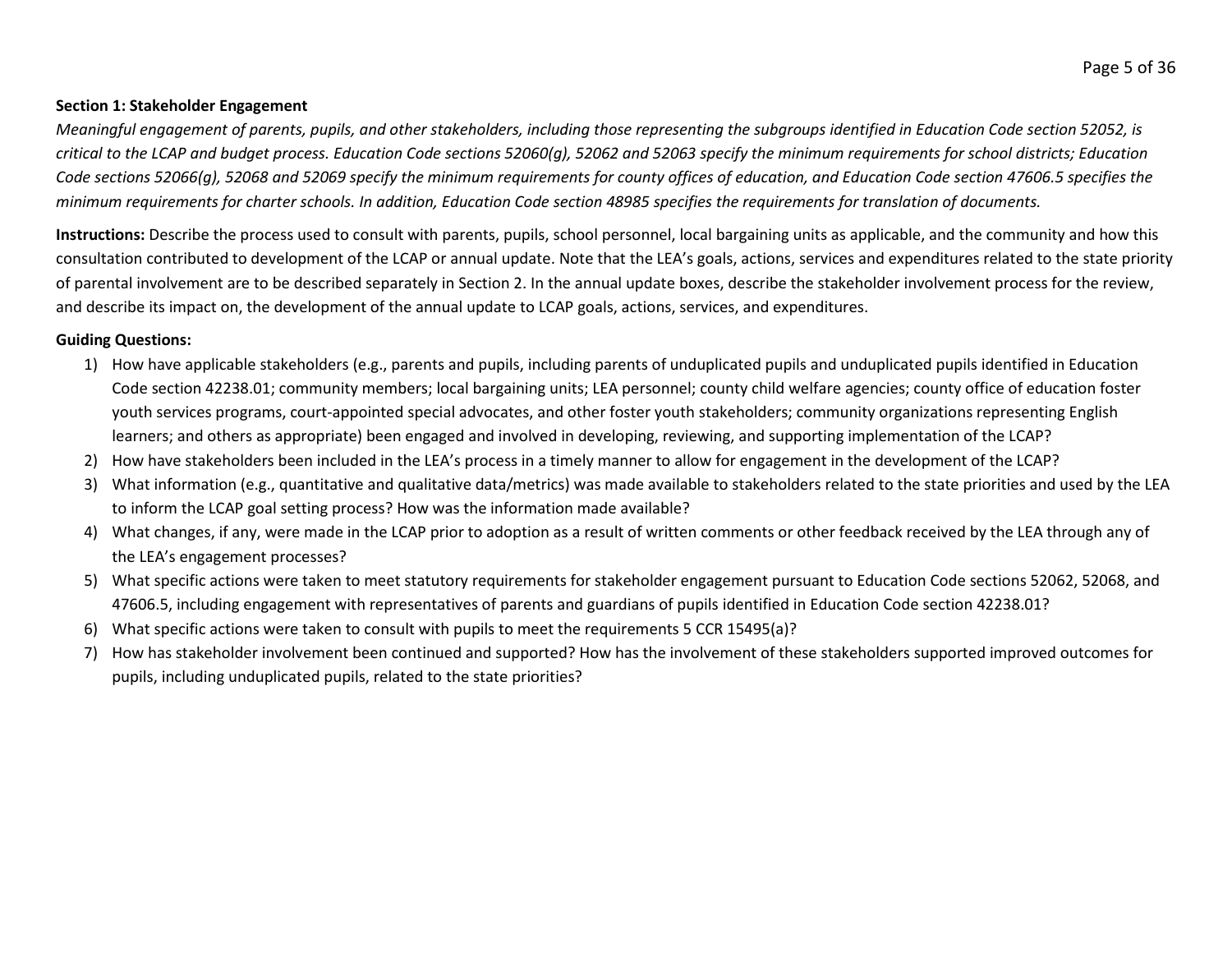| <b>Involvement Process</b>                                                                                                                                                                                                                                                                                                                                                                                            | <b>Impact on LCAP</b>                                                                                                                                                                                                                                                                                                                                                                                                                                                                                                                                                                                                                                                                                                                                                                                                                                                                                                                                                                                                                                                                                    |
|-----------------------------------------------------------------------------------------------------------------------------------------------------------------------------------------------------------------------------------------------------------------------------------------------------------------------------------------------------------------------------------------------------------------------|----------------------------------------------------------------------------------------------------------------------------------------------------------------------------------------------------------------------------------------------------------------------------------------------------------------------------------------------------------------------------------------------------------------------------------------------------------------------------------------------------------------------------------------------------------------------------------------------------------------------------------------------------------------------------------------------------------------------------------------------------------------------------------------------------------------------------------------------------------------------------------------------------------------------------------------------------------------------------------------------------------------------------------------------------------------------------------------------------------|
| Stakeholder Engagement Meetings occurred throughout the year as seen in the Annual<br>Update section below. Groups included in these meetings were site English Learner<br>Advisory Committees (ELAC) and the District English Learner Advisory Committee (DELAC), a<br>district-wide Parent Advisory Committee (PAC), the Student Leadership class at CHS, and<br>faculty from all sites.                            | Generally, stakeholders were very satisfied with the overall education<br>services provided to students. They were also quite satisfied with the<br>interventions available to students needing assistance. Details are listed in<br>the Annual Update section below. General suggestions included:<br>• Continuing CMS/CHS late bus for Big Sur and Cachagua areas<br>• Study sessions prior to assessments at CHS<br>• District support for literacy component in YMCA summer camp at Captain<br>Cooper<br>. Increase formative assessment in Integrated math courses at CHS<br>• Student surveys of academic preparation among CMS and CHS students<br>• Student-led parent/teacher conferences at age-appropriate elementary<br>grade levels<br>• Efforts to help students become self-advocates for their learning needs                                                                                                                                                                                                                                                                            |
| <b>Annual Update:</b><br>1. A number of ongoing LCAP meetings for stakeholders occurred during the 2014-15 school<br>year. A DELAC meeting was held at CMS on October 30, 2014 for all secondary English<br>Learner parents. Information included site EL programs, CELDT data, AVID, late bus (to<br>better encourage after school activity participation among EL's) and various support<br>opportunities for EL's. | <b>Annual Update:</b><br>1. Secondary English Learner parents had no specific requests for additional<br>services. They were very appreciative of current efforts to provide a rich<br>experience for English Learners. They were most appreciative for the late<br>bus run, designed to help students in Big Sur and Cachagua participate in<br>after school athletics and tutoring. The district will continue these late run<br>bus services for the 2015-16 school year.                                                                                                                                                                                                                                                                                                                                                                                                                                                                                                                                                                                                                             |
| 2. Leadership students at CHS were asked for LCAP input at a meeting held on January 28,<br>2015.                                                                                                                                                                                                                                                                                                                     | 2. Students were quick to share positive aspects from their learning<br>experiences across CUSD. These include good learning environments at all<br>schools, the role of the library in elementary and middle school, the broad<br>choice of electives at CHS, and most recently the 1:1 computer program.<br>They suggested removing the block on games from the web access, and<br>structuring study sessions at lunch prior to tests.                                                                                                                                                                                                                                                                                                                                                                                                                                                                                                                                                                                                                                                                 |
| 3. Elementary ELAC meetings occurred March 4, 2015 at Captain Cooper, and March 26 at<br>Tularcitos.                                                                                                                                                                                                                                                                                                                  | 3.41 Captain Cooper parents/staff attended the March 4 LCAP meeting. A<br>number of parents expressed appreciation for the after school homework<br>and tutoring options. They also voiced appreciation for the late bus started<br>this year that allows for secondary students to participate in extracurricular<br>activities. The only request made was for some type of district support for<br>the summer YMCA summer camp offered at Cooper. We are currently<br>exploring the idea of a Cooper staff member offering an academic<br>component within the YMCA program. Title I or district funds might be<br>available for this need.<br>English Learner parents at Tularcitos were quite satisfied with English<br>Language Development (ELD) and intervention services. They had a number<br>of questions about the redesignation criteria and process. They made a<br>request for parent education regarding what they can do at home to support<br>learning for their children. We made a number of suggestions and<br>referenced some related parent education efforts that were ongoing at |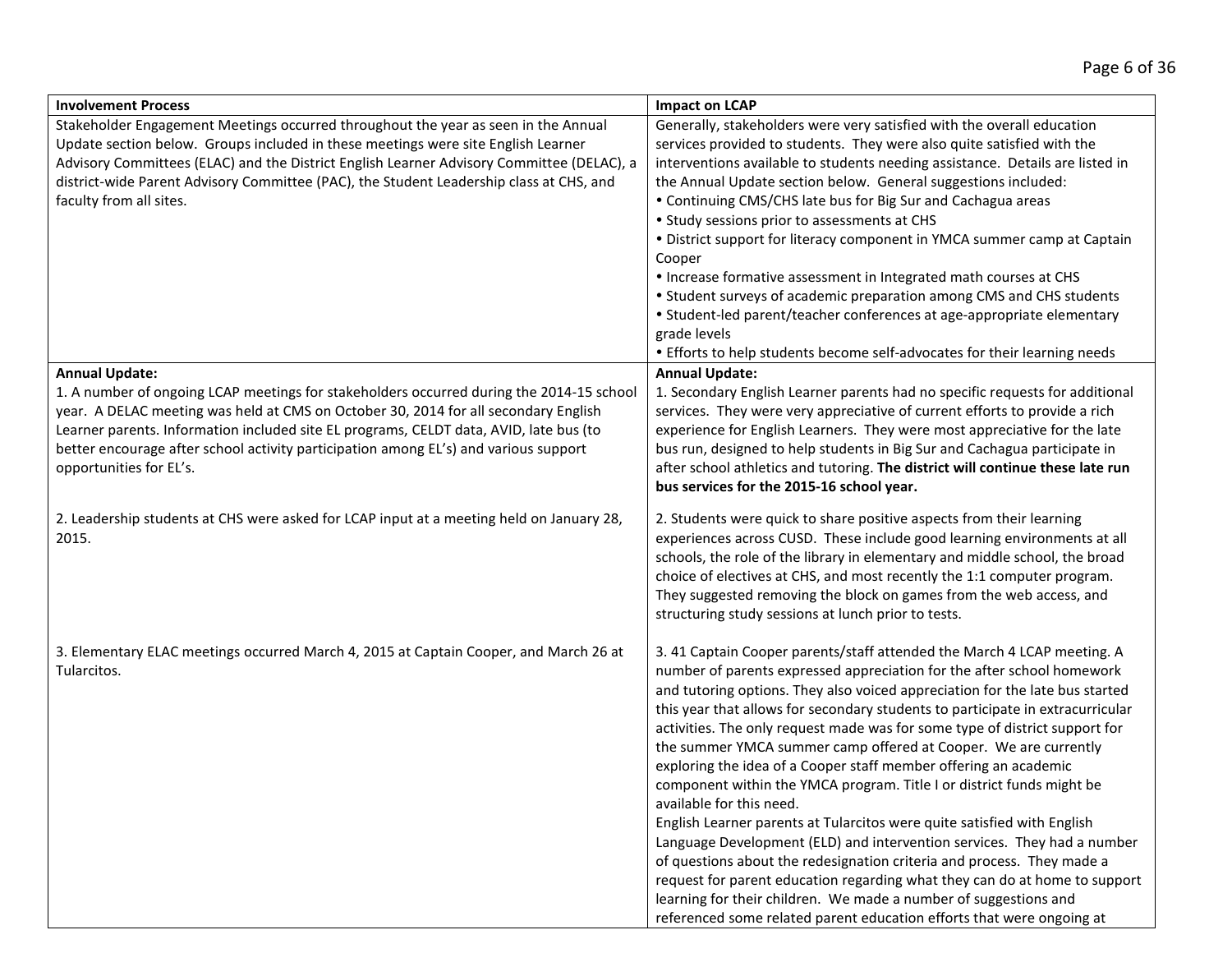4. A Parent Advisory Committee LCAP meeting was held March 17, 2015 at CMS for parent representatives from all sites. PTA/PTO/SSC leadership from all sites were in attendance. District academic performance information was shared. All parents were asked for strengths on which we might build, as well as areas for potential improvement.

Tularcitos. We will offer these resources again in 2015-16 and be sure to communicate with EL parents about these parent education classes.

4. The LCAP Parent Advisory Committee met for over 90 minutes to review the LCAP document, gain an understanding of the intent, and provide feedback. Parents represented all sites except Captain Cooper. Captain Cooper had its own LCAP meeting earlier in the month. Parents were satisfied with the overall LCAP Goal and the four identified needs, yet had a number of questions regarding Common Core State Standards, English Learners, Special Education students, and students from low income families. Ken Griest and I explained our efforts around these standards and services for these students. The parent representatives did not have suggestions for large scale program or service additions. They did, however, have a few suggestions for district LCAP consideration:

 They recommend math teachers at CHS using the new Integrated math program probe deeper into the level of student understanding. Parents reported students had shared that teachers are just learning the program, and sometimes ask quite generally about student understanding, and then move to the next topic. The need for increased levels of formative assessment will be added to Identified Need 1 on page 11 of the LCAP to reflect this concern.

 They recommended that secondary principals survey students to gather feedback on student impressions of their level of academic understanding/preparation. The CMS principal, who was in attendance, immediately liked the idea and will add it to his annual survey efforts, which at this point have focused on school climate. District administration will ask CHS to develop such a survey as well.

 They recommend elementary principals consider "student-led parent conferences" at the age-appropriate grade levels. One parent attended such a conference this year, and was astounded at how it required the student to be fully tuned in to his/her learning expectations and progress. District administration has followed up with this recommendation with elementary principals. Elementary schools will assemble a teacher committee to design and implement a plan for student-led parent/teacher conferences at appropriate grade levels.

• Finally, as they considered the needs of any student needing some immediate learning assistance, they came to appreciate the notion of students becoming self-advocates for their learning needs. This skill varies widely, and should be taught and encouraged so that students do not leave a lesson feeling they have not come to understand the day's learning objective. This notion of self-advocacy could be included in existing site efforts around perseverance. District administration will follow up with principals to explore inclusion of this student self-advocacy recommendation.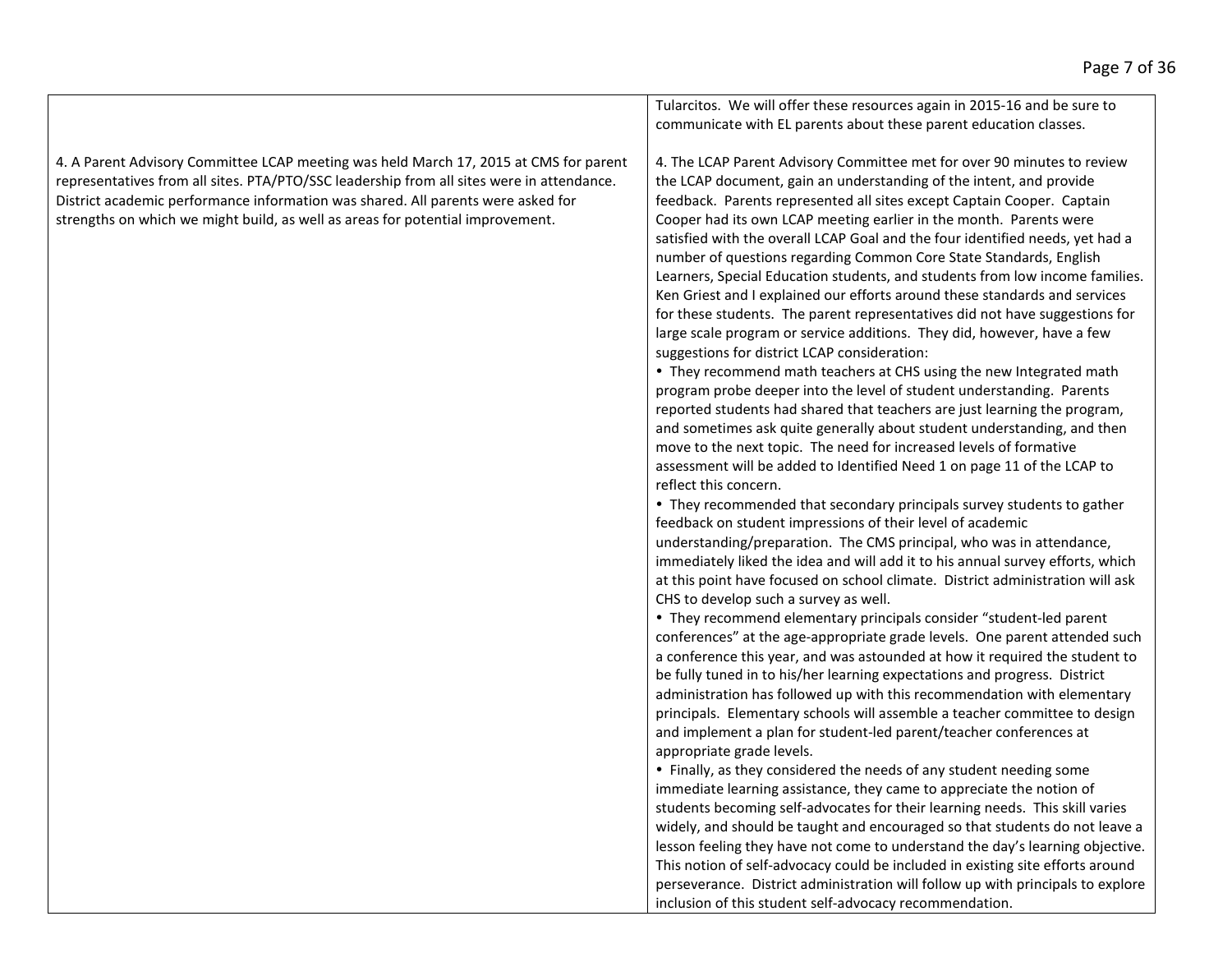#### Page 8 of 36

#### **Section 2: Goals, Actions, Expenditures, and Progress Indicators**

#### **Instructions:**

All LEAs must complete the LCAP and Annual Update Template each year. The LCAP is a three-year plan for the upcoming school year and the two years that follow. In this way, the program and goals contained in the LCAP align with the term of a school district and county office of education budget and multiyear budget projections. The Annual Update section of the template reviews progress made for each stated goal in the school year that is coming to a close, assesses the effectiveness of actions and services provided, and describes the changes made in the LCAP for the next three years that are based on this review and assessment.

Charter schools may adjust the table below to align with the term of the charter school's budget that is submitted to the school's authorizer pursuant to Education Code section 47604.33.

For school districts, Education Code sections 52060 and 52061, for county offices of education, Education Code sections 52066 and 52067, and for charter schools, Education Code section 47606.5 require(s) the LCAP to include a description of the annual goals, for all pupils and each subgroup of pupils, to be achieved for each state priority as defined in 5 CCR 15495(i) and any local priorities; a description of the specific actions an LEA will take to meet the identified goals; a description of the expenditures required to implement the specific actions; and an annual update to include a review of progress towards the goals and describe any changes to the goals.

To facilitate alignment between the LCAP and school plans, the LCAP shall identify and incorporate school-specific goals related to the state and local priorities from the school plans submitted pursuant to Education Code section 64001. Furthermore, the LCAP should be shared with, and input requested from, schoolsite-level advisory groups, as applicable (e.g., schoolsite councils, English Learner Advisory Councils, pupil advisory groups, etc.) to facilitate alignment between school-site and district-level goals and actions. An LEA may incorporate or reference actions described in other plans that are being undertaken to meet the goal.

Using the following instructions and guiding questions, complete a goal table (see below) for each of the LEA's goals. Duplicate and expand the fields as necessary.

**Goal:** Describe the goal:

When completing the goal tables, include goals for all pupils and specific goals for schoolsites and specific subgroups, including pupils with disabilities, both at the LEA level and, where applicable, at the schoolsite level. The LEA may identify which schoolsites and subgroups have the same goals, and group and describe those goals together. The LEA may also indicate those goals that are not applicable to a specific subgroup or schoolsite.

**Related State and/or Local Priorities:** Identify the state and/or local priorities addressed by the goal by placing a check mark next to the applicable priority or priorities. The LCAP must include goals that address each of the state priorities, as defined in 5 CCR 15495(i), and any additional local priorities; however, one goal may address multiple priorities.

**Identified Need:** Describe the need(s) identified by the LEA that this goal addresses, including a description of the supporting data used to identify the need(s).

Schools: Identify the schoolsites to which the goal applies. LEAs may indicate "all" for all schools, specify an individual school or a subset of schools, or specify grade spans (e.g., all high schools or grades K-5).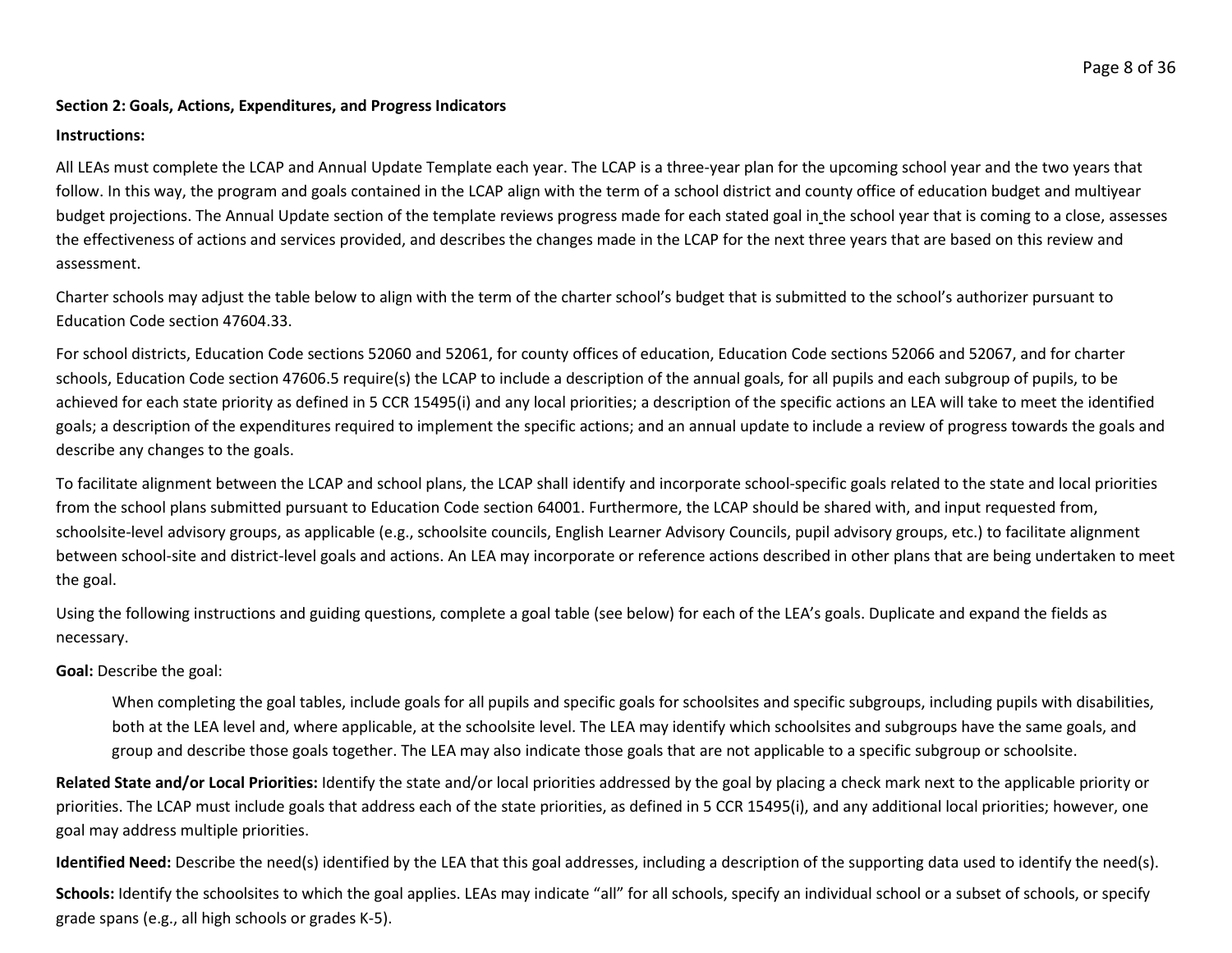**Applicable Pupil Subgroups:** Identify the pupil subgroups as defined in Education Code section 52052 to which the goal applies, or indicate "all" for all pupils.

**Expected Annual Measurable Outcomes**: For each LCAP year, identify and describe specific expected measurable outcomes for all pupils using, at minimum, the applicable required metrics for the related state priorities. Where applicable, include descriptions of specific expected measurable outcomes for schoolsites and specific subgroups, including pupils with disabilities, both at the LEA level and at the schoolsite level.

The metrics used to describe the expected measurable outcomes may be quantitative or qualitative, although the goal tables must address all required metrics for every state priority in each LCAP year. The required metrics are the specified measures and objectives for each state priority as set forth in Education Code sections 52060(d) and 52066(d). For the pupil engagement priority metrics, LEAs must calculate the rates specified in Education Code sections 52060(d)(5)(B), (C), (D) and (E) as described in the Local Control Accountability Plan and Annual Update Template Appendix, sections (a) through (d).

**Actions/Services:** For each LCAP year, identify all annual actions to be performed and services provided to meet the described goal. Actions may describe a group of services that are implemented to achieve the identified goal.

Scope of Service: Describe the scope of each action/service by identifying the schoolsites covered. LEAs may indicate "all" for all schools, specify an individual school or a subset of schools, or specify grade spans (e.g., all high schools or grades K-5). If supplemental and concentration funds are used to support the action/service, the LEA must identify if the scope of service is districtwide, schoolwide, countywide, or charterwide.

**Pupils to be served within identified scope of service**: For each action/service, identify the pupils to be served within the identified scope of service. If the action to be performed or the service to be provided is for all pupils, place a check mark next to "ALL."

For each action and/or service to be provided above what is being provided for all pupils, place a check mark next to the applicable unduplicated pupil subgroup(s) and/or other pupil subgroup(s) that will benefit from the additional action, and/or will receive the additional service. Identify, as applicable, additional actions and services for unduplicated pupil subgroup(s) as defined in Education Code section 42238.01, pupils redesignated fluent English proficient, and/or pupils subgroup(s) as defined in Education Code section 52052.

**Budgeted Expenditures:** For each action/service, list and describe budgeted expenditures for each school year to implement these actions, including where those expenditures can be found in the LEA's budget. The LEA must reference all fund sources for each proposed expenditure. Expenditures must be classified using the California School Accounting Manual as required by Education Code sections 52061, 52067, and 47606.5.

### **Guiding Questions:**

- 1) What are the LEA's goal(s) to address state priorities related to "Conditions of Learning"?
- 2) What are the LEA's goal(s) to address state priorities related to "Pupil Outcomes"?
- 3) What are the LEA's goal(s) to address state priorities related to parent and pupil "Engagement" (e.g., parent involvement, pupil engagement, and school climate)?
- 4) What are the LEA's goal(s) to address any locally-identified priorities?
- 5) How have the unique needs of individual schoolsites been evaluated to inform the development of meaningful district and/or individual schoolsite goals (e.g., input from site level advisory groups, staff, parents, community, pupils; review of school level plans; in-depth school level data analysis, etc.)?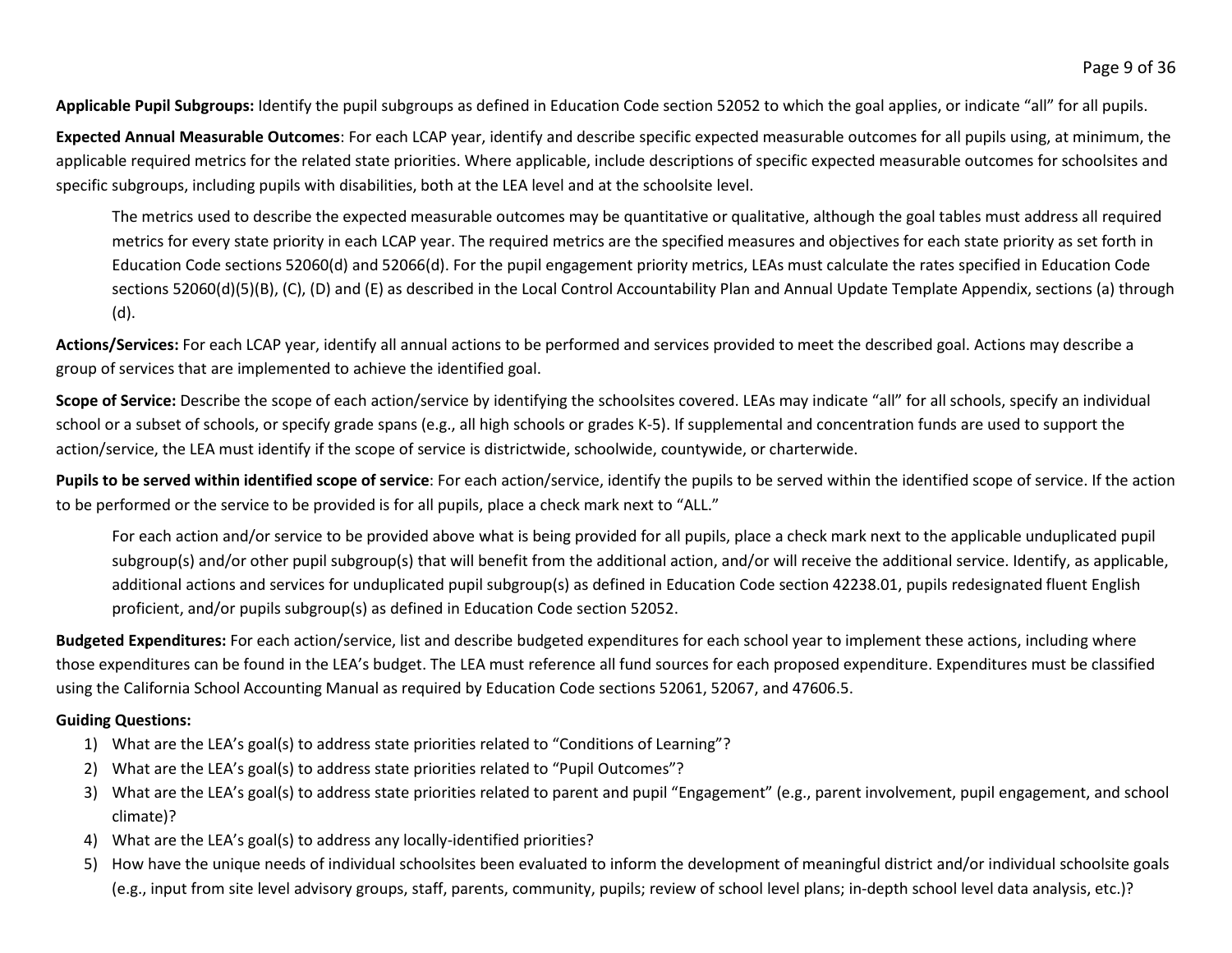- 6) What are the unique goals for unduplicated pupils as defined in Education Code sections 42238.01 and subgroups as defined in section 52052 that are different from the LEA's goals for all pupils?
- 7) What are the specific expected measurable outcomes associated with each of the goals annually and over the term of the LCAP?
- 8) What information (e.g., quantitative and qualitative data/metrics) was considered/reviewed to develop goals to address each state or local priority?
- 9) What information was considered/reviewed for individual schoolsites?
- 10) What information was considered/reviewed for subgroups identified in Education Code section 52052?
- 11) What actions/services will be provided to all pupils, to subgroups of pupils identified pursuant to Education Code section 52052, to specific schoolsites, to English learners, to low-income pupils, and/or to foster youth to achieve goals identified in the LCAP?
- 12) How do these actions/services link to identified goals and expected measurable outcomes?
- 13) What expenditures support changes to actions/services as a result of the goal identified? Where can these expenditures be found in the LEA's budget?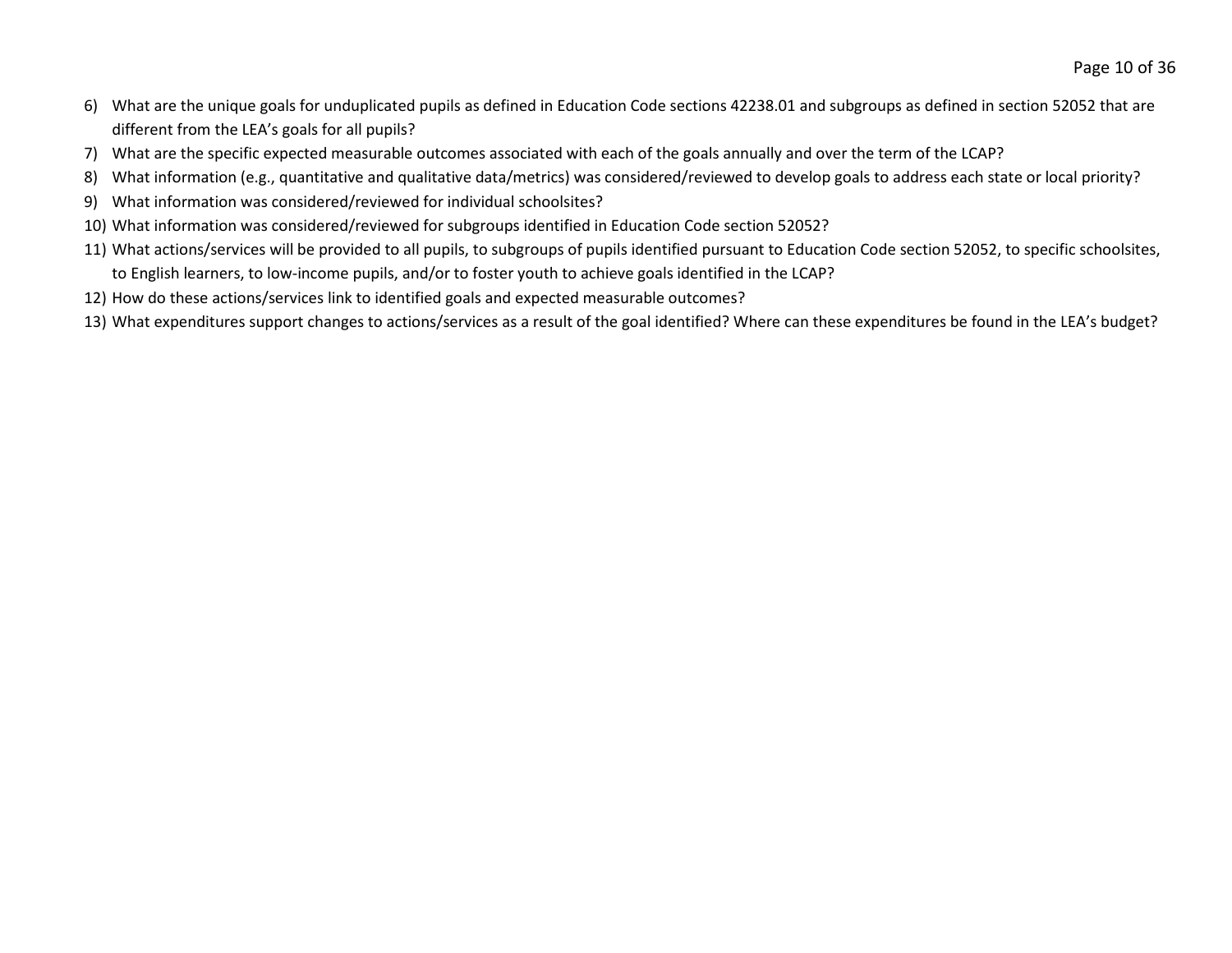|                                                                                                                                                                 |                                                   | All students demonstrate achievement of the State Standards and are college and                                                                                                                                                                     |                                                                                                                                                               |                                                                                                                                                        | Related State and/or Local Priorities:<br>1 <u>X</u> 2 <u>X</u> 3 X 4 <u>X</u> 5 X 6 7 8 |                                        |
|-----------------------------------------------------------------------------------------------------------------------------------------------------------------|---------------------------------------------------|-----------------------------------------------------------------------------------------------------------------------------------------------------------------------------------------------------------------------------------------------------|---------------------------------------------------------------------------------------------------------------------------------------------------------------|--------------------------------------------------------------------------------------------------------------------------------------------------------|------------------------------------------------------------------------------------------|----------------------------------------|
| GOAL:                                                                                                                                                           | career ready.                                     |                                                                                                                                                                                                                                                     |                                                                                                                                                               |                                                                                                                                                        | COE only: 9_ 10_                                                                         |                                        |
|                                                                                                                                                                 |                                                   |                                                                                                                                                                                                                                                     |                                                                                                                                                               |                                                                                                                                                        | Local : District Goal Objective 1.1                                                      |                                        |
| <b>Identified Need 1:</b>                                                                                                                                       |                                                   | Improve teaching and learning of State Standards - Mathematics                                                                                                                                                                                      |                                                                                                                                                               |                                                                                                                                                        |                                                                                          |                                        |
|                                                                                                                                                                 | Goal Applies to:                                  | Schools: ALL                                                                                                                                                                                                                                        |                                                                                                                                                               |                                                                                                                                                        |                                                                                          |                                        |
|                                                                                                                                                                 |                                                   | Applicable Pupil Subgroups: ALL                                                                                                                                                                                                                     |                                                                                                                                                               |                                                                                                                                                        |                                                                                          |                                        |
|                                                                                                                                                                 |                                                   | CUSD will get results from Smarter Balanced (SBAC) math assessments in June, 2015. These results will                                                                                                                                               |                                                                                                                                                               | <b>LCAP Year 1: 2015-16</b>                                                                                                                            |                                                                                          |                                        |
|                                                                                                                                                                 | <b>Expected Annual</b><br>Measurable<br>Outcomes: | establish our baseline. We will set appropriately rigorous goals for 2015-16 as indicated by our baseline SBAC<br>and local benchmark results.                                                                                                      |                                                                                                                                                               |                                                                                                                                                        |                                                                                          |                                        |
|                                                                                                                                                                 |                                                   | <b>Actions/Services</b>                                                                                                                                                                                                                             | Scope of<br>Service                                                                                                                                           | Pupils to be served within identified scope of<br>service                                                                                              |                                                                                          | <b>Budgeted</b><br><b>Expenditures</b> |
| All of students will use State Standards-aligned<br>instructional materials in mathematics. The costs<br>are required due to recurring consumable<br>materials. |                                                   | <b>ALL</b>                                                                                                                                                                                                                                          | $X$ ALL<br>OR:<br>Low Income pupils _English Learners<br>Foster Youth _Redesignated fluent English proficient<br>_Other Subgroups:(Specify)__________________ |                                                                                                                                                        | \$57,551<br>Lottery                                                                      |                                        |
| Elementary teachers and secondary math<br>teachers will receive professional development for<br>mathematics adoptions and follow up training as<br>necessary.   |                                                   |                                                                                                                                                                                                                                                     | <b>ALL</b>                                                                                                                                                    | $X$ ALL<br>OR:<br>Low Income pupils _ English Learners<br>Foster Youth _Redesignated fluent English proficient<br>_Other Subgroups: (Specify)_         |                                                                                          | \$10,000<br>Lottery                    |
| All teachers will use the 8 Mathematical Practices<br>daily and include performance tasks for each<br>topic, chapter or unit.                                   |                                                   | <b>ALL</b>                                                                                                                                                                                                                                          | $X$ ALL<br>OR:<br>Low Income pupils _ English Learners<br>_Foster Youth __Redesignated fluent English proficient<br>__Other Subgroups:(Specify)______________ |                                                                                                                                                        | N/A                                                                                      |                                        |
|                                                                                                                                                                 |                                                   | All math teachers will routinely include formative<br>assessment strategies to determine the level of<br>understanding, and then let this feedback inform<br>necessary follow up instruction. Parents will be<br>kept informed of student progress. | <b>ALL</b>                                                                                                                                                    | $X$ $ALL$<br>OR:<br>Low Income pupils _ English Learners<br>Foster Youth __Redesignated fluent English proficient<br><b>Other Subgroups: (Specify)</b> |                                                                                          | N/A                                    |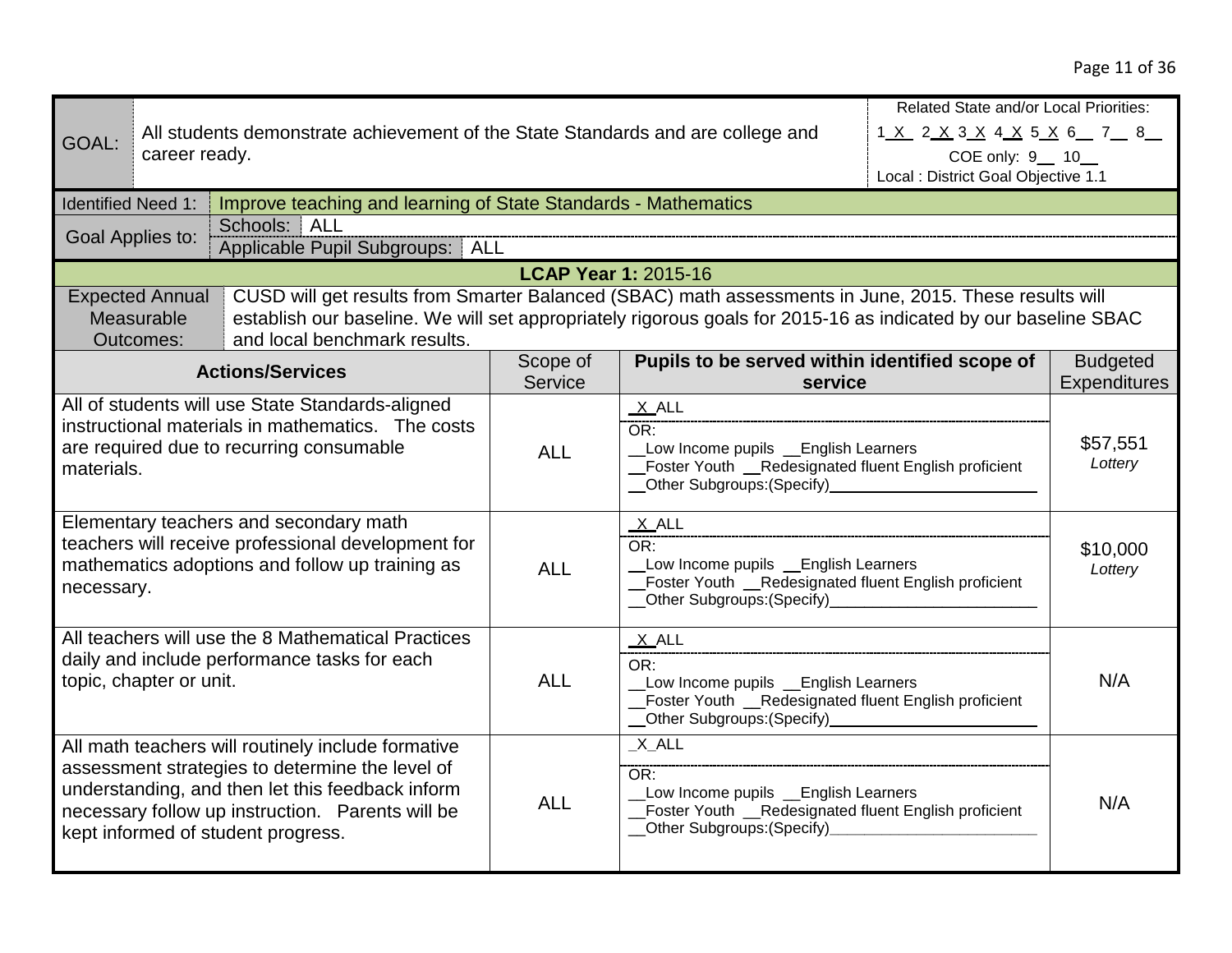|                           |                        | Related State and/or Local Priorities:                                                                        |                                     |                                                                                               |                              |                     |  |
|---------------------------|------------------------|---------------------------------------------------------------------------------------------------------------|-------------------------------------|-----------------------------------------------------------------------------------------------|------------------------------|---------------------|--|
| GOAL:                     |                        | All students demonstrate achievement of the State Standards and are college and                               |                                     |                                                                                               | 1 <u>X 2 X 3 4 X 5 6 7 8</u> |                     |  |
|                           | career ready.          |                                                                                                               |                                     |                                                                                               | COE only: 9 __ 10_           |                     |  |
|                           |                        |                                                                                                               | Local : District Goal Objective 1.1 |                                                                                               |                              |                     |  |
| <b>Identified Need 2:</b> |                        | Improve teaching and learning of State Standards - English Language Arts                                      |                                     |                                                                                               |                              |                     |  |
| Goal Applies to:          |                        | Schools: ALL                                                                                                  |                                     |                                                                                               |                              |                     |  |
|                           |                        | Applicable Pupil Subgroups:   ALL                                                                             |                                     |                                                                                               |                              |                     |  |
|                           |                        |                                                                                                               | <b>LCAP Year 1: 2015-16</b>         |                                                                                               |                              |                     |  |
|                           | <b>Expected Annual</b> | CUSD will get results from Smarter Balanced (SBAC) English language arts assessments in June, 2015. These     |                                     |                                                                                               |                              |                     |  |
|                           | Measurable             | results will establish our baseline. We will set appropriately rigorous goals for 2015-16 as indicated by our |                                     |                                                                                               |                              |                     |  |
|                           | Outcomes:              | baseline SBAC and local writing performance results.                                                          |                                     |                                                                                               |                              |                     |  |
|                           |                        | <b>Actions/Services</b>                                                                                       | Scope of                            | Pupils to be served within identified scope of                                                |                              | <b>Budgeted</b>     |  |
|                           |                        |                                                                                                               | Service                             | service                                                                                       |                              | <b>Expenditures</b> |  |
|                           |                        | All students will use State Standards-aligned                                                                 |                                     | $X$ ALL                                                                                       |                              |                     |  |
|                           |                        | instructional materials in English language arts.                                                             |                                     | OR:                                                                                           |                              |                     |  |
|                           |                        | These may be new materials or repurposed                                                                      | <b>ALL</b>                          | Low Income pupils _ English Learners                                                          |                              | \$10,000            |  |
|                           |                        | materials until the new English language arts                                                                 |                                     | Foster Youth _Redesignated fluent English proficient                                          |                              | Lottery             |  |
| adoption in 2016-17.      |                        |                                                                                                               |                                     | __Other Subgroups: (Specify)______________                                                    |                              |                     |  |
|                           |                        | All teachers will use State Standards-aligned                                                                 |                                     | $X$ ALL                                                                                       |                              |                     |  |
|                           |                        | English language arts writing prompts.                                                                        |                                     | OR:                                                                                           |                              |                     |  |
|                           |                        |                                                                                                               | <b>ALL</b>                          | Low Income pupils _ English Learners<br>_Foster Youth _Redesignated fluent English proficient |                              | \$5,000             |  |
|                           |                        |                                                                                                               |                                     |                                                                                               |                              | Lottery             |  |
|                           |                        |                                                                                                               |                                     | __Other Subgroups:(Specify)___________________                                                |                              |                     |  |
|                           |                        | All secondary teachers will assign and score at                                                               |                                     | $X$ ALL                                                                                       |                              |                     |  |
|                           |                        | least one Common Core Across the Curriculum                                                                   |                                     | OR:                                                                                           |                              |                     |  |
|                           |                        | activity for all students. This will allow students to                                                        | <b>ALL</b>                          | Low Income pupils _ English Learners                                                          |                              | \$2,000             |  |
|                           |                        | practice literacy skills formally in every content                                                            |                                     | _Foster Youth _Redesignated fluent English proficient                                         |                              | Lottery             |  |
| area.                     |                        |                                                                                                               |                                     | __Other Subgroups:(Specify)________________                                                   |                              |                     |  |
|                           |                        |                                                                                                               |                                     |                                                                                               |                              |                     |  |
|                           |                        |                                                                                                               |                                     |                                                                                               |                              |                     |  |
|                           |                        |                                                                                                               |                                     |                                                                                               |                              |                     |  |
|                           |                        |                                                                                                               |                                     |                                                                                               |                              |                     |  |
|                           |                        |                                                                                                               |                                     |                                                                                               |                              |                     |  |
|                           |                        |                                                                                                               |                                     |                                                                                               |                              |                     |  |
|                           |                        |                                                                                                               |                                     |                                                                                               |                              |                     |  |
|                           |                        |                                                                                                               |                                     |                                                                                               |                              |                     |  |
|                           |                        |                                                                                                               |                                     |                                                                                               |                              |                     |  |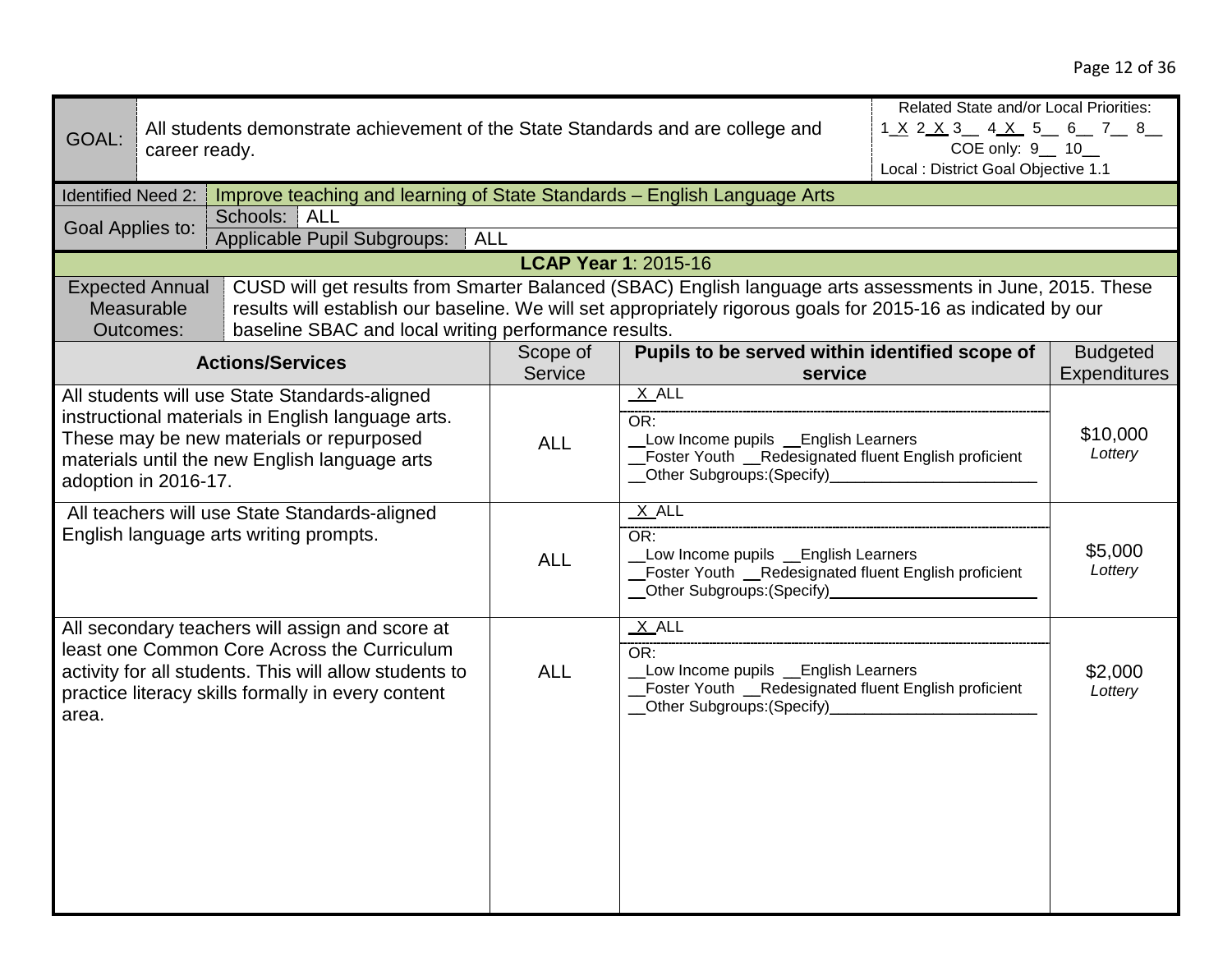| GOAL:                                                                                                                                                                                                                                                                 | Related State and/or Local Priorities:<br>All students demonstrate achievement of the State Standards and are college and<br>1 <u>X</u> 2 <u>X</u> 3 X 4 X 5 X 6 7 X 8<br>COE only: 9_ 10_<br>career ready.<br>Local : District Goal Objective 2.1 |                                                                                                                                                                                                |                                                                                                               |                                                                                                                                                 |                     |                                        |
|-----------------------------------------------------------------------------------------------------------------------------------------------------------------------------------------------------------------------------------------------------------------------|----------------------------------------------------------------------------------------------------------------------------------------------------------------------------------------------------------------------------------------------------|------------------------------------------------------------------------------------------------------------------------------------------------------------------------------------------------|---------------------------------------------------------------------------------------------------------------|-------------------------------------------------------------------------------------------------------------------------------------------------|---------------------|----------------------------------------|
| <b>Identified Need 3:</b>                                                                                                                                                                                                                                             |                                                                                                                                                                                                                                                    | Improve level of English Language Development/English proficiency among English Learners                                                                                                       |                                                                                                               |                                                                                                                                                 |                     |                                        |
| Goal Applies to:                                                                                                                                                                                                                                                      |                                                                                                                                                                                                                                                    | Schools:<br><b>ALL</b>                                                                                                                                                                         |                                                                                                               |                                                                                                                                                 |                     |                                        |
|                                                                                                                                                                                                                                                                       |                                                                                                                                                                                                                                                    | Applicable Pupil Subgroups:                                                                                                                                                                    | <b>English Learners</b>                                                                                       |                                                                                                                                                 |                     |                                        |
|                                                                                                                                                                                                                                                                       |                                                                                                                                                                                                                                                    |                                                                                                                                                                                                | <b>LCAP Year 1: 2015-16</b>                                                                                   |                                                                                                                                                 |                     |                                        |
|                                                                                                                                                                                                                                                                       | <b>Expected Annual</b><br>Measurable<br>Outcomes:                                                                                                                                                                                                  | 85% of English Learners will advance one CELDT level or score at Early Advanced or higher.                                                                                                     |                                                                                                               |                                                                                                                                                 |                     |                                        |
|                                                                                                                                                                                                                                                                       |                                                                                                                                                                                                                                                    | <b>Actions/Services</b>                                                                                                                                                                        | Scope of<br>Service                                                                                           | Pupils to be served within identified scope of<br>service                                                                                       |                     | <b>Budgeted</b><br><b>Expenditures</b> |
| All English Language Development teachers will<br>use Next Generation English Development<br>Standards as the instructional base for the English<br>Language Development courses.                                                                                     |                                                                                                                                                                                                                                                    | <b>ALL English</b><br>Learners                                                                                                                                                                 | $\_AL$<br>OR:<br>Low Income pupils X English Learners<br>Foster Youth _Redesignated fluent English proficient |                                                                                                                                                 | \$10,000<br>Lottery |                                        |
| All English Language Development teachers will<br>continue to provide English Language<br>Development professional development to<br>teachers through activities and resources such as<br>the "ELD Minute" and the CUSD English<br>Language Learner Resources binder. |                                                                                                                                                                                                                                                    |                                                                                                                                                                                                | All teachers                                                                                                  | $\_$ ALL<br>OR:<br>Low Income pupils _X_English Learners<br>Foster Youth _Redesignated fluent English proficient<br>_Other Subgroups:(Specify)_ |                     | \$5,000<br>Lottery                     |
| parents.                                                                                                                                                                                                                                                              |                                                                                                                                                                                                                                                    | English Language Development teachers and<br>program administrator will monitor redesignation<br>rates to minimize the development of long term<br>English Learners and share information with | English<br>Language<br>Development<br><b>Teachers</b>                                                         | $\_ALL$<br>OR:<br>Low Income pupils _X_English Learners<br>Foster Youth _Redesignated fluent English proficient                                 |                     | N/A                                    |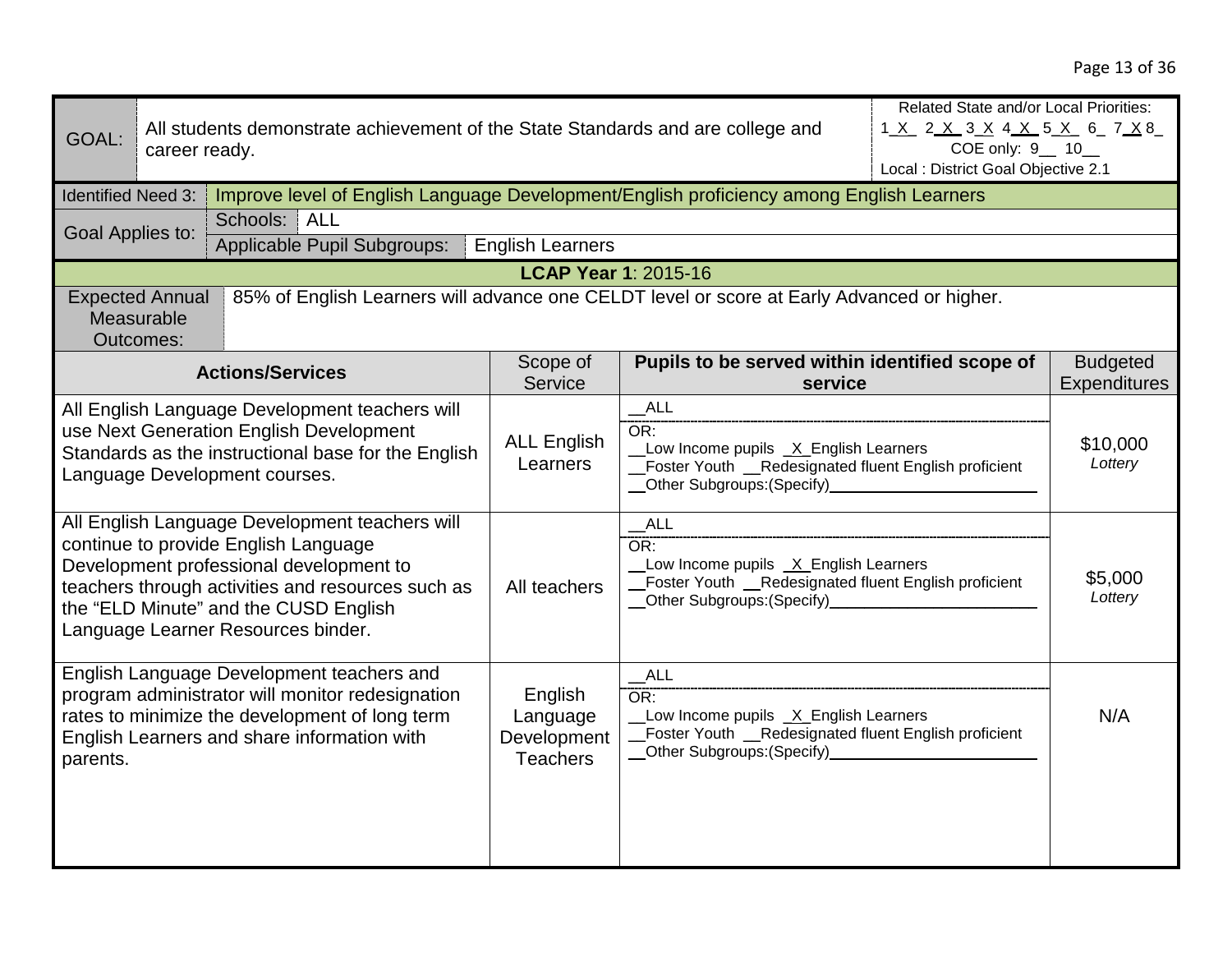| GOAL:                                                                                                                                                                                                                                                                                                                                                                                                                                                                                                                                                                                                                                                                                 | career ready. |                                                                                                                                                                                                                                                                                                       | Related State and/or Local Priorities:<br>All students demonstrate achievement of the State Standards and are college and<br>COE only: 9 __ 10_<br>Local : District Goal Objective 1.2 |                                                                                                                                                                   |                                                |                                                                                                                 |  |
|---------------------------------------------------------------------------------------------------------------------------------------------------------------------------------------------------------------------------------------------------------------------------------------------------------------------------------------------------------------------------------------------------------------------------------------------------------------------------------------------------------------------------------------------------------------------------------------------------------------------------------------------------------------------------------------|---------------|-------------------------------------------------------------------------------------------------------------------------------------------------------------------------------------------------------------------------------------------------------------------------------------------------------|----------------------------------------------------------------------------------------------------------------------------------------------------------------------------------------|-------------------------------------------------------------------------------------------------------------------------------------------------------------------|------------------------------------------------|-----------------------------------------------------------------------------------------------------------------|--|
| <b>Identified Need 4:</b>                                                                                                                                                                                                                                                                                                                                                                                                                                                                                                                                                                                                                                                             |               | Ensure At Risk Students are provided with adequate intervention to move toward grade level proficiency                                                                                                                                                                                                |                                                                                                                                                                                        |                                                                                                                                                                   |                                                |                                                                                                                 |  |
| Goal Applies to:                                                                                                                                                                                                                                                                                                                                                                                                                                                                                                                                                                                                                                                                      |               | Schools:<br>ALL                                                                                                                                                                                                                                                                                       |                                                                                                                                                                                        |                                                                                                                                                                   |                                                |                                                                                                                 |  |
|                                                                                                                                                                                                                                                                                                                                                                                                                                                                                                                                                                                                                                                                                       |               | Applicable Pupil Subgroups:                                                                                                                                                                                                                                                                           | At Risk Students                                                                                                                                                                       |                                                                                                                                                                   |                                                |                                                                                                                 |  |
|                                                                                                                                                                                                                                                                                                                                                                                                                                                                                                                                                                                                                                                                                       |               |                                                                                                                                                                                                                                                                                                       |                                                                                                                                                                                        | <b>LCAP Year 1: 2015-16</b>                                                                                                                                       |                                                |                                                                                                                 |  |
| 80% of elementary students who have participated in a reading intervention will read at grade level (Core in DIBELS) by the close of<br>the 5 <sup>th</sup> grade year.<br><b>Expected Annual</b><br>75% of 5 <sup>th</sup> grade students who have ever participated in math interventions will earn an average score of 70% or higher on the<br>Measurable<br>enVision Topic Tests.<br>80% of 8 <sup>th</sup> grade students who have ever been in reading intervention (Read 180, System 44) have met program thresholds to exit<br>Outcomes:<br>the program.<br>Each Strategies student will achieve at least two of the goals described in their Individual Learning Plan (ILP). |               |                                                                                                                                                                                                                                                                                                       |                                                                                                                                                                                        |                                                                                                                                                                   |                                                |                                                                                                                 |  |
| <b>Actions/Services</b>                                                                                                                                                                                                                                                                                                                                                                                                                                                                                                                                                                                                                                                               |               |                                                                                                                                                                                                                                                                                                       | Scope of                                                                                                                                                                               |                                                                                                                                                                   | Pupils to be served within identified scope of |                                                                                                                 |  |
|                                                                                                                                                                                                                                                                                                                                                                                                                                                                                                                                                                                                                                                                                       |               |                                                                                                                                                                                                                                                                                                       | Service                                                                                                                                                                                | service                                                                                                                                                           |                                                | <b>Expenditures</b>                                                                                             |  |
|                                                                                                                                                                                                                                                                                                                                                                                                                                                                                                                                                                                                                                                                                       |               | Sites ensure RtI students are getting the level of support<br>necessary to make progress toward grade level or content<br>proficiency, through staff and program.                                                                                                                                     | At Risk                                                                                                                                                                                | ALL<br>OR:<br>Low Income pupils _English Learners<br>Foster Youth _Redesignated fluent English proficient<br>X_Other Subgroups: (Specify) At Risk Students        |                                                | Supp./ LCFF<br>\$657,354<br><b>General Fund</b><br>\$28,611<br><b>TOTAL</b><br>\$685,965<br>(incl. salary adj.) |  |
| Screen and identify elementary students for reading<br>proficiency and use Imagine Learning as an intervention.<br>Screen middle and high school students for reading<br>proficiency and use System 44 or Read180 as intervention.                                                                                                                                                                                                                                                                                                                                                                                                                                                    |               | At Risk                                                                                                                                                                                                                                                                                               | $\_$ ALL<br>OR:<br>Low Income pupils _English Learners<br>Foster Youth _Redesignated fluent English proficient<br>X_Other Subgroups: (Specify) At Risk Students                        |                                                                                                                                                                   | N/A                                            |                                                                                                                 |  |
| Use Aeries Analytics to identify at risk students and monitor<br>student progress. Use Aeries Analytics Dashboard to look at<br>school-wide results based on interventions.                                                                                                                                                                                                                                                                                                                                                                                                                                                                                                           |               | At Risk                                                                                                                                                                                                                                                                                               | ALL<br>OR:<br>Low Income pupils _ English Learners<br>Foster Youth _Redesignated fluent English proficient<br>X_Other Subgroups: (Specify) At Risk Students                            |                                                                                                                                                                   | N/A                                            |                                                                                                                 |  |
| therapeutic services.                                                                                                                                                                                                                                                                                                                                                                                                                                                                                                                                                                                                                                                                 |               | Counselors at all sites provide both academic and<br>social/emotional counseling to at risk students. At CHS, a<br>counselor is designated to work with the at risk students in<br>the Student Assistance Program. CUSD is also contracting<br>with Monterey County Health Department for specialized | At Risk                                                                                                                                                                                | <b>ALL</b><br>OR:<br>Low Income pupils _English Learners<br>Foster Youth _Redesignated fluent English proficient<br>X Other Subgroups: (Specify) At Risk Students |                                                | \$60,000 SAP<br>Counselor<br>General Fund<br>\$60,000<br>MC Health Dept.<br><b>General Fund</b>                 |  |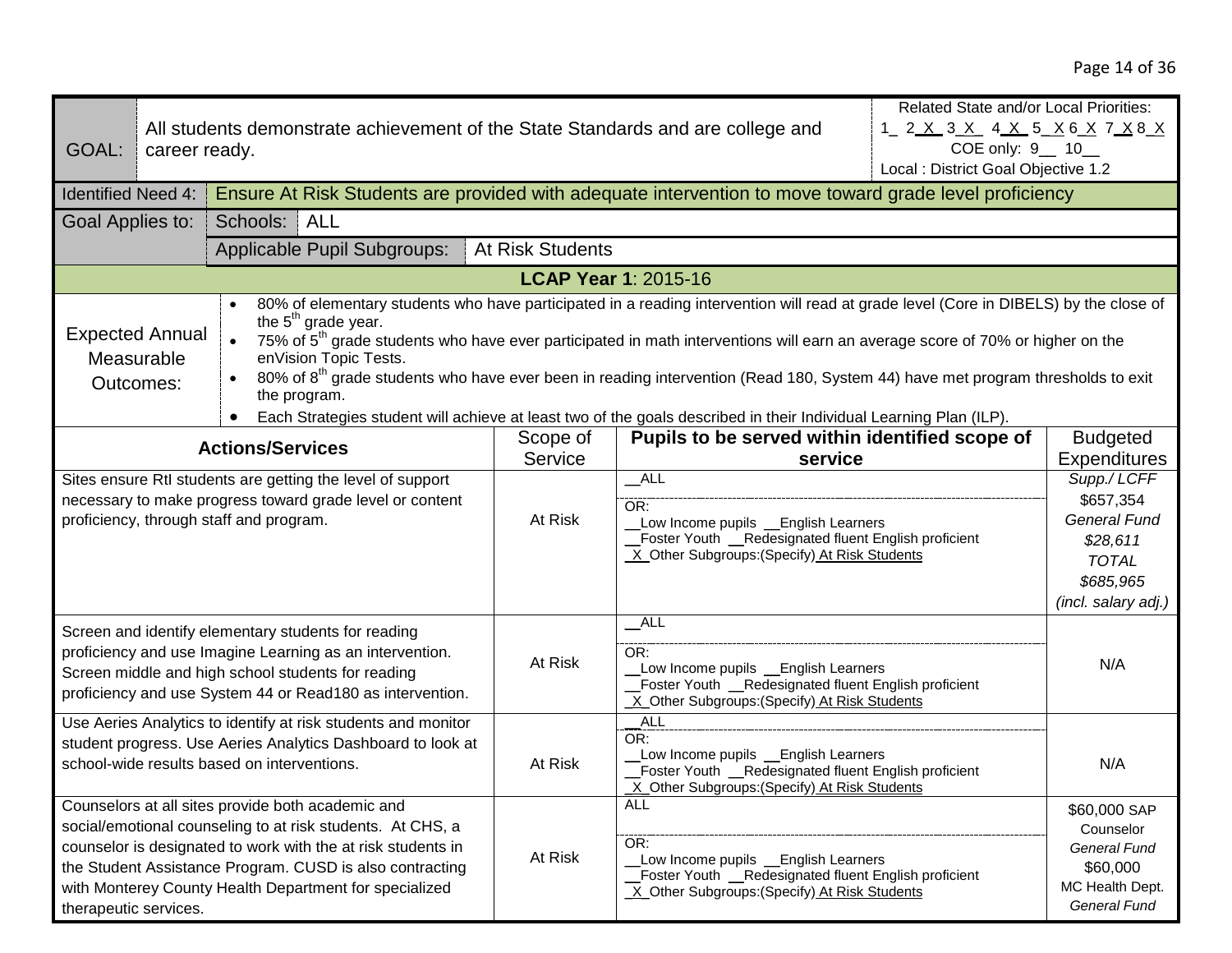| GOAL:<br><b>Identified Need 5:</b><br>Goal Applies to:                                                                                                                                                                                                                                                  | career ready.<br><b>Expected Annual</b><br>Measurable | All students demonstrate achievement of the State Standards and are college and<br>Improve teaching and learning of Next Generation Science Standards (NGSS)<br>Schools: All<br>Applicable Pupil Subgroups:<br>All<br>Teachers, principals and Chief Academic Officer will implement and monitor transition to Next Generation<br>Science Standards as defined in the district's NGSS Transition Plan. | <b>LCAP Year 1: 2015-16</b>                                                                                                                                          |                                                               | Related State and/or Local Priorities:<br>1 <u>X</u> 2 <u>X</u> 3 4 <u>X</u> 5 6 7 8<br>COE only: 9 __ 10_<br>Local : District Goal Objective 1.2 |                                        |
|---------------------------------------------------------------------------------------------------------------------------------------------------------------------------------------------------------------------------------------------------------------------------------------------------------|-------------------------------------------------------|--------------------------------------------------------------------------------------------------------------------------------------------------------------------------------------------------------------------------------------------------------------------------------------------------------------------------------------------------------------------------------------------------------|----------------------------------------------------------------------------------------------------------------------------------------------------------------------|---------------------------------------------------------------|---------------------------------------------------------------------------------------------------------------------------------------------------|----------------------------------------|
|                                                                                                                                                                                                                                                                                                         | Outcomes:                                             |                                                                                                                                                                                                                                                                                                                                                                                                        |                                                                                                                                                                      |                                                               |                                                                                                                                                   |                                        |
|                                                                                                                                                                                                                                                                                                         |                                                       | <b>Actions/Services</b>                                                                                                                                                                                                                                                                                                                                                                                | Scope of<br>Service                                                                                                                                                  | Pupils to be served within the identified<br>scope of service |                                                                                                                                                   | <b>Budgeted</b><br><b>Expenditures</b> |
| Science teachers will adapt curriculum and<br>instruction as necessary to transition to NGSS.<br>Curriculum development time will be provided.                                                                                                                                                          |                                                       | Science<br><b>Teachers</b>                                                                                                                                                                                                                                                                                                                                                                             | $X$ $ALL$<br>OR:<br>Low Income pupils _English Learners<br>Foster Youth __Redesignated fluent English proficient<br>Other Subgroups: (Specify)                       |                                                               | \$10,500<br><b>General Fund</b>                                                                                                                   |                                        |
| (All science teachers have been provided with<br>"awareness level" professional development for<br>This year, teachers will be offered<br>NGSS.)<br>professional development that targets "transitional<br>level" activities via coaches, workshops and<br>conferences, and release time for curriculum |                                                       | Science<br><b>Teachers</b>                                                                                                                                                                                                                                                                                                                                                                             | $X$ ALL<br>OR:<br>Low Income pupils _ English Learners<br>Foster Youth _Redesignated fluent English proficient<br>_Other Subgroups:(Specify)________________________ |                                                               | \$10,000<br><b>General Fund</b>                                                                                                                   |                                        |
| development.<br>NGSS instructional coaches will research and<br>share best practice resources. They will develop<br>and model demonstration lessons and observe<br>and provide coaching feedback to department<br>members.                                                                              |                                                       | Science<br><b>Teachers</b>                                                                                                                                                                                                                                                                                                                                                                             | $X$ ALL<br>OR:<br>Low Income pupils _ English Learners<br>Foster Youth __Redesignated fluent English proficient<br>_Other Subgroups:(Specify)                        |                                                               | \$35,000<br><b>General Fund</b>                                                                                                                   |                                        |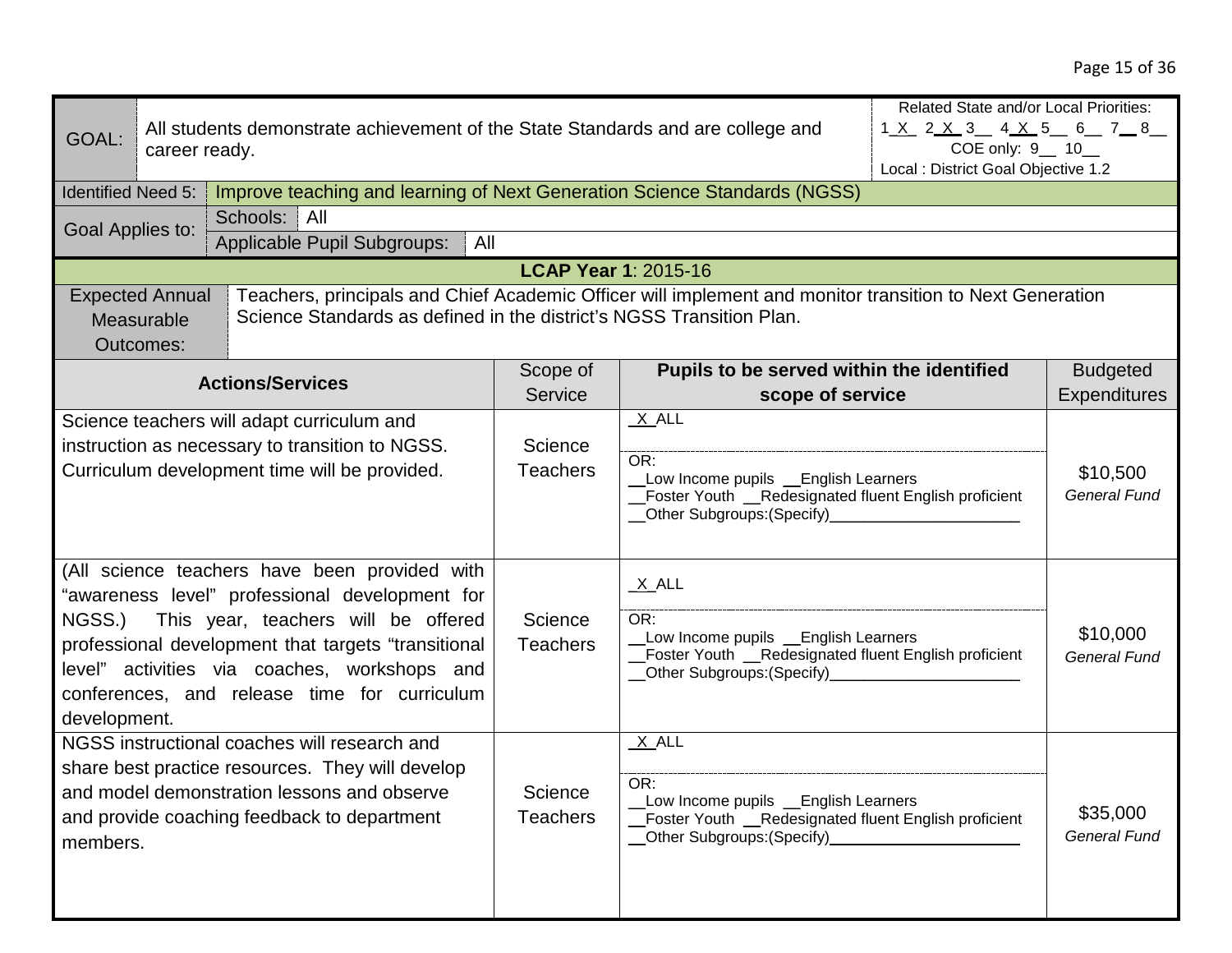# Page 16 of 36

|                           | <b>Related State and/or Local Priorities:</b>                                                                                                                                                                                                       |                             |                                                                                                                                                                        |                                                         |                                        |
|---------------------------|-----------------------------------------------------------------------------------------------------------------------------------------------------------------------------------------------------------------------------------------------------|-----------------------------|------------------------------------------------------------------------------------------------------------------------------------------------------------------------|---------------------------------------------------------|----------------------------------------|
| GOAL:                     | All students demonstrate achievement of the State Standards and are college and<br>career ready.                                                                                                                                                    |                             |                                                                                                                                                                        | 1 X 2 X 3 4 X 5 6 7 8                                   |                                        |
|                           |                                                                                                                                                                                                                                                     |                             |                                                                                                                                                                        | COE only: 9_ 10_<br>Local : District Goal Objective 1.1 |                                        |
| <b>Identified Need 1:</b> | Improve teaching and learning of State Standards - Mathematics                                                                                                                                                                                      |                             |                                                                                                                                                                        |                                                         |                                        |
|                           | <b>ALL</b><br>Schools:<br>Goal Applies to:                                                                                                                                                                                                          |                             |                                                                                                                                                                        |                                                         |                                        |
|                           | Applicable Pupil Subgroups:   ALL                                                                                                                                                                                                                   |                             |                                                                                                                                                                        |                                                         |                                        |
|                           | CUSD will get results from Smarter Balanced (SBAC) math assessments in June, 2016. We will set appropriately<br><b>Expected Annual</b>                                                                                                              | <b>LCAP Year 2: 2016-17</b> |                                                                                                                                                                        |                                                         |                                        |
|                           | Measurable<br>rigorous goals for 2016-17 as indicated by our baseline SBAC and local benchmark results.<br>Outcomes:                                                                                                                                |                             |                                                                                                                                                                        |                                                         |                                        |
|                           | <b>Actions/Services</b>                                                                                                                                                                                                                             | Scope of<br>Service         | Pupils to be served within identified scope of<br>service                                                                                                              |                                                         | <b>Budgeted</b><br><b>Expenditures</b> |
| materials.                | 100% of students will use State Standards-aligned<br>instructional materials in mathematics. The costs<br>are required due to recurring consumable                                                                                                  | <b>ALL</b>                  | $X$ ALL<br>OR:<br>Low Income pupils _ English Learners<br>Foster Youth _Redesignated fluent English proficient<br>__Other Subgroups:(Specify)____________________      |                                                         | \$57,551<br>Lottery                    |
| needed.                   | Elementary teachers and secondary math<br>teachers will receive professional development as                                                                                                                                                         | <b>ALL</b>                  | $X$ ALL<br>OR:<br>Low Income pupils _ English Learners<br>Foster Youth _Redesignated fluent English proficient                                                         |                                                         | \$10,000<br>Lottery                    |
|                           | All teachers will use the 8 Mathematical Practices<br>daily and include performance tasks for each<br>topic, chapter or unit.                                                                                                                       | <b>ALL</b>                  | $X$ ALL<br>OR:<br>Low Income pupils _ English Learners<br>Foster Youth _Redesignated fluent English proficient<br>Other Subgroups: (Specify)_________________________  |                                                         | N/A                                    |
|                           | All math teachers will routinely include formative<br>assessment strategies to determine the level of<br>understanding, and then let this feedback inform<br>necessary follow up instruction. Parents will be<br>kept informed of student progress. | <b>ALL</b>                  | $X$ ALL<br>OR:<br>Low Income pupils _ English Learners<br>Foster Youth _Redesignated fluent English proficient<br>__Other Subgroups:(Specify)_________________________ |                                                         | N/A                                    |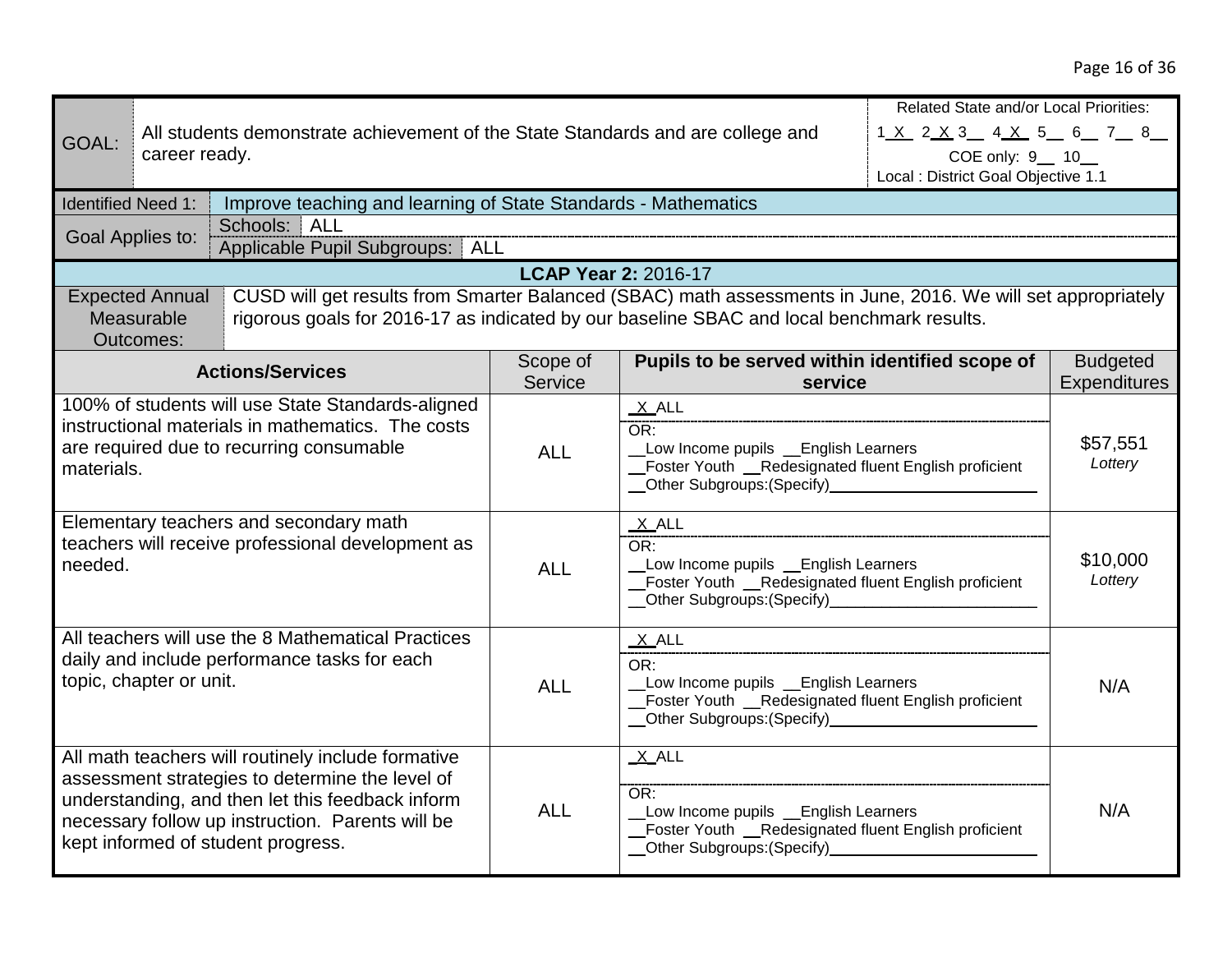| GOAL:                                                                                                                                                                                                                   | career ready.                                     | Related State and/or Local Priorities:<br>All students demonstrate achievement of the State Standards and are college and<br>$1 \times 2 \times 3$ 4 $\times$ 5 6 7 8<br>COE only: 9 __ 10_<br>Local : District Goal Objective 1.1      |                                                                                                                                              |                                                                                                                                                                    |                                                                                 |                     |  |
|-------------------------------------------------------------------------------------------------------------------------------------------------------------------------------------------------------------------------|---------------------------------------------------|-----------------------------------------------------------------------------------------------------------------------------------------------------------------------------------------------------------------------------------------|----------------------------------------------------------------------------------------------------------------------------------------------|--------------------------------------------------------------------------------------------------------------------------------------------------------------------|---------------------------------------------------------------------------------|---------------------|--|
| <b>Identified Need 2:</b>                                                                                                                                                                                               |                                                   | Improve teaching and learning of State Standards - English Language Arts                                                                                                                                                                |                                                                                                                                              |                                                                                                                                                                    |                                                                                 |                     |  |
| Goal Applies to:                                                                                                                                                                                                        |                                                   | Schools: ALL                                                                                                                                                                                                                            |                                                                                                                                              |                                                                                                                                                                    |                                                                                 |                     |  |
|                                                                                                                                                                                                                         |                                                   | Applicable Pupil Subgroups:   ALL                                                                                                                                                                                                       |                                                                                                                                              |                                                                                                                                                                    |                                                                                 |                     |  |
|                                                                                                                                                                                                                         |                                                   |                                                                                                                                                                                                                                         |                                                                                                                                              | <b>LCAP Year 2: 2016-17</b>                                                                                                                                        |                                                                                 |                     |  |
|                                                                                                                                                                                                                         | <b>Expected Annual</b><br>Measurable<br>Outcomes: | CUSD will get results from Smarter Balanced (SBAC) English language arts assessments in June, 2016. We will<br>set appropriately rigorous goals for 2016-17 as indicated by our baseline SBAC and local writing performance<br>results. |                                                                                                                                              |                                                                                                                                                                    |                                                                                 |                     |  |
|                                                                                                                                                                                                                         |                                                   | <b>Actions/Services</b>                                                                                                                                                                                                                 | Scope of                                                                                                                                     | Pupils to be served within identified scope of                                                                                                                     |                                                                                 | <b>Budgeted</b>     |  |
|                                                                                                                                                                                                                         |                                                   |                                                                                                                                                                                                                                         | Service                                                                                                                                      | service                                                                                                                                                            |                                                                                 | <b>Expenditures</b> |  |
| All students will use State Standards-aligned<br>instructional materials in English language arts.<br>These may be new materials or repurposed<br>materials until the new English language arts<br>adoption in 2016-17. |                                                   | <b>ALL</b>                                                                                                                                                                                                                              | X ALL<br>OR:<br>Low Income pupils _ English Learners<br>Foster Youth _Redesignated fluent English proficient<br>_Other Subgroups: (Specify)_ |                                                                                                                                                                    | approximately<br>\$150,000<br>(if schools<br>adopt new<br>materials)<br>Lottery |                     |  |
|                                                                                                                                                                                                                         |                                                   | All teachers will use State Standards-aligned<br>English language arts writing prompts.                                                                                                                                                 | <b>ALL</b>                                                                                                                                   | $X$ ALL<br>OR:<br>Low Income pupils _ English Learners<br>Foster Youth __Redesignated fluent English proficient<br>__Other Subgroups:(Specify)____________________ |                                                                                 | \$5,000<br>Lottery  |  |
| area.                                                                                                                                                                                                                   |                                                   | All secondary teachers will assign and score at<br>least one Common Core Across the Curriculum<br>activity for all students. This will allow students to<br>practice literacy skills formally in every content                          | <b>ALL</b>                                                                                                                                   | $X$ ALL<br>OR:<br>Low Income pupils _ English Learners<br>_Foster Youth _Redesignated fluent English proficient<br>__Other Subgroups:(Specify)__________________   |                                                                                 | \$2,000<br>Lottery  |  |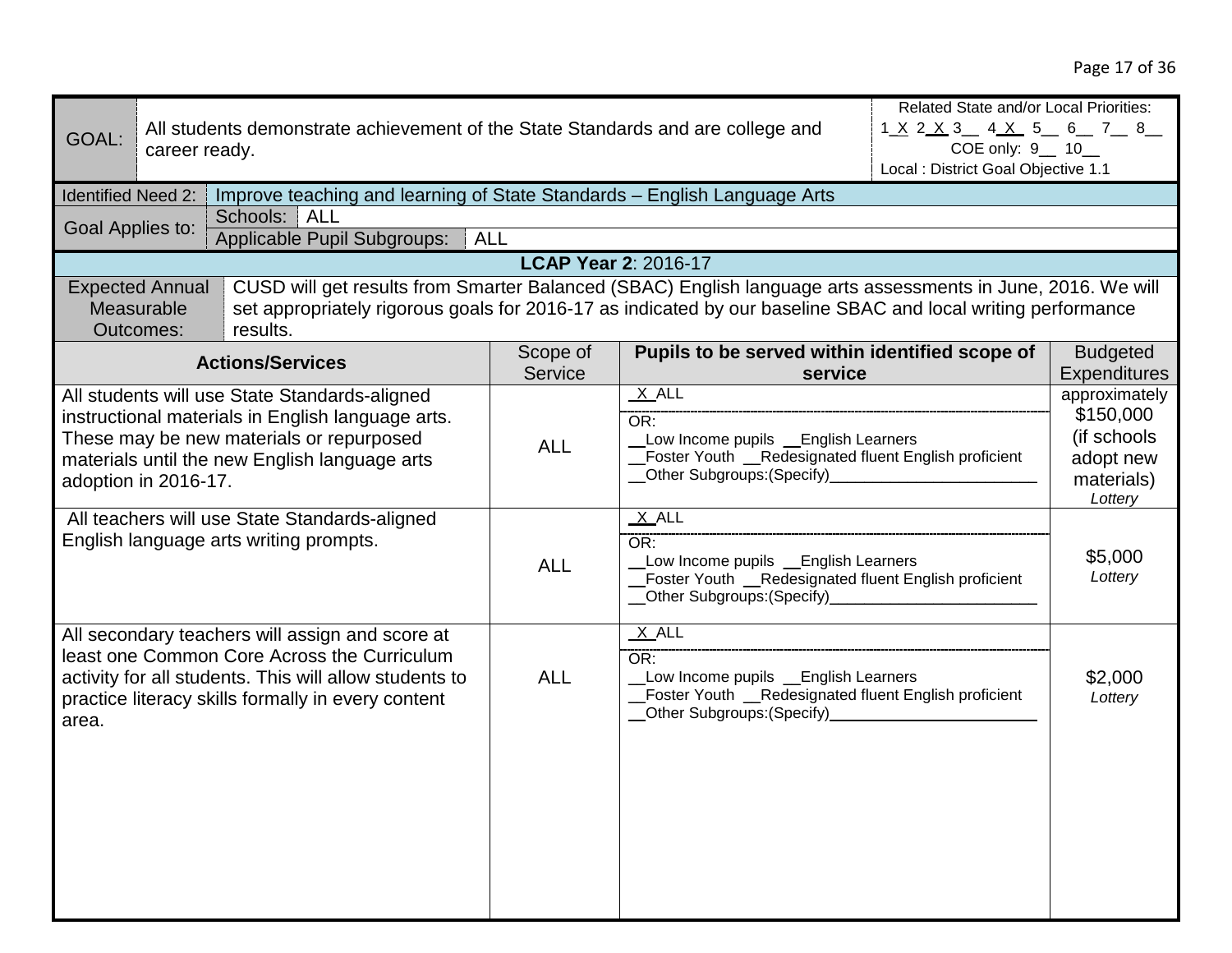| Related State and/or Local Priorities:<br>1 <u>X</u> 2 <u>X</u> 3 4 <u>X</u> 5 6 7 X 8<br>All students demonstrate achievement of the State Standards and are college and<br>GOAL:<br>COE only: 9_ 10_<br>career ready.<br>Local : District Goal Objective 2.1<br>Improve level of English Language Development/English proficiency among English Learners<br><b>Identified Need 3:</b><br>Schools: ALL<br>Goal Applies to:<br>Applicable Pupil Subgroups:<br><b>English Learners</b> |                                                   |                                                                                            |                                                                                                                                                               |                                                           |                     |                                 |
|---------------------------------------------------------------------------------------------------------------------------------------------------------------------------------------------------------------------------------------------------------------------------------------------------------------------------------------------------------------------------------------------------------------------------------------------------------------------------------------|---------------------------------------------------|--------------------------------------------------------------------------------------------|---------------------------------------------------------------------------------------------------------------------------------------------------------------|-----------------------------------------------------------|---------------------|---------------------------------|
|                                                                                                                                                                                                                                                                                                                                                                                                                                                                                       |                                                   |                                                                                            | <b>LCAP Year 2: 2016-17</b>                                                                                                                                   |                                                           |                     |                                 |
|                                                                                                                                                                                                                                                                                                                                                                                                                                                                                       | <b>Expected Annual</b><br>Measurable<br>Outcomes: | 85% of English Learners will advance one CELDT level or score at Early Advanced or higher. |                                                                                                                                                               |                                                           |                     |                                 |
|                                                                                                                                                                                                                                                                                                                                                                                                                                                                                       |                                                   | <b>Actions/Services</b>                                                                    | Scope of<br>Service                                                                                                                                           | Pupils to be served within identified scope of<br>service |                     | <b>Budgeted</b><br>Expenditures |
| All English Language Development teachers will<br>use Next Generation English Development<br>Standards as the instructional base for the English<br>Language Development courses.                                                                                                                                                                                                                                                                                                     |                                                   | All English<br>Learners                                                                    | ALL<br>OR:<br>Low Income pupils X English Learners<br>Foster Youth __Redesignated fluent English proficient<br>__Other Subgroups:(Specify)___________________ |                                                           | \$10,000<br>Lottery |                                 |
| All English Language Development teachers will<br>continue to provide English Language<br>Development professional development to<br>teachers through activities and resources such as<br>the "ELD Minute" and the CUSD English<br>Language Learner Resources binder.                                                                                                                                                                                                                 |                                                   | All teachers                                                                               | ALL<br>OR:<br>Low Income pupils _X_English Learners<br>Foster Youth _Redesignated fluent English proficient<br>_Other Subgroups: (Specify)_                   |                                                           | \$5,000<br>Lottery  |                                 |
| English Language Development teachers and<br>program administrator will monitor redesignation<br>rates to minimize the development of long term<br>English Learners and share information with<br>parents.                                                                                                                                                                                                                                                                            |                                                   | English<br>Language<br>Development<br><b>Teachers</b>                                      | ALL<br>OR:<br>Low Income pupils _X_English Learners<br>Foster Youth __Redesignated fluent English proficient<br>Other Subgroups: (Specify)                    |                                                           | N/A                 |                                 |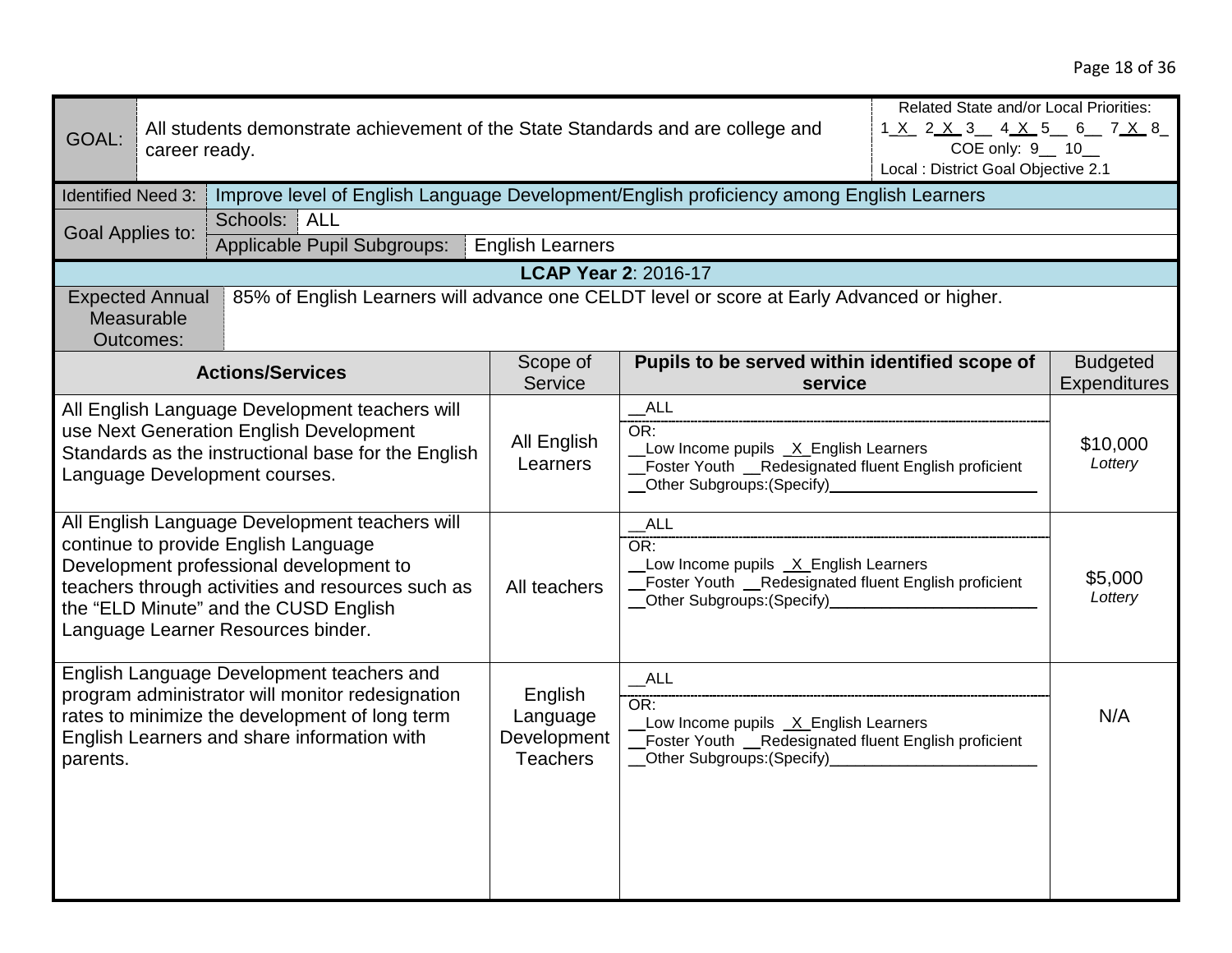| GOAL:                                                                                                                                                                                                                                                                                                                                                                                                                                                                                                                                                                                                                                                                                              | career ready. | Related State and/or Local Priorities:<br>All students demonstrate achievement of the State Standards and are college and<br>1 2 <u>X 3 4 X 5 6 X 7 X 8X</u><br>COE only: 9 __ 10_<br>Local : District Goal Objective 1.2          |                                                                                                                                                                  |                                                                                                                                                                |     |                                                                                                                 |  |
|----------------------------------------------------------------------------------------------------------------------------------------------------------------------------------------------------------------------------------------------------------------------------------------------------------------------------------------------------------------------------------------------------------------------------------------------------------------------------------------------------------------------------------------------------------------------------------------------------------------------------------------------------------------------------------------------------|---------------|------------------------------------------------------------------------------------------------------------------------------------------------------------------------------------------------------------------------------------|------------------------------------------------------------------------------------------------------------------------------------------------------------------|----------------------------------------------------------------------------------------------------------------------------------------------------------------|-----|-----------------------------------------------------------------------------------------------------------------|--|
| <b>Identified Need 4:</b>                                                                                                                                                                                                                                                                                                                                                                                                                                                                                                                                                                                                                                                                          |               | Ensure At Risk Students are provided with adequate intervention to move toward grade level proficiency                                                                                                                             |                                                                                                                                                                  |                                                                                                                                                                |     |                                                                                                                 |  |
| Goal Applies to:                                                                                                                                                                                                                                                                                                                                                                                                                                                                                                                                                                                                                                                                                   |               | Schools:<br><b>ALL</b>                                                                                                                                                                                                             |                                                                                                                                                                  |                                                                                                                                                                |     |                                                                                                                 |  |
|                                                                                                                                                                                                                                                                                                                                                                                                                                                                                                                                                                                                                                                                                                    |               | Applicable Pupil Subgroups:                                                                                                                                                                                                        | At Risk Students                                                                                                                                                 |                                                                                                                                                                |     |                                                                                                                 |  |
|                                                                                                                                                                                                                                                                                                                                                                                                                                                                                                                                                                                                                                                                                                    |               |                                                                                                                                                                                                                                    |                                                                                                                                                                  | <b>LCAP Year 2: 2016-17</b>                                                                                                                                    |     |                                                                                                                 |  |
| 80% of elementary students who have participated in a reading intervention will read at grade level (Core in DIBELS) by the close of<br>$\bullet$<br>the 5 <sup>th</sup> grade year.<br><b>Expected Annual</b><br>75% of 5 <sup>th</sup> grade students who have ever participated in math interventions will earn an average score of 70% or higher on the<br>enVision Topic Tests.<br>Measurable<br>80% of 8 <sup>th</sup> grade students who have ever been in reading intervention (Read 180, System 44) have met program thresholds to exit<br>Outcomes:<br>the program.<br>Each Strategies student will achieve at least two of the goals described in their Individual Learning Plan (ILP). |               |                                                                                                                                                                                                                                    |                                                                                                                                                                  |                                                                                                                                                                |     |                                                                                                                 |  |
|                                                                                                                                                                                                                                                                                                                                                                                                                                                                                                                                                                                                                                                                                                    |               | <b>Actions/Services</b>                                                                                                                                                                                                            | Scope of                                                                                                                                                         | Pupils to be served within identified scope of                                                                                                                 |     | <b>Budgeted</b>                                                                                                 |  |
|                                                                                                                                                                                                                                                                                                                                                                                                                                                                                                                                                                                                                                                                                                    |               |                                                                                                                                                                                                                                    | Service                                                                                                                                                          | service                                                                                                                                                        |     | <b>Expenditures</b>                                                                                             |  |
|                                                                                                                                                                                                                                                                                                                                                                                                                                                                                                                                                                                                                                                                                                    |               | Sites ensure RtI students are getting the level of support<br>necessary to make progress toward grade level or content<br>proficiency, through staff and program.                                                                  | At Risk                                                                                                                                                          | ALL<br>OR:<br>Low Income pupils _ English Learners<br>Foster Youth _Redesignated fluent English proficient<br>X_Other Subgroups: (Specify) At Risk Students    |     | Supp./ LCFF<br>\$657,354<br><b>General Fund</b><br>\$56,306<br><b>TOTAL</b><br>\$713,660<br>(incl. salary adj.) |  |
|                                                                                                                                                                                                                                                                                                                                                                                                                                                                                                                                                                                                                                                                                                    |               | Screen and identify elementary students for reading<br>proficiency and use Imagine Learning as an intervention.<br>Screen middle and high school students for reading<br>proficiency and use System 44 or Read180 as intervention. | At Risk                                                                                                                                                          | $\_$ ALL<br>OR:<br>Low Income pupils _English Learners<br>Foster Youth _Redesignated fluent English proficient<br>X_Other Subgroups:(Specify) At Risk Students |     | N/A                                                                                                             |  |
| Use Aeries Analytics to identify at risk students and monitor<br>student progress. Use Aeries Analytics Dashboard to look at<br>school-wide results based on interventions.                                                                                                                                                                                                                                                                                                                                                                                                                                                                                                                        |               | At Risk                                                                                                                                                                                                                            | $\_$ ALL<br>OR:<br>Low Income pupils _ English Learners<br>Foster Youth _Redesignated fluent English proficient<br>X Other Subgroups: (Specify) At Risk Students |                                                                                                                                                                | N/A |                                                                                                                 |  |
|                                                                                                                                                                                                                                                                                                                                                                                                                                                                                                                                                                                                                                                                                                    |               | Counselors at all sites provide both academic and<br>social/emotional counseling to at risk students. At CHS, a<br>counselor is designated to work with the at risk students in<br>the Student Assistance Program.                 | At Risk                                                                                                                                                          | ALL<br>OR:<br>Low Income pupils _ English Learners<br>Foster Youth _Redesignated fluent English proficient<br>X Other Subgroups: (Specify) At Risk Students    |     | \$60,000<br><b>SAP</b><br>Counselor<br><b>General Fund</b>                                                      |  |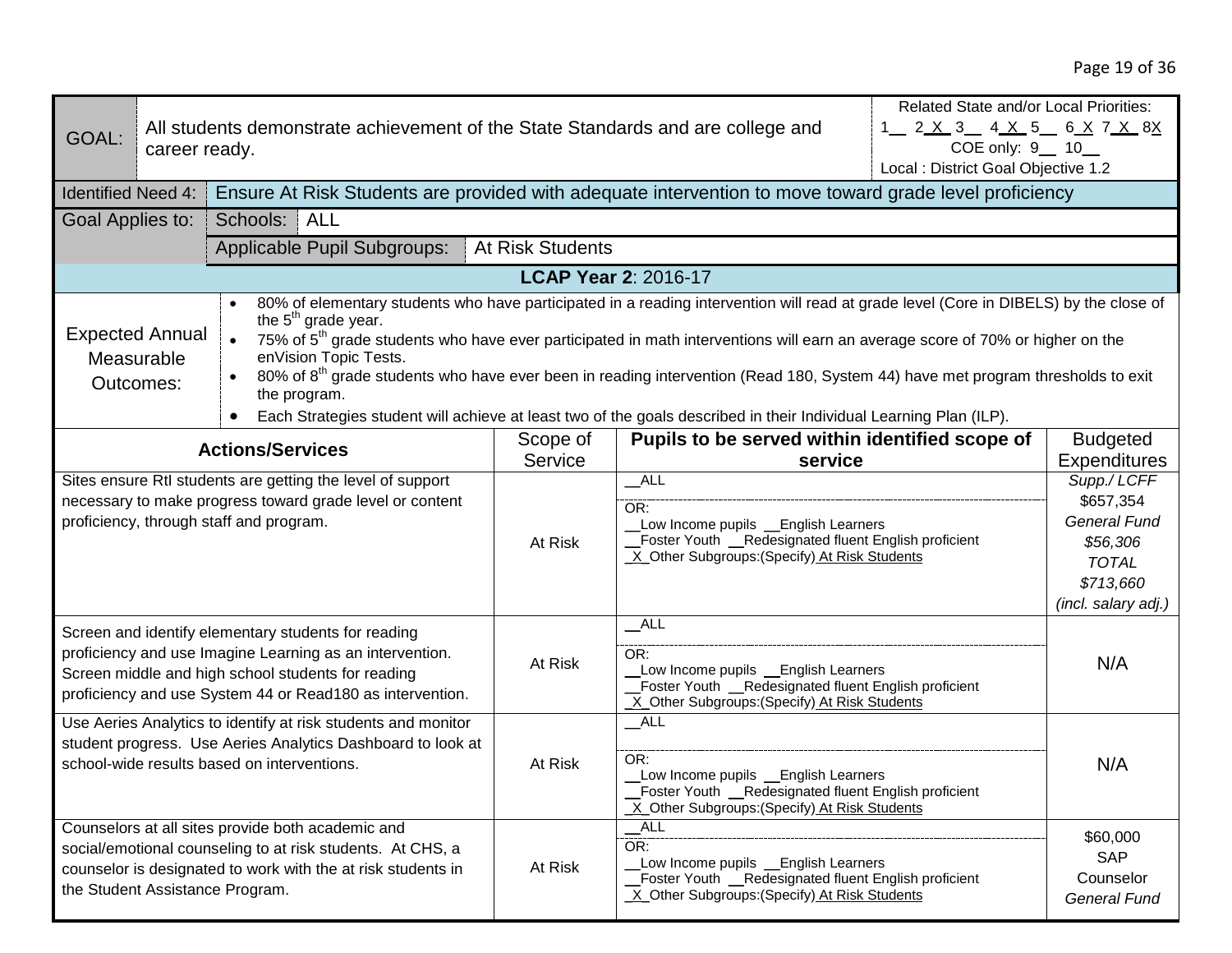| GOAL:                                                                                                                                                                                                                                                                                                   |                                                   | Related State and/or Local Priorities:<br>All students demonstrate achievement of the State Standards and are college and<br>1 X 2 X 3 4 X 5 6 78<br>COE only: 9_ 10_<br>career ready.<br>Local : District Goal Objective 1.2 |                                                                                                                                                                                                                                                                                                                                                          |                                           |                                 |                 |
|---------------------------------------------------------------------------------------------------------------------------------------------------------------------------------------------------------------------------------------------------------------------------------------------------------|---------------------------------------------------|-------------------------------------------------------------------------------------------------------------------------------------------------------------------------------------------------------------------------------|----------------------------------------------------------------------------------------------------------------------------------------------------------------------------------------------------------------------------------------------------------------------------------------------------------------------------------------------------------|-------------------------------------------|---------------------------------|-----------------|
| <b>Identified Need 5:</b>                                                                                                                                                                                                                                                                               |                                                   | Improve teaching and learning of Next Generation Science Standards (NGSS)                                                                                                                                                     |                                                                                                                                                                                                                                                                                                                                                          |                                           |                                 |                 |
| Goal Applies to:                                                                                                                                                                                                                                                                                        |                                                   | Schools: All                                                                                                                                                                                                                  |                                                                                                                                                                                                                                                                                                                                                          |                                           |                                 |                 |
| <b>Applicable Pupil Subgroups:</b><br>All                                                                                                                                                                                                                                                               |                                                   |                                                                                                                                                                                                                               |                                                                                                                                                                                                                                                                                                                                                          |                                           |                                 |                 |
|                                                                                                                                                                                                                                                                                                         |                                                   |                                                                                                                                                                                                                               | <b>LCAP Year 2: 2016-17</b>                                                                                                                                                                                                                                                                                                                              |                                           |                                 |                 |
|                                                                                                                                                                                                                                                                                                         | <b>Expected Annual</b><br>Measurable<br>Outcomes: | Teachers, principals and Chief Academic Officer will implement and monitor transition to Next Generation<br>Science Standards as defined in the NGSS Transition Plan.                                                         |                                                                                                                                                                                                                                                                                                                                                          |                                           |                                 |                 |
|                                                                                                                                                                                                                                                                                                         |                                                   | <b>Actions/Services</b>                                                                                                                                                                                                       | Scope of                                                                                                                                                                                                                                                                                                                                                 | Pupils to be served within the identified |                                 | <b>Budgeted</b> |
|                                                                                                                                                                                                                                                                                                         |                                                   |                                                                                                                                                                                                                               | Service                                                                                                                                                                                                                                                                                                                                                  | scope of service                          |                                 | Expenditures    |
| Science teachers will adapt curriculum and<br>instruction as necessary to transition to NGSS.<br>Curriculum development will be provided.                                                                                                                                                               |                                                   | Science<br><b>Teachers</b>                                                                                                                                                                                                    | $X$ ALL<br>OR:<br>Low Income pupils _ English Learners<br>Foster Youth __Redesignated fluent English proficient<br>Other Subgroups: (Specify)<br><u>Community</u> Contract Contract Contract Contract Contract Contract Contract Contract Contract Contract Contract Contract Contract Contract Contract Contract Contract Contract Contract Contract Co |                                           | \$10,500<br><b>General Fund</b> |                 |
| (All science teachers have been provided with<br>"awareness level" professional development for<br>This year, teachers will be offered<br>NGSS.)<br>professional development that targets "transitional<br>level" activities via coaches, workshops and<br>conferences, and release time for curriculum |                                                   | Science<br><b>Teachers</b>                                                                                                                                                                                                    | $X$ ALL<br>OR:<br>Low Income pupils _ English Learners<br>Foster Youth _Redesignated fluent English proficient<br>_Other Subgroups: (Specify)_                                                                                                                                                                                                           |                                           | \$10,000<br><b>General Fund</b> |                 |
| development.<br>NGSS instructional coaches will research and<br>share best practice resources. They will develop<br>and model demonstration lessons and observe<br>and provide coaching feedback to department<br>members.                                                                              |                                                   | Science<br><b>Teachers</b>                                                                                                                                                                                                    | $X$ ALL                                                                                                                                                                                                                                                                                                                                                  |                                           | \$35,000<br><b>General Fund</b> |                 |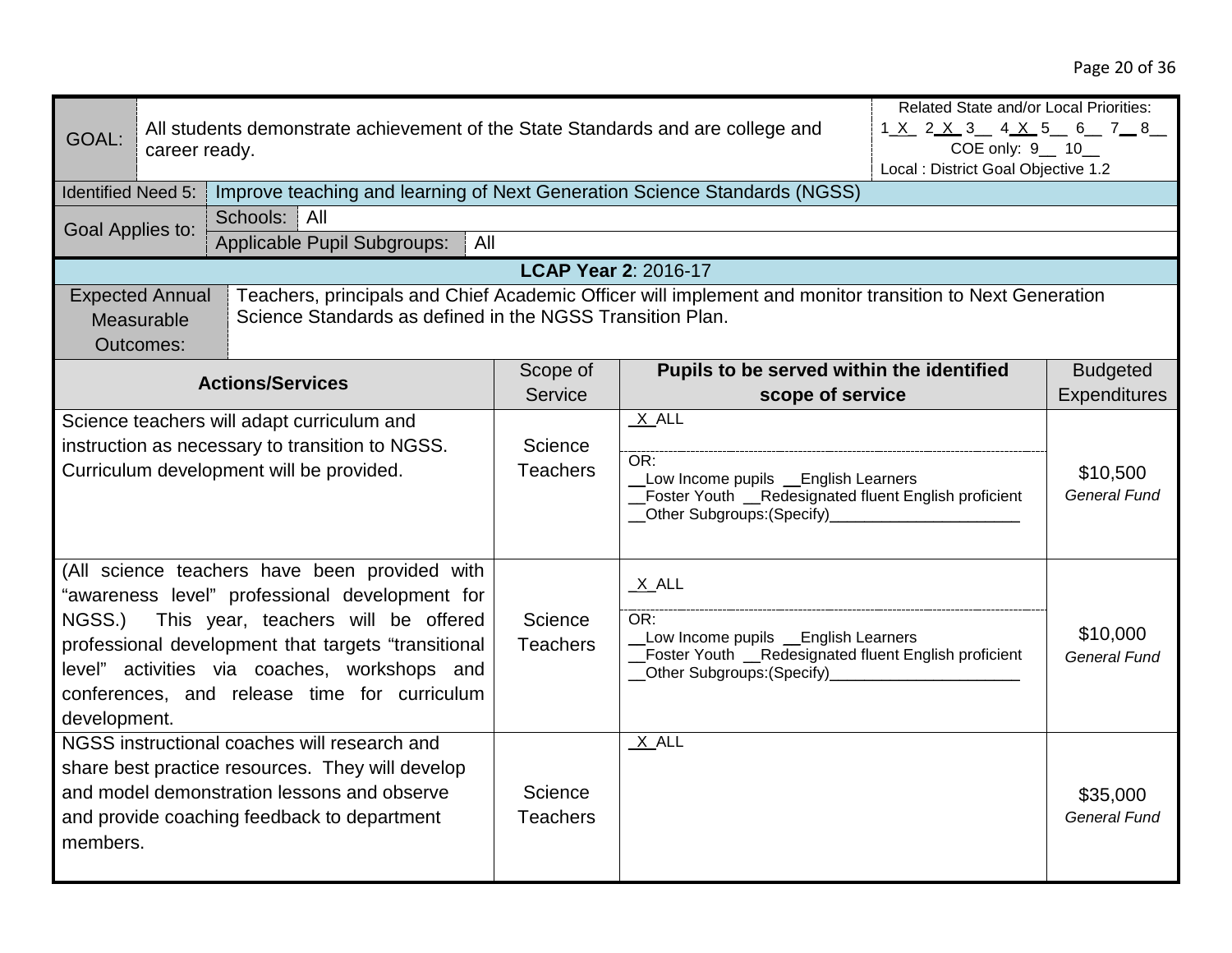## Page 21 of 36

|                                                        |                                      |                                                                                                                                                                                                           |                                                                                              |                                                                                                      | Related State and/or Local Priorities:     |                     |
|--------------------------------------------------------|--------------------------------------|-----------------------------------------------------------------------------------------------------------------------------------------------------------------------------------------------------------|----------------------------------------------------------------------------------------------|------------------------------------------------------------------------------------------------------|--------------------------------------------|---------------------|
| GOAL:                                                  |                                      | All students demonstrate achievement of the State Standards and are college and                                                                                                                           |                                                                                              |                                                                                                      | 1 <u>X</u> 2 <u>X</u> 3 4 <u>X</u> 5 6 7 8 |                     |
|                                                        | career ready.                        |                                                                                                                                                                                                           |                                                                                              |                                                                                                      | COE only: 9 __ 10                          |                     |
|                                                        |                                      |                                                                                                                                                                                                           |                                                                                              |                                                                                                      | Local: District Goal Objective 1.1         |                     |
| <b>Identified Need 1:</b>                              |                                      | Improve teaching and learning of State Standards - Mathematics                                                                                                                                            |                                                                                              |                                                                                                      |                                            |                     |
|                                                        | Goal Applies to:                     | Schools: ALL                                                                                                                                                                                              |                                                                                              |                                                                                                      |                                            |                     |
|                                                        |                                      | Applicable Pupil Subgroups: ALL                                                                                                                                                                           |                                                                                              |                                                                                                      |                                            |                     |
|                                                        |                                      |                                                                                                                                                                                                           |                                                                                              | <b>LCAP Year 3: 2017-18</b>                                                                          |                                            |                     |
|                                                        | <b>Expected Annual</b><br>Measurable | CUSD will get results from Smarter Balanced (SBAC) math assessments in June, 2018. We will set appropriately<br>rigorous goals for 2017-18 as indicated by our baseline SBAC and local benchmark results. |                                                                                              |                                                                                                      |                                            |                     |
|                                                        | Outcomes:                            |                                                                                                                                                                                                           |                                                                                              |                                                                                                      |                                            |                     |
|                                                        |                                      |                                                                                                                                                                                                           | Scope of                                                                                     | Pupils to be served within identified scope of                                                       |                                            | <b>Budgeted</b>     |
|                                                        |                                      | <b>Actions/Services</b>                                                                                                                                                                                   | Service                                                                                      | service                                                                                              |                                            | <b>Expenditures</b> |
|                                                        |                                      | 100% of students will use State Standards-aligned                                                                                                                                                         |                                                                                              | X ALL                                                                                                |                                            |                     |
|                                                        |                                      | instructional materials in mathematics. The costs                                                                                                                                                         |                                                                                              | OR:                                                                                                  |                                            | \$57,551            |
| are required due to recurring consumable<br>materials. |                                      | <b>ALL</b>                                                                                                                                                                                                | Low Income pupils _ English Learners<br>Foster Youth _Redesignated fluent English proficient |                                                                                                      | Lottery                                    |                     |
|                                                        |                                      |                                                                                                                                                                                                           | _Other Subgroups:(Specify)__________________________                                         |                                                                                                      |                                            |                     |
|                                                        |                                      |                                                                                                                                                                                                           |                                                                                              |                                                                                                      |                                            |                     |
|                                                        |                                      | Elementary teachers and secondary math<br>teachers will receive professional development as                                                                                                               |                                                                                              | X ALL<br>OR:                                                                                         |                                            |                     |
| needed.                                                |                                      |                                                                                                                                                                                                           | <b>ALL</b>                                                                                   | Low Income pupils _English Learners                                                                  |                                            | \$10,000<br>Lottery |
|                                                        |                                      |                                                                                                                                                                                                           |                                                                                              | Foster Youth _Redesignated fluent English proficient                                                 |                                            |                     |
|                                                        |                                      |                                                                                                                                                                                                           |                                                                                              | __Other Subgroups:(Specify)__________________________                                                |                                            |                     |
|                                                        |                                      | All teachers will use the 8 Mathematical Practices                                                                                                                                                        |                                                                                              | X ALL                                                                                                |                                            |                     |
|                                                        |                                      | daily and include performance tasks for each                                                                                                                                                              |                                                                                              |                                                                                                      |                                            |                     |
|                                                        | topic, chapter or unit.              |                                                                                                                                                                                                           | <b>ALL</b>                                                                                   | OR:<br>Low Income pupils _ English Learners<br>Foster Youth __Redesignated fluent English proficient |                                            | N/A                 |
|                                                        |                                      |                                                                                                                                                                                                           |                                                                                              |                                                                                                      |                                            |                     |
|                                                        |                                      |                                                                                                                                                                                                           |                                                                                              | Other Subgroups: (Specify)                                                                           |                                            |                     |
|                                                        |                                      | All math teachers will routinely include formative                                                                                                                                                        |                                                                                              | X ALL                                                                                                |                                            |                     |
|                                                        |                                      | assessment strategies to determine the level of<br>understanding, and then let this feedback inform                                                                                                       |                                                                                              | OR:                                                                                                  |                                            |                     |
|                                                        |                                      | necessary follow up instruction. Parents will be                                                                                                                                                          |                                                                                              | Low Income pupils _ English Learners                                                                 |                                            |                     |
|                                                        |                                      | kept informed of student progress.                                                                                                                                                                        | <b>ALL</b>                                                                                   | Foster Youth _Redesignated fluent English proficient<br>Other Subgroups: (Specify)                   |                                            | N/A                 |
|                                                        |                                      |                                                                                                                                                                                                           |                                                                                              |                                                                                                      |                                            |                     |
|                                                        |                                      |                                                                                                                                                                                                           |                                                                                              |                                                                                                      |                                            |                     |
|                                                        |                                      |                                                                                                                                                                                                           |                                                                                              |                                                                                                      |                                            |                     |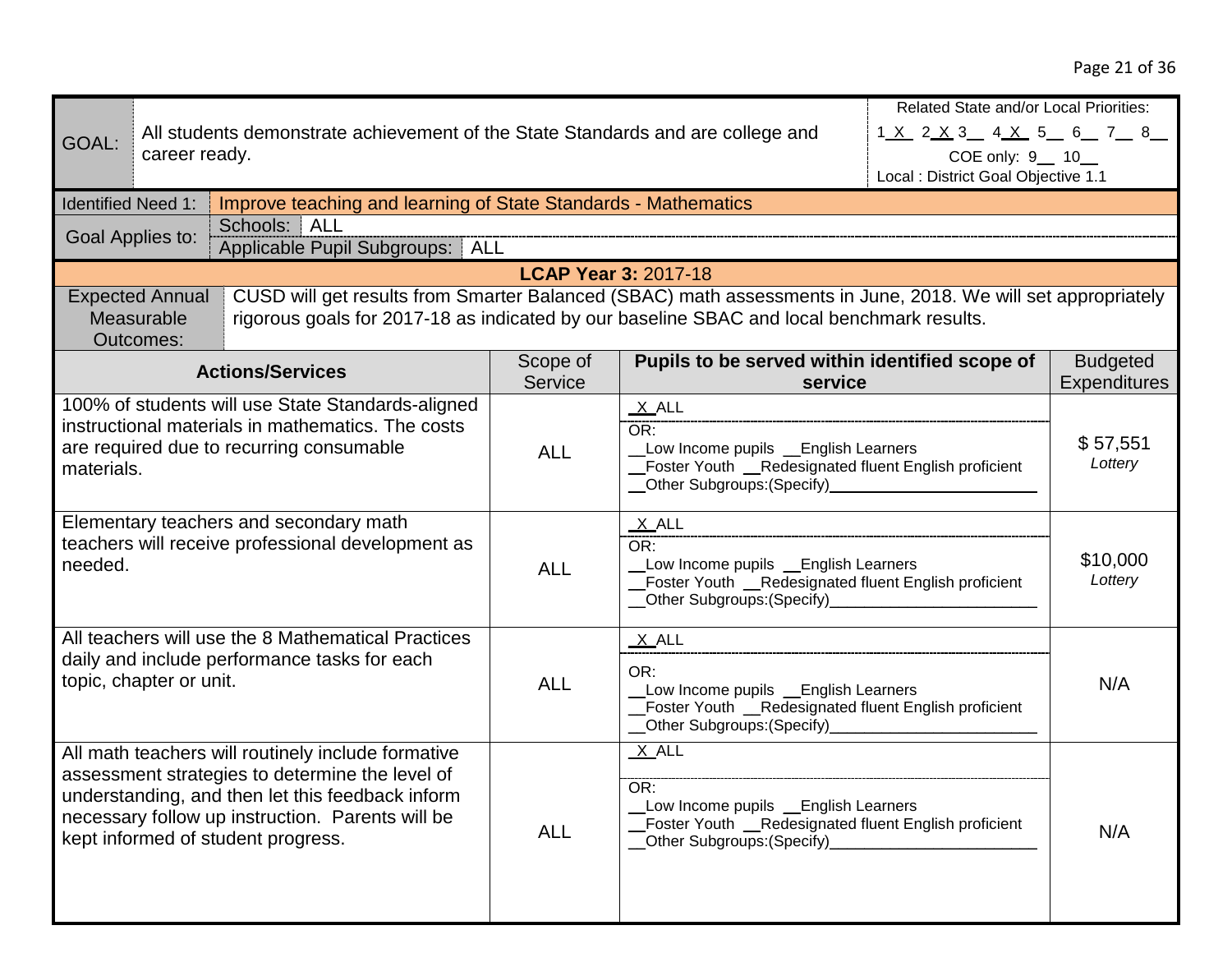| GOAL:                                                                                                  |                                                   | Related State and/or Local Priorities:<br>All students demonstrate achievement of the State Standards and are college and<br>1 <u>X 2 X 3 4 X 5 6 7 8</u><br>COE only: 9 __ 10_<br>career ready.<br>Local : District Goal Objective 1.1 |                |                                                                                                                                                                |  |                                                                                             |
|--------------------------------------------------------------------------------------------------------|---------------------------------------------------|-----------------------------------------------------------------------------------------------------------------------------------------------------------------------------------------------------------------------------------------|----------------|----------------------------------------------------------------------------------------------------------------------------------------------------------------|--|---------------------------------------------------------------------------------------------|
| <b>Identified Need 2:</b>                                                                              |                                                   | Improve teaching and learning of State Standards - English Language Arts                                                                                                                                                                |                |                                                                                                                                                                |  |                                                                                             |
| Goal Applies to:                                                                                       |                                                   | Schools: ALL                                                                                                                                                                                                                            |                |                                                                                                                                                                |  |                                                                                             |
|                                                                                                        |                                                   | Applicable Pupil Subgroups:   ALL                                                                                                                                                                                                       |                |                                                                                                                                                                |  |                                                                                             |
|                                                                                                        |                                                   |                                                                                                                                                                                                                                         |                | <b>LCAP Year 3: 2017-18</b>                                                                                                                                    |  |                                                                                             |
|                                                                                                        | <b>Expected Annual</b><br>Measurable<br>Outcomes: | CUSD will get results from Smarter Balanced (SBAC) English language arts assessments in June, 2018. We will<br>set appropriately rigorous goals for 2017-18 as indicated by our baseline SBAC and local writing performance<br>results. |                |                                                                                                                                                                |  |                                                                                             |
|                                                                                                        |                                                   | <b>Actions/Services</b>                                                                                                                                                                                                                 | Scope of       | Pupils to be served within identified scope of                                                                                                                 |  | <b>Budgeted</b>                                                                             |
|                                                                                                        |                                                   |                                                                                                                                                                                                                                         | <b>Service</b> | service                                                                                                                                                        |  | <b>Expenditures</b>                                                                         |
|                                                                                                        | English language arts.                            | All students will use Common Core State<br>Standards-aligned instructional materials in                                                                                                                                                 | <b>ALL</b>     | $X$ ALL<br>OR:<br>Low Income pupils _ English Learners<br>Foster Youth _Redesignated fluent English proficient<br>__Other Subgroups:(Specify)___________       |  | (remaining<br>portion of<br>\$150K if<br>schools did<br>not adopt<br>prior year)<br>Lottery |
| All teachers will use Common Core State<br>Standards-aligned English language arts writing<br>prompts. |                                                   |                                                                                                                                                                                                                                         | <b>ALL</b>     | $X$ ALL<br>OR:<br>Low Income pupils _ English Learners<br>Foster Youth _Redesignated fluent English proficient<br>__Other Subgroups:(Specify)_________________ |  | \$5,000<br>Lottery                                                                          |
| area.                                                                                                  |                                                   | All secondary teachers will assign and score at<br>least one Common Core Across the Curriculum<br>activity for all students. This will allow students to<br>practice literacy skills formally in every content                          | <b>ALL</b>     | $X$ ALL<br>OR:<br>Low Income pupils _ English Learners<br>Foster Youth __Redesignated fluent English proficient<br>__Other Subgroups: (Specify)___________     |  | \$2,000<br>Lottery                                                                          |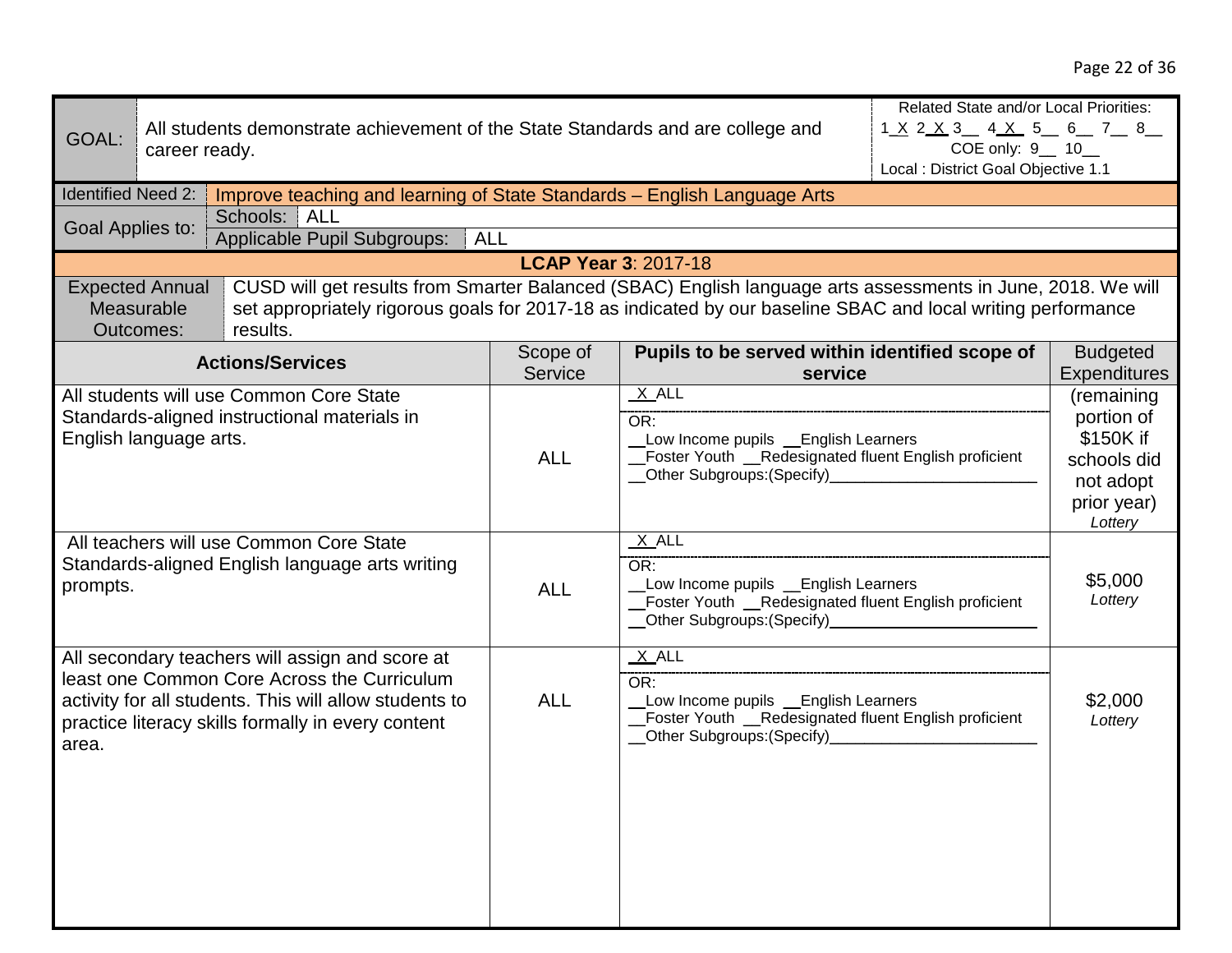| GOAL:                                                                                                                                                                                                                                                         | Related State and/or Local Priorities:<br>All students demonstrate achievement of the State Standards and are college and<br>1 <u>X</u> 2 <u>X</u> 3 4 <u>X</u> 5 6 7 <u>X</u> 8<br>COE only: 9 __ 10 __<br>career ready.<br>Local : District Goal Objective 2.1 |                                                                                                                                                                                                |                                                                                                                                                                    |                                                                                                                                                               |                    |                                        |
|---------------------------------------------------------------------------------------------------------------------------------------------------------------------------------------------------------------------------------------------------------------|------------------------------------------------------------------------------------------------------------------------------------------------------------------------------------------------------------------------------------------------------------------|------------------------------------------------------------------------------------------------------------------------------------------------------------------------------------------------|--------------------------------------------------------------------------------------------------------------------------------------------------------------------|---------------------------------------------------------------------------------------------------------------------------------------------------------------|--------------------|----------------------------------------|
| <b>Identified Need 3:</b>                                                                                                                                                                                                                                     |                                                                                                                                                                                                                                                                  | Improve level of English Language Development/English proficiency among English Learners                                                                                                       |                                                                                                                                                                    |                                                                                                                                                               |                    |                                        |
| Goal Applies to:                                                                                                                                                                                                                                              |                                                                                                                                                                                                                                                                  | <b>ALL</b><br>Schools:<br>Applicable Pupil Subgroups:                                                                                                                                          | <b>English Learners</b>                                                                                                                                            |                                                                                                                                                               |                    |                                        |
|                                                                                                                                                                                                                                                               |                                                                                                                                                                                                                                                                  |                                                                                                                                                                                                | <b>LCAP Year 3: 2017-18</b>                                                                                                                                        |                                                                                                                                                               |                    |                                        |
|                                                                                                                                                                                                                                                               | <b>Expected Annual</b><br>Measurable<br><b>Outcomes:</b>                                                                                                                                                                                                         | 85% of English Learners will advance one CELDT level or score at Early Advanced or higher.                                                                                                     |                                                                                                                                                                    |                                                                                                                                                               |                    |                                        |
|                                                                                                                                                                                                                                                               |                                                                                                                                                                                                                                                                  | <b>Actions/Services</b>                                                                                                                                                                        | Scope of<br>Service                                                                                                                                                | Pupils to be served within identified scope of<br>service                                                                                                     |                    | <b>Budgeted</b><br><b>Expenditures</b> |
|                                                                                                                                                                                                                                                               |                                                                                                                                                                                                                                                                  | All English Language Development teachers will<br>use Next Generation English Development<br>Standards as the instructional base for the English<br>Language Development courses.              | <b>ALL English</b><br>Learners                                                                                                                                     | ALL<br>OR:<br>Low Income pupils X English Learners<br>_Foster Youth _Redesignated fluent English proficient<br>__Other Subgroups:(Specify)___________________ |                    | \$10,000<br>Lottery                    |
| All English Language Development teachers will<br>continue to provide English Language<br>Development professional development to<br>teachers through activities and resources such as<br>the "ELD Minute" and the CUSD English<br>Language Learner Handbook. |                                                                                                                                                                                                                                                                  | All teachers                                                                                                                                                                                   | ALL<br>OR:<br>Low Income pupils _X_English Learners<br>Foster Youth __Redesignated fluent English proficient<br>__Other Subgroups:(Specify)_______________________ |                                                                                                                                                               | \$5,000<br>Lottery |                                        |
| parents.                                                                                                                                                                                                                                                      |                                                                                                                                                                                                                                                                  | English Language Development teachers and<br>program administrator will monitor redesignation<br>rates to minimize the development of long term<br>English Learners and share information with | English<br>Language<br>Development<br><b>Teachers</b>                                                                                                              | ALL<br>OR:<br>Low Income pupils _X_English Learners<br>Foster Youth __Redesignated fluent English proficient<br>__Other Subgroups: (Specify)                  |                    | N/A                                    |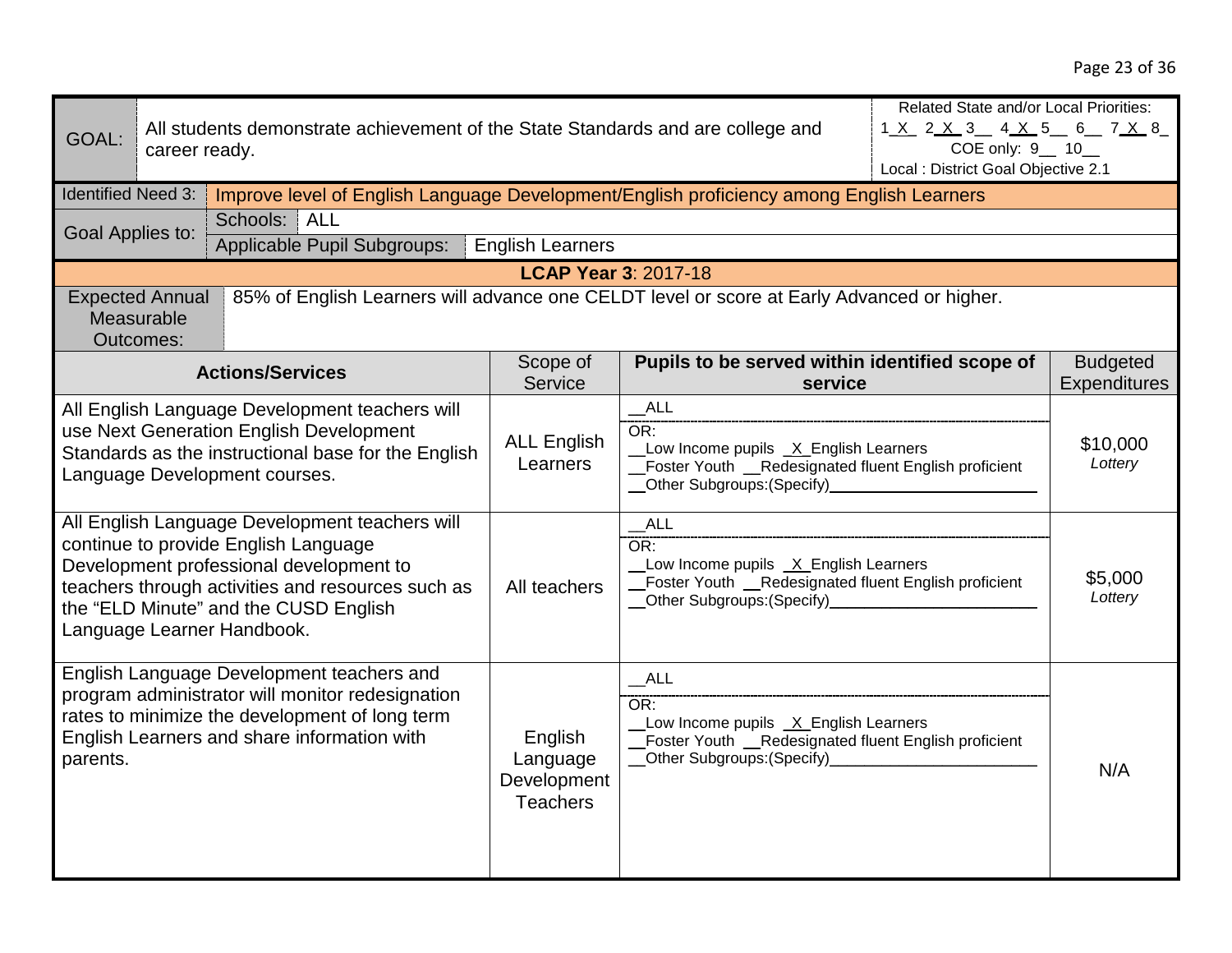| GOAL:                                                                                                                                                                                                                                                                                                                                                                                                                                                                                                                                                                                                                                                                                    |  | Related State and/or Local Priorities:<br>All students demonstrate achievement of the State Standards and are college and<br>1 2 <u>X 3 4 X 5 6 X 7 X 8 X</u><br>COE only: 9 __ 10_<br>career ready.<br>Local : District Goal Objective 1.2 |                                                                                                                                                                  |                                                |                                                                                                                 |                     |
|------------------------------------------------------------------------------------------------------------------------------------------------------------------------------------------------------------------------------------------------------------------------------------------------------------------------------------------------------------------------------------------------------------------------------------------------------------------------------------------------------------------------------------------------------------------------------------------------------------------------------------------------------------------------------------------|--|---------------------------------------------------------------------------------------------------------------------------------------------------------------------------------------------------------------------------------------------|------------------------------------------------------------------------------------------------------------------------------------------------------------------|------------------------------------------------|-----------------------------------------------------------------------------------------------------------------|---------------------|
| <b>Identified Need 4:</b>                                                                                                                                                                                                                                                                                                                                                                                                                                                                                                                                                                                                                                                                |  | Ensure At Risk Students are provided with adequate intervention to move toward grade level proficiency                                                                                                                                      |                                                                                                                                                                  |                                                |                                                                                                                 |                     |
| Goal Applies to:                                                                                                                                                                                                                                                                                                                                                                                                                                                                                                                                                                                                                                                                         |  | Schools:<br>ALL                                                                                                                                                                                                                             |                                                                                                                                                                  |                                                |                                                                                                                 |                     |
|                                                                                                                                                                                                                                                                                                                                                                                                                                                                                                                                                                                                                                                                                          |  | Applicable Pupil Subgroups:                                                                                                                                                                                                                 | <b>At Risk Students</b>                                                                                                                                          |                                                |                                                                                                                 |                     |
|                                                                                                                                                                                                                                                                                                                                                                                                                                                                                                                                                                                                                                                                                          |  |                                                                                                                                                                                                                                             | <b>LCAP Year 3: 2017-18</b>                                                                                                                                      |                                                |                                                                                                                 |                     |
| 80% of elementary students who have participated in a reading intervention will read at grade level (Core in DIBELS) by the close of<br>the $5th$ grade year.<br><b>Expected Annual</b><br>75% of 5 <sup>th</sup> grade students who have ever participated in math interventions will earn an average score of 70% or higher on the<br>$\bullet$<br>enVision Topic Tests.<br>Measurable<br>80% of 8 <sup>th</sup> grade students who have ever been in reading intervention (Read 180, System 44) have met program thresholds to exit<br>Outcomes:<br>the program.<br>Each Strategies student will achieve at least two of the goals described in their Individual Learning Plan (ILP). |  |                                                                                                                                                                                                                                             |                                                                                                                                                                  |                                                |                                                                                                                 |                     |
|                                                                                                                                                                                                                                                                                                                                                                                                                                                                                                                                                                                                                                                                                          |  | <b>Actions/Services</b>                                                                                                                                                                                                                     | Scope of                                                                                                                                                         | Pupils to be served within identified scope of |                                                                                                                 | <b>Budgeted</b>     |
|                                                                                                                                                                                                                                                                                                                                                                                                                                                                                                                                                                                                                                                                                          |  |                                                                                                                                                                                                                                             | Service                                                                                                                                                          | service                                        |                                                                                                                 | <b>Expenditures</b> |
| Sites ensure RtI students are getting the level of support<br>necessary to make progress toward grade level or content<br>proficiency, through staff and program.                                                                                                                                                                                                                                                                                                                                                                                                                                                                                                                        |  | At Risk                                                                                                                                                                                                                                     | $\_ALL$<br>OR:<br>Low Income pupils _English Learners<br>Foster Youth _Redesignated fluent English proficient<br>X_Other Subgroups: (Specify) At Risk Students   |                                                | Supp./ LCFF<br>\$657,354<br><b>General Fund</b><br>\$81,284<br><b>TOTAL</b><br>\$738,638<br>(incl. salary adj.) |                     |
| Screen and identify elementary students for reading<br>proficiency and use Imagine Learning as an intervention.<br>Screen middle and high school students for reading<br>proficiency and use System 44 or Read180 as intervention.                                                                                                                                                                                                                                                                                                                                                                                                                                                       |  | At Risk                                                                                                                                                                                                                                     | ALL<br>OR:<br>Low Income pupils _ English Learners<br>Foster Youth _Redesignated fluent English proficient<br>X_Other Subgroups: (Specify) At Risk Students      |                                                | N/A                                                                                                             |                     |
| Use Aeries Analytics to identify at risk students and monitor<br>student progress. Use Aeries Analytics Dashboard to look at<br>school-wise results based on interventions.                                                                                                                                                                                                                                                                                                                                                                                                                                                                                                              |  | At Risk                                                                                                                                                                                                                                     | $\_$ ALL<br>OR:<br>Low Income pupils _English Learners<br>Foster Youth _Redesignated fluent English proficient<br>_X_Other Subgroups: (Specify) At Risk Students |                                                | N/A                                                                                                             |                     |
| Counselors at all sites provide both academic and<br>social/emotional counseling to at risk students. At CHS, a<br>counselor is designated to work with the at risk students in<br>the Student Assistance Program.                                                                                                                                                                                                                                                                                                                                                                                                                                                                       |  | At Risk                                                                                                                                                                                                                                     | ALL<br>OR:<br>Low Income pupils _ English Learners<br>Foster Youth Redesignated fluent English proficient<br>X Other Subgroups: (Specify) At Risk Students       |                                                | \$60,000<br><b>SAP</b><br>Counselor<br><b>General Fund</b>                                                      |                     |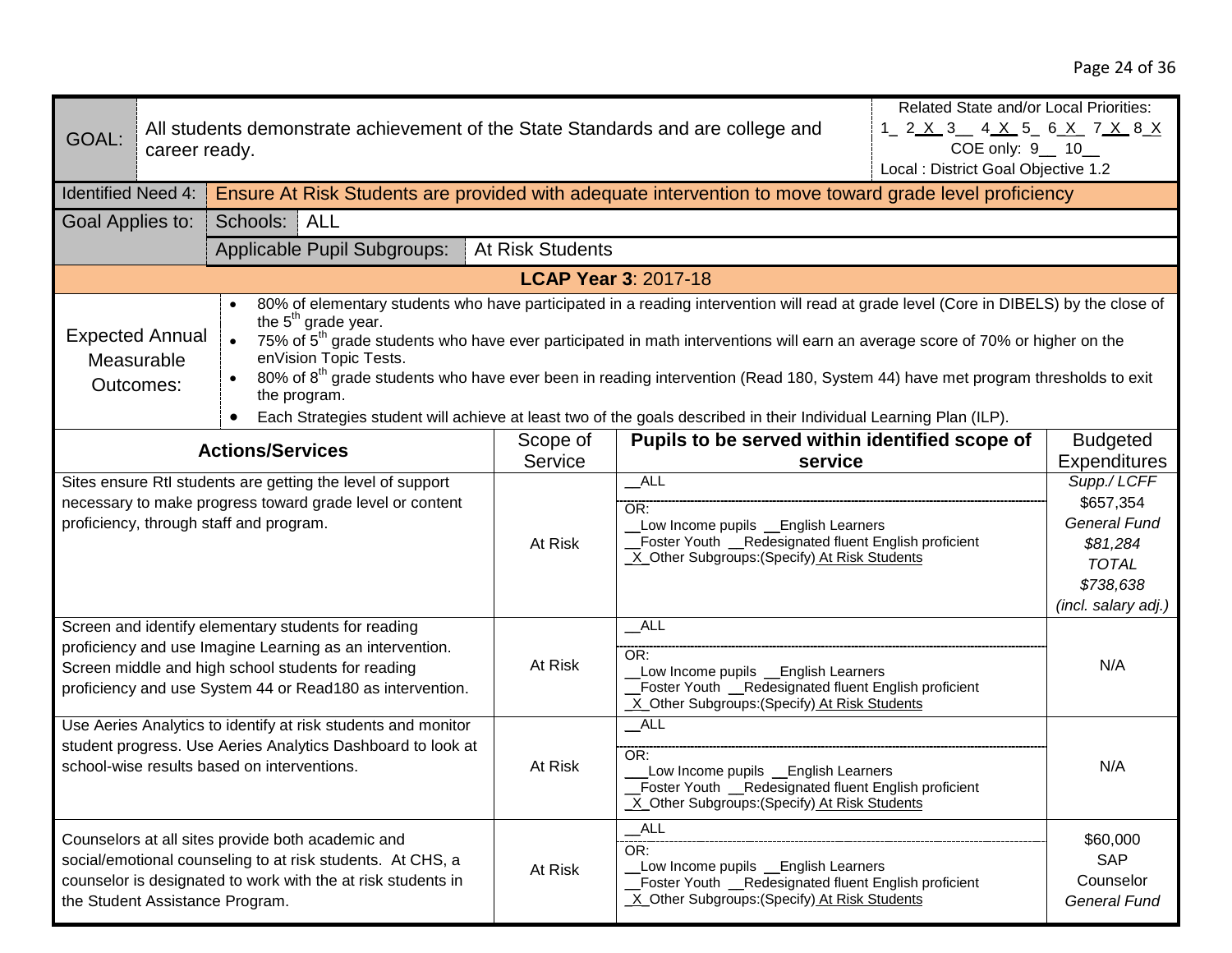| GOAL:                                                                                                                                                                                                                                                                                                                | career ready.                                     | Related State and/or Local Priorities:<br>All students demonstrate achievement of the State Standards and are college and<br>1 <u>X</u> 2 <u>X</u> 3 4 X 5 6 7 8<br>COE only: 9 __ 10 __<br>Local : District Goal Objective 1.2 |                                                                                                                                                                                                                                                                                                                                                           |                                           |                                 |                                 |
|----------------------------------------------------------------------------------------------------------------------------------------------------------------------------------------------------------------------------------------------------------------------------------------------------------------------|---------------------------------------------------|---------------------------------------------------------------------------------------------------------------------------------------------------------------------------------------------------------------------------------|-----------------------------------------------------------------------------------------------------------------------------------------------------------------------------------------------------------------------------------------------------------------------------------------------------------------------------------------------------------|-------------------------------------------|---------------------------------|---------------------------------|
| <b>Identified Need 5:</b>                                                                                                                                                                                                                                                                                            |                                                   | Improve teaching and learning of Next Generation Science Standards (NGSS)                                                                                                                                                       |                                                                                                                                                                                                                                                                                                                                                           |                                           |                                 |                                 |
|                                                                                                                                                                                                                                                                                                                      |                                                   | Schools:<br>All                                                                                                                                                                                                                 |                                                                                                                                                                                                                                                                                                                                                           |                                           |                                 |                                 |
| Goal Applies to:                                                                                                                                                                                                                                                                                                     |                                                   | Applicable Pupil Subgroups:<br>All                                                                                                                                                                                              |                                                                                                                                                                                                                                                                                                                                                           |                                           |                                 |                                 |
|                                                                                                                                                                                                                                                                                                                      |                                                   |                                                                                                                                                                                                                                 | <b>LCAP Year 3: 2017-18</b>                                                                                                                                                                                                                                                                                                                               |                                           |                                 |                                 |
|                                                                                                                                                                                                                                                                                                                      | <b>Expected Annual</b><br>Measurable<br>Outcomes: | Teachers, principals and Chief Academic Officer will implement and monitor transition to Next Generation<br>Science Standards as defined in the NGSS Transition Plan.                                                           |                                                                                                                                                                                                                                                                                                                                                           |                                           |                                 |                                 |
|                                                                                                                                                                                                                                                                                                                      |                                                   | <b>Actions/Services</b>                                                                                                                                                                                                         | Scope of                                                                                                                                                                                                                                                                                                                                                  | Pupils to be served within the identified |                                 | <b>Budgeted</b>                 |
|                                                                                                                                                                                                                                                                                                                      |                                                   |                                                                                                                                                                                                                                 | Service                                                                                                                                                                                                                                                                                                                                                   | scope of service                          |                                 | Expenditures                    |
| Science teachers will adapt curriculum and<br>instruction as necessary to transition to NGSS.<br>Curriculum development will be provided.                                                                                                                                                                            |                                                   | Science<br><b>Teachers</b>                                                                                                                                                                                                      | $X$ $ALL$<br>OR:<br>Low Income pupils _ English Learners<br>Foster Youth _Redesignated fluent English proficient<br>Other Subgroups: (Specify)<br><u>Community</u> Contract Contract Contract Contract Contract Contract Contract Contract Contract Contract Contract Contract Contract Contract Contract Contract Contract Contract Contract Contract Co |                                           | \$10,500<br><b>General Fund</b> |                                 |
| (All science teachers have been provided with<br>"awareness level" professional development for<br>NGSS.) This year, teachers will be offered<br>professional development that targets "transitional<br>level" activities via coaches, workshops and<br>conferences, and release time for curriculum<br>development. |                                                   | Science<br><b>Teachers</b>                                                                                                                                                                                                      | X ALL<br>OR:<br>Low Income pupils _ English Learners<br>Foster Youth __Redesignated fluent English proficient<br>_Other Subgroups: (Specify)_                                                                                                                                                                                                             |                                           | \$10,000<br><b>General Fund</b> |                                 |
| members.                                                                                                                                                                                                                                                                                                             |                                                   | NGSS instructional coaches will research and<br>share best practice resources. They will develop<br>and model demonstration lessons and observe<br>and provide coaching feedback to department                                  | Science<br><b>Teachers</b>                                                                                                                                                                                                                                                                                                                                | $X$ ALL                                   |                                 | \$35,000<br><b>General Fund</b> |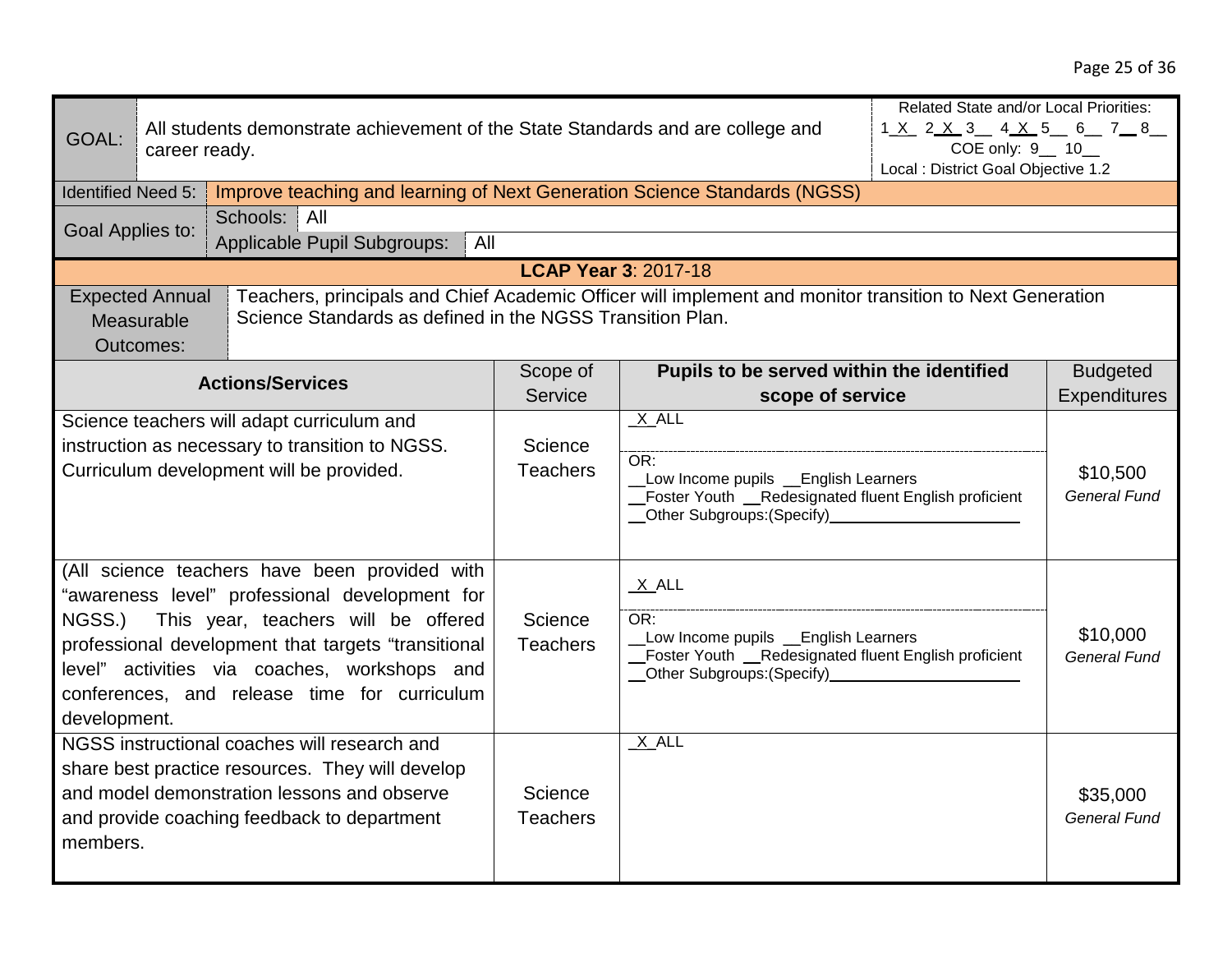## **Annual Update**

**Annual Update Instructions:** For each goal in the prior year LCAP, review the progress toward the expected annual outcome(s) based on, at a minimum, the required metrics pursuant to Education Code sections 52060 and 52066. The review must include an assessment of the effectiveness of the specific actions. Describe any changes to the actions or goals the LEA will take as a result of the review and assessment. In addition, review the applicability of each goal in the LCAP.

### **Guiding Questions:**

- 1) How have the actions/services addressed the needs of all pupils and did the provisions of those services result in the desired outcomes?
- 2) How have the actions/services addressed the needs of all subgroups of pupils identified pursuant to Education Code section 52052, including, but not limited to, English learners, low-income pupils, and foster youth; and did the provision of those actions/services result in the desired outcomes?
- 3) How have the actions/services addressed the identified needs and goals of specific schoolsites and were these actions/services effective in achieving the desired outcomes?
- 4) What information (e.g., quantitative and qualitative data/metrics) was examined to review progress toward goals in the annual update?
- 5) What progress has been achieved toward the goal and expected measurable outcome(s)? How effective were the actions and services in making progress toward the goal? What changes to goals, actions, services, and expenditures are being made in the LCAP as a result of the review of progress and assessment of the effectiveness of the actions and services?
- 6) What differences are there between budgeted expenditures and estimated actual annual expenditures? What were the reasons for any differences?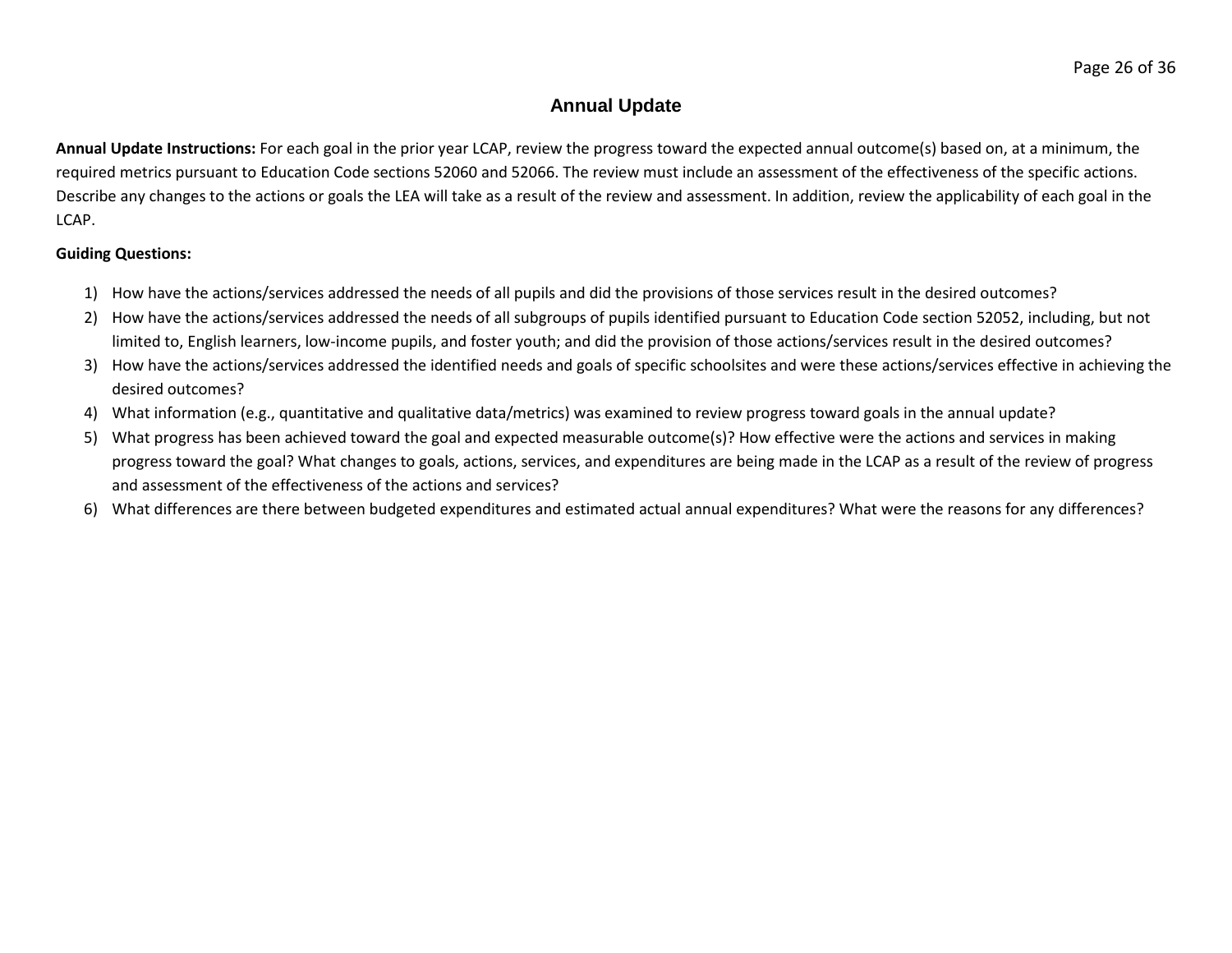# Page 27 of 36

| Original<br><b>GOAL</b><br>from prior<br>year<br>LCAP: | Related State and/or Local Priorities:<br>All students demonstrate achievement of the Common Core State Standards and are<br>college and career ready.<br>$1$ 2 X 3 4 X 5 6 7 8<br><b>Identified Needs:</b><br>COE only: 9 __ 10 __<br>• Common Core State Standards-aligned instructional materials in<br><b>Mathematics</b><br>Provide necessary Professional Development<br>Local : District Goal Objective 1.1<br>$\bullet$<br>Establish student performance baseline for Smarter Balanced Assessment<br>in mathematics<br><b>ALL</b><br>Schools: |                                             |                                                                                                                                                                                                                                                                                                                                                                                                                                                                                                                                                                                                                                                                                                                                                                                                                                                                                                                                                                                                                                                                                       |  |  |
|--------------------------------------------------------|-------------------------------------------------------------------------------------------------------------------------------------------------------------------------------------------------------------------------------------------------------------------------------------------------------------------------------------------------------------------------------------------------------------------------------------------------------------------------------------------------------------------------------------------------------|---------------------------------------------|---------------------------------------------------------------------------------------------------------------------------------------------------------------------------------------------------------------------------------------------------------------------------------------------------------------------------------------------------------------------------------------------------------------------------------------------------------------------------------------------------------------------------------------------------------------------------------------------------------------------------------------------------------------------------------------------------------------------------------------------------------------------------------------------------------------------------------------------------------------------------------------------------------------------------------------------------------------------------------------------------------------------------------------------------------------------------------------|--|--|
| Goal Applies to:                                       | Applicable Pupil Subgroups:<br>ALL                                                                                                                                                                                                                                                                                                                                                                                                                                                                                                                    |                                             |                                                                                                                                                                                                                                                                                                                                                                                                                                                                                                                                                                                                                                                                                                                                                                                                                                                                                                                                                                                                                                                                                       |  |  |
| Expected<br>Annual<br>Measurable<br>Outcomes:          | 1. All teachers/students will use Common Core<br>State Standards-aligned mathematics<br>materials.<br>2. All teachers will be trained for new adoptions<br>3. Establish student performance baseline for<br><b>Smarter Balanced Assessment in</b><br>mathematics.                                                                                                                                                                                                                                                                                     | Actual<br>Annual<br>Measurable<br>Outcomes: | 1. Elementary and high schools have adopted<br>Common Core State Standards-aligned<br>materials, enVision and Carnegie Learning,<br>respectively.<br>CMS used "bridge materials" for 14-15, and<br>have adopted a new program, Carnegie<br>Learning, for use in 15-16.<br>2. All CHS math teachers provided with two days<br>of training for Carnegie Learning and up to 3<br>days of related curriculum development.<br>Elementary teachers used summer curriculum<br>development days to develop performance<br>based tasks. CMS math teachers used this time<br>to articulate the curriculum with the new high<br>school Integrated math sequence.<br>3. Baseline year for Smarter Balanced math<br>assessment.<br>Percent of students meeting state performance<br>target:<br><b>CUSD</b><br><b>STATE</b><br>3 <sup>rd</sup> Grade<br>75%<br>40%<br>4 <sup>th</sup> Grade<br>35%<br>65%<br>5 <sup>th</sup> Grade<br>30%<br>68%<br>6 <sup>th</sup> Grade<br>72%<br>33%<br>$7th$ Grade<br>34%<br>74%<br>8 <sup>th</sup> Grade<br>75%<br>33%<br>11 <sup>th</sup> Grade<br>29%<br>51% |  |  |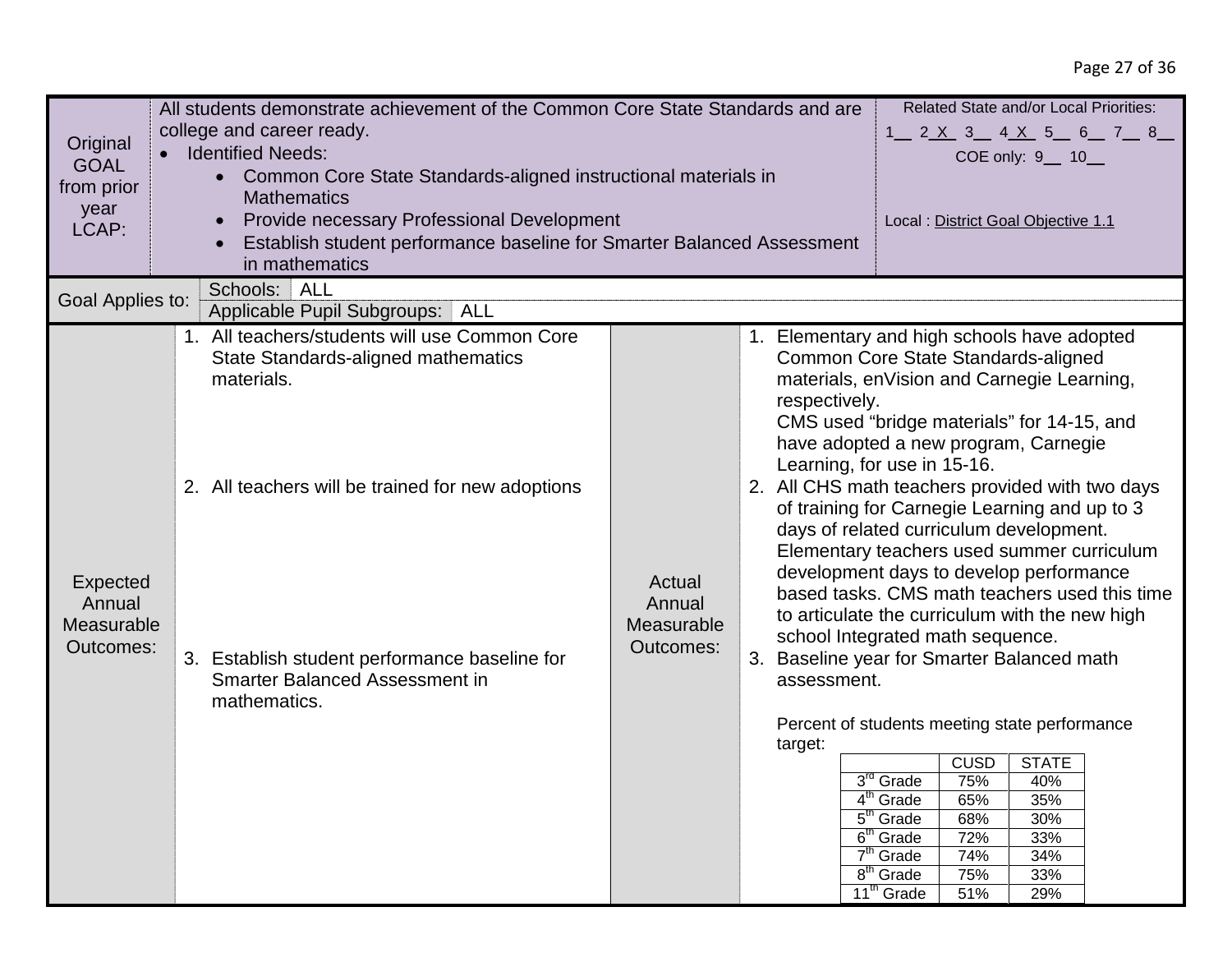| <b>LCAP Year: 2014-15</b>                                                                                                                                             |                                 |                                        |                                                                                                                                                                                                                                           |                                                                                                                                                                                                                                                                                                                                                                                                                                                                                           |                                                                 |
|-----------------------------------------------------------------------------------------------------------------------------------------------------------------------|---------------------------------|----------------------------------------|-------------------------------------------------------------------------------------------------------------------------------------------------------------------------------------------------------------------------------------------|-------------------------------------------------------------------------------------------------------------------------------------------------------------------------------------------------------------------------------------------------------------------------------------------------------------------------------------------------------------------------------------------------------------------------------------------------------------------------------------------|-----------------------------------------------------------------|
|                                                                                                                                                                       | <b>Planned Actions/Services</b> |                                        | <b>Actual Actions/Services</b>                                                                                                                                                                                                            |                                                                                                                                                                                                                                                                                                                                                                                                                                                                                           |                                                                 |
|                                                                                                                                                                       |                                 | <b>Budgeted</b><br><b>Expenditures</b> |                                                                                                                                                                                                                                           |                                                                                                                                                                                                                                                                                                                                                                                                                                                                                           | <b>Estimated</b><br><b>Actual Annual</b><br><b>Expenditures</b> |
| Adopt new CMS/CHS materials: Carnegie<br>$\bullet$ \$48,000<br>Learning                                                                                               |                                 |                                        | 1. Purchased and implemented new CHS<br>$\bullet$ \$67,000<br>materials: Carnegie Learning. CMS also<br>adopted and purchased Carnegie Learning at<br>the end of 14-15 school year for 15-16<br>implementation. The teacher materials and |                                                                                                                                                                                                                                                                                                                                                                                                                                                                                           |                                                                 |
| 2. Professional Development on Carnegie<br>\$10,000<br>Learning, curriculum development<br>3. Increase use of 8 Mathematical Practices and<br>performance-based tasks |                                 |                                        | teachers.                                                                                                                                                                                                                                 | Cognitive Tutor intervention materials ended<br>up costing more than anticipated.<br>2. Professional Development on Carnegie<br>Learning, curriculum development<br>3. 8 Mathematical Practices are implemented on<br>a daily basis and performance-based tasks are<br>included for each topic or chapter. Academic<br>coaches provided resources and leadership for                                                                                                                      | \$14,342                                                        |
| Scope of<br>3. All schools<br>service:                                                                                                                                | 1 & 2 High school students      |                                        | Scope of<br>service:                                                                                                                                                                                                                      | 1 & 2 High school students<br>3. All schools                                                                                                                                                                                                                                                                                                                                                                                                                                              |                                                                 |
| X_ALL<br>OR:<br>Low Income pupils _ English Learners<br>Foster Youth _Redesignated fluent English proficient<br>_Other Subgroups: (Specify)_                          |                                 |                                        | $X$ ALL<br>OR:<br>Low Income pupils _English Learners<br>Foster Youth __Redesignated fluent English proficient<br>_Other Subgroups:(Specify)_                                                                                             |                                                                                                                                                                                                                                                                                                                                                                                                                                                                                           |                                                                 |
| What changes in actions, services,<br>and expenditures will be made as a<br>result of reviewing past progress<br>and/or changes to goals?                             |                                 |                                        |                                                                                                                                                                                                                                           | CMS and CHS have adopted a Common Core State Standards-aligned math program from<br>Carnegie Learning. The teacher materials and Cognitive Tutor intervention materials ended up<br>costing more than anticipated. Approximately \$50,500 will be needed annually for the recurring<br>costs of student consumable materials. After receiving results from the 2015 Smarter Balanced<br>Assessment, math teachers will work with administration to set goals as indicated by the results. |                                                                 |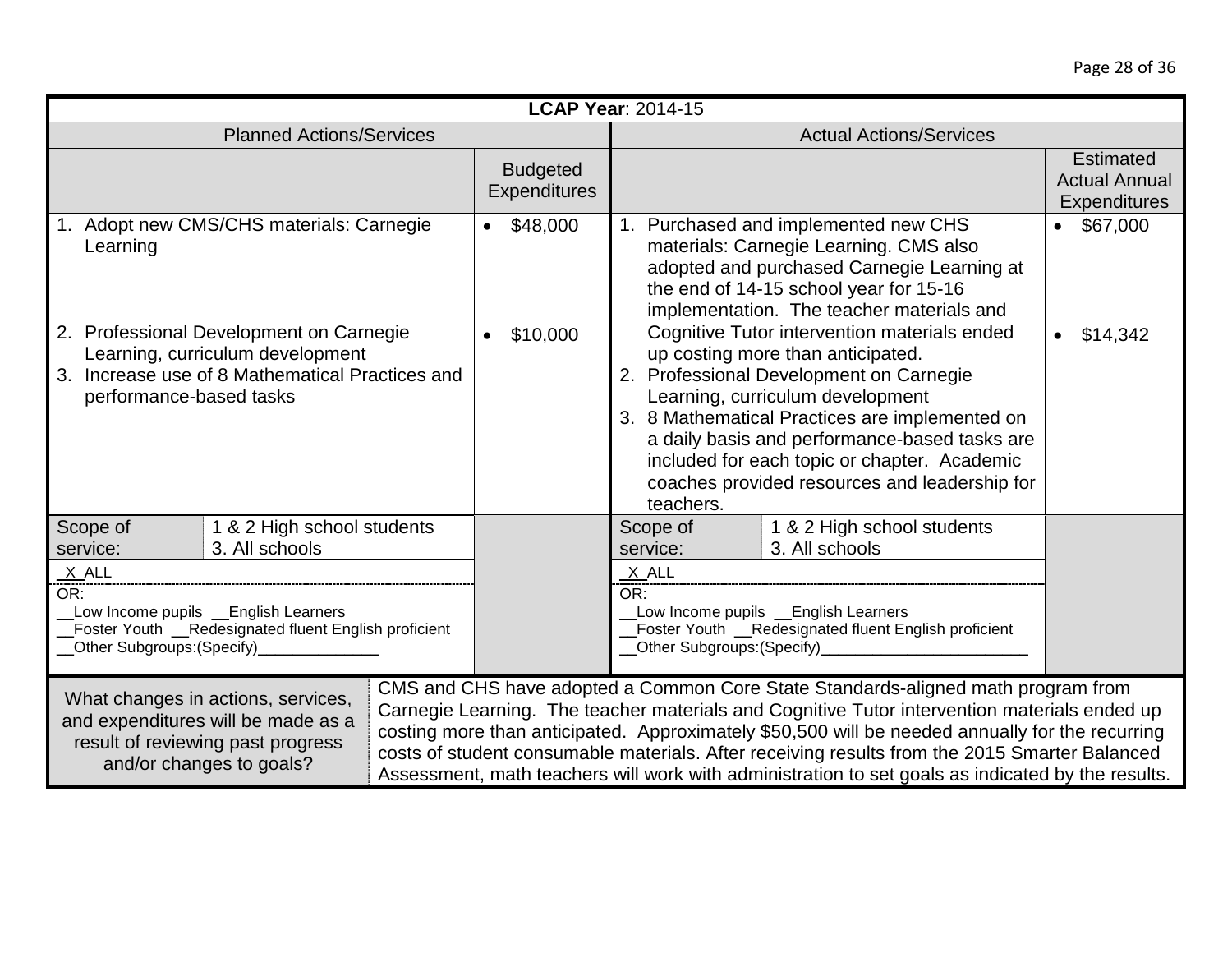|                  | Related State and/or Local Priorities:<br>All students demonstrate achievement of the State Standards and are college and |            |                       |                            |                                                                                                                                              |  |
|------------------|---------------------------------------------------------------------------------------------------------------------------|------------|-----------------------|----------------------------|----------------------------------------------------------------------------------------------------------------------------------------------|--|
| Original         | career ready.<br>$1$ 2 X 3 4 X 5 6 7 8                                                                                    |            |                       |                            |                                                                                                                                              |  |
| <b>GOAL</b>      | <b>Identified Needs:</b>                                                                                                  |            |                       |                            | COE only: 9 __ 10 __                                                                                                                         |  |
| from prior       | State Standards instructional materials in English Language Arts<br>$\bullet$                                             |            |                       |                            |                                                                                                                                              |  |
| year             | Establish student performance baseline for Smarter Balanced Assessment                                                    |            |                       |                            | Local : District Goal Objective 1.1                                                                                                          |  |
| LCAP:            | in English language arts                                                                                                  |            |                       |                            |                                                                                                                                              |  |
|                  | <b>ALL</b><br>Schools:                                                                                                    |            |                       |                            |                                                                                                                                              |  |
| Goal Applies to: | Applicable Pupil Subgroups:   ALL                                                                                         |            |                       |                            |                                                                                                                                              |  |
|                  | 1. All teachers/students will use State Standards-<br>aligned instructional materials                                     |            |                       |                            | 1. Standards-aligned instructional materials were<br>purchased as needed (see next page).<br>2. Curriculum planning was provided to specific |  |
|                  | 2. Develop Smarter Balanced-aligned writing                                                                               |            |                       |                            | elementary teachers as well as middle and high                                                                                               |  |
|                  | prompts and close reading activities. Focus on                                                                            |            |                       |                            | school English teachers. All levels revised writing                                                                                          |  |
|                  | routine use of collaborative conversation                                                                                 |            |                       |                            | prompts, and developed close reading and                                                                                                     |  |
|                  | strategies.                                                                                                               |            |                       |                            | collaborative conversation activities.                                                                                                       |  |
|                  |                                                                                                                           |            | 3. Baseline year for: |                            |                                                                                                                                              |  |
|                  | 3. Establish student performance baseline for                                                                             |            |                       |                            | A. Smarter Balanced English Language Arts                                                                                                    |  |
|                  | Smarter Balanced Assessment in English                                                                                    |            |                       |                            |                                                                                                                                              |  |
|                  | language arts and local writing benchmark.                                                                                |            |                       |                            | Percent of students meeting state performance                                                                                                |  |
|                  |                                                                                                                           |            | target:               |                            |                                                                                                                                              |  |
|                  |                                                                                                                           |            |                       |                            | <b>CUSD</b><br><b>STATE</b>                                                                                                                  |  |
|                  |                                                                                                                           |            |                       | 3 <sup>rd</sup> Grade      | 78%<br>38%                                                                                                                                   |  |
| <b>Expected</b>  |                                                                                                                           | Actual     |                       | 4 <sup>th</sup><br>Grade   | 79%<br>40%                                                                                                                                   |  |
| Annual           |                                                                                                                           | Annual     |                       | $5th$ Grade<br>$6th$ Grade | 84%<br>44%<br>43%                                                                                                                            |  |
| Measurable       |                                                                                                                           | Measurable |                       | 7 <sup>th</sup><br>Grade   | 83%<br>78%<br>44%                                                                                                                            |  |
| Outcomes:        |                                                                                                                           | Outcomes:  |                       | $8th$ Grade                | 45%<br>83%                                                                                                                                   |  |
|                  |                                                                                                                           |            |                       | 11 <sup>th</sup> Grade     | 81%<br>56%                                                                                                                                   |  |
|                  |                                                                                                                           |            |                       |                            | B. Local Writing Assessment Results                                                                                                          |  |
|                  |                                                                                                                           |            |                       | Grade                      | % Thorough/Adequate                                                                                                                          |  |
|                  |                                                                                                                           |            |                       | K                          | 67%                                                                                                                                          |  |
|                  |                                                                                                                           |            |                       | $\mathbf 1$                | 55%                                                                                                                                          |  |
|                  |                                                                                                                           |            |                       | $\overline{2}$             | 70%                                                                                                                                          |  |
|                  |                                                                                                                           |            |                       | 3                          | 80%                                                                                                                                          |  |
|                  |                                                                                                                           |            |                       | 4<br>5                     | 67%<br>73%                                                                                                                                   |  |
|                  |                                                                                                                           |            |                       | 6                          | 71%                                                                                                                                          |  |
|                  |                                                                                                                           |            |                       | $\overline{7}$             | 86%                                                                                                                                          |  |
|                  |                                                                                                                           |            |                       | 8                          | 65%                                                                                                                                          |  |
|                  |                                                                                                                           |            |                       | 10                         | 47%                                                                                                                                          |  |
|                  |                                                                                                                           |            |                       | 11                         | 65%                                                                                                                                          |  |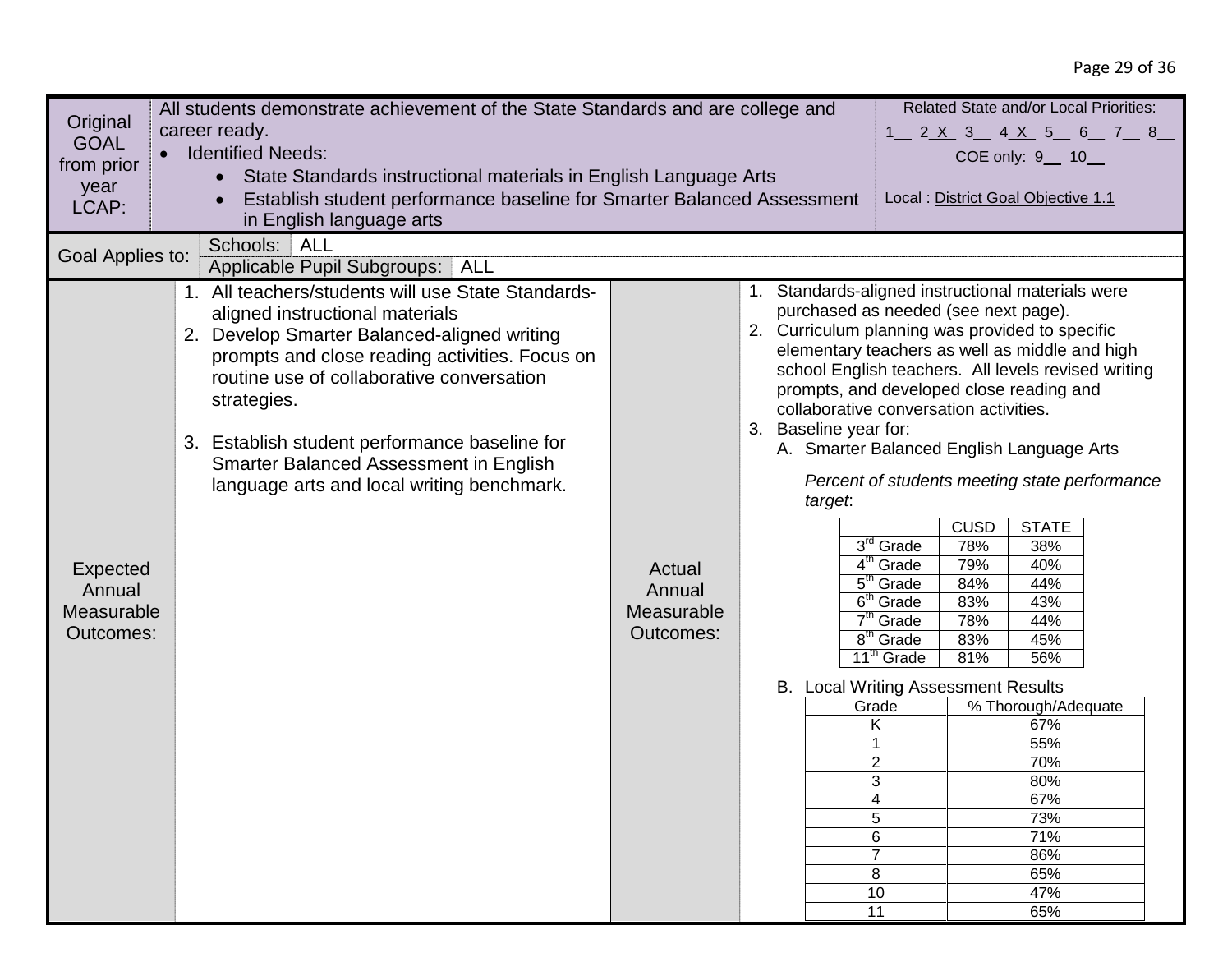|                                                                                                                                                         | <b>LCAP Year: 2014-15</b>              |                                                                                                                                                                                                                                                                                                                                                                                                                                                                                                                                                                                                                                                                                                                                                         |                                                                 |  |
|---------------------------------------------------------------------------------------------------------------------------------------------------------|----------------------------------------|---------------------------------------------------------------------------------------------------------------------------------------------------------------------------------------------------------------------------------------------------------------------------------------------------------------------------------------------------------------------------------------------------------------------------------------------------------------------------------------------------------------------------------------------------------------------------------------------------------------------------------------------------------------------------------------------------------------------------------------------------------|-----------------------------------------------------------------|--|
| <b>Planned Actions/Services</b>                                                                                                                         |                                        | <b>Actual Actions/Services</b>                                                                                                                                                                                                                                                                                                                                                                                                                                                                                                                                                                                                                                                                                                                          |                                                                 |  |
|                                                                                                                                                         | <b>Budgeted</b><br><b>Expenditures</b> |                                                                                                                                                                                                                                                                                                                                                                                                                                                                                                                                                                                                                                                                                                                                                         | <b>Estimated</b><br><b>Actual Annual</b><br><b>Expenditures</b> |  |
| 1. Purchase materials or revise curriculum as is<br>necessary.<br>2. Professional Development time to align<br>learning activities with State Standards | \$10,000<br>\$10,000<br>$\bullet$      | 1. Numerous elementary and high school<br>supplementary reading materials were<br>purchased to increase rigor and improve<br>access to informational texts<br>2. Close reading/text dependent question<br>strategies inservices were provided for<br>teachers at all levels. Graphic organizers and<br>classroom charts were developed and made<br>available to elementary teachers.<br>3. Teachers at all levels developed and<br>implemented common close reading activities.<br>Common writing prompts were developed or<br>revised at all levels. All levels developed<br>strategies to promote collaborative<br>conversations among students. English<br>language arts academic coaches provided<br>resources and leadership across these efforts. | 1. \$60,416<br>2-3. \$10,551                                    |  |
| Scope of<br>All schools<br>service:                                                                                                                     |                                        | Scope of<br>All schools<br>service:                                                                                                                                                                                                                                                                                                                                                                                                                                                                                                                                                                                                                                                                                                                     |                                                                 |  |
| $X$ ALL<br>OR:<br>Low Income pupils _English Learners<br>Foster Youth _Redesignated fluent English proficient<br><b>Other Subgroups: (Specify)</b>      |                                        | $X$ $ALL$<br>OR:<br>Low Income pupils _English Learners<br>Foster Youth _Redesignated fluent English proficient<br><b>_Other Subgroups: (Specify)_</b>                                                                                                                                                                                                                                                                                                                                                                                                                                                                                                                                                                                                  |                                                                 |  |
| What changes in actions, services,<br>and expenditures will be made as a<br>result of reviewing past progress<br>and/or changes to goals?               | 2015 Smarter Balanced Assessment.      | We ended up spending considerably more than budgeted in this area. As we targeted CCSS-<br>aligned materials, CHS had a need for significant replacement of novels. Additionally, we spent<br>more funds on elementary writing materials as we piloted a new writing program. We also had<br>additional costs due to increased elementary enrollment. English teachers will begin to review<br>English language arts materials for new adoption, if available. The adoption is anticipated for the<br>2016-17 school year. We will continue to identify areas of focus as we review results from the                                                                                                                                                    |                                                                 |  |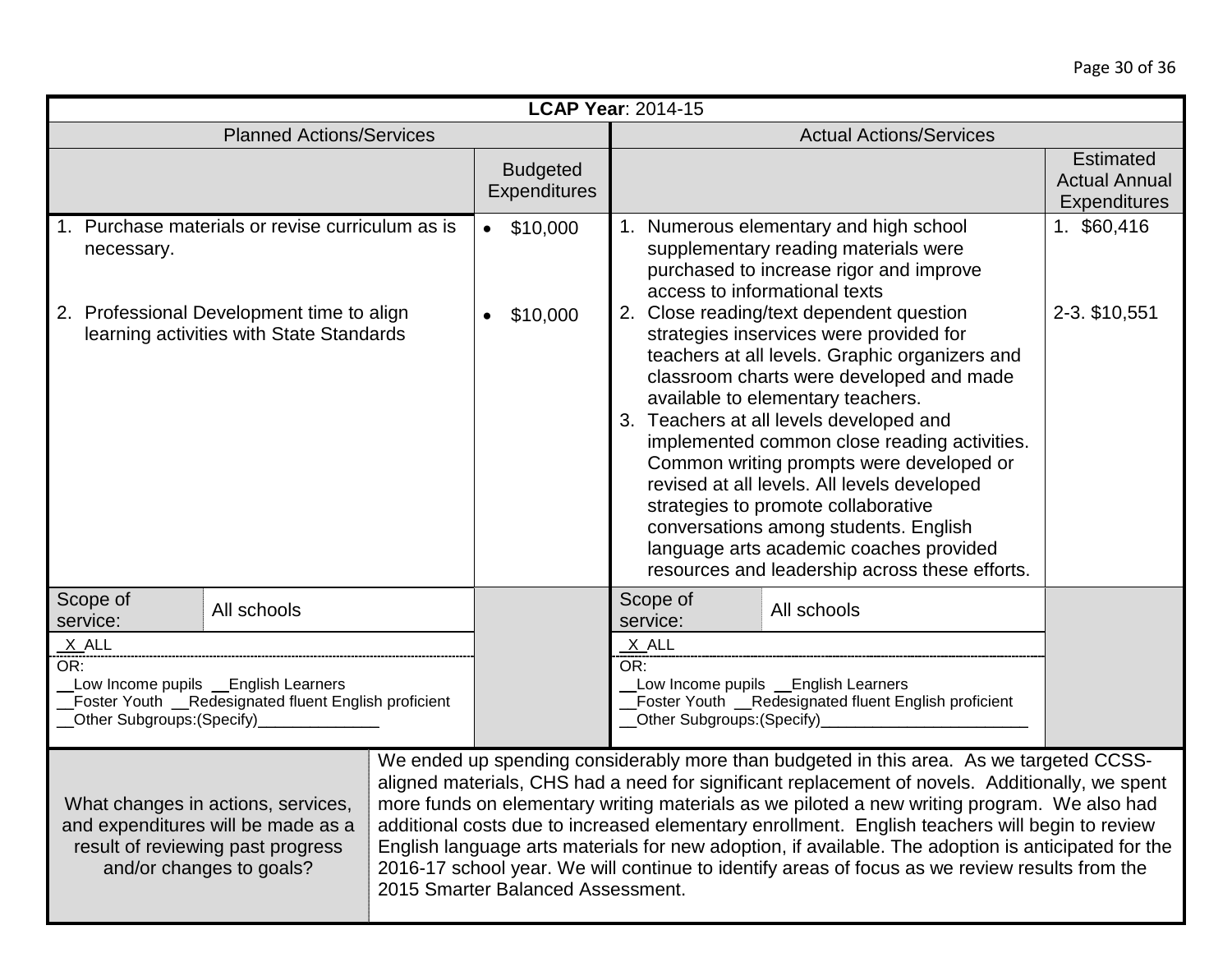# Page 31 of 36

| Original                                      | All students demonstrate achievement of the State Standards and are college and                                  |                                             |                                                                                                             |                                                                                                                                                |                  | Related State and/or Local Priorities: |
|-----------------------------------------------|------------------------------------------------------------------------------------------------------------------|---------------------------------------------|-------------------------------------------------------------------------------------------------------------|------------------------------------------------------------------------------------------------------------------------------------------------|------------------|----------------------------------------|
| <b>GOAL</b>                                   | career ready.                                                                                                    | 1 2 X 3 4 X 5 6 7 8                         |                                                                                                             |                                                                                                                                                |                  |                                        |
| from prior                                    | <b>Identified Needs:</b>                                                                                         |                                             |                                                                                                             |                                                                                                                                                | COE only: 9_ 10_ |                                        |
| year                                          | Improve level of English Language Development/English proficiency                                                |                                             |                                                                                                             |                                                                                                                                                |                  |                                        |
| LCAP:                                         | among English Learners                                                                                           |                                             |                                                                                                             | Local : District Goal Objective 1.2                                                                                                            |                  |                                        |
| Goal Applies to:                              | Schools: ALL                                                                                                     |                                             |                                                                                                             |                                                                                                                                                |                  |                                        |
|                                               | Applicable Pupil Subgroups:   English Learners                                                                   |                                             |                                                                                                             |                                                                                                                                                |                  |                                        |
|                                               | 1. 85% of English Learners will advance one<br>performance level or score Early Advanced or<br>Advanced on CELDT |                                             | 1. 85% of English Learners will advance one<br>Advanced on CELDT<br><b>CELDT</b> results:<br>Captain Cooper | performance level or score Early Advanced or<br><b>School</b>                                                                                  | $13 - 14$<br>77% | $14 - 15$<br>75%                       |
|                                               |                                                                                                                  |                                             | <b>Tularcitos</b>                                                                                           |                                                                                                                                                | 70%              | 79%                                    |
|                                               |                                                                                                                  |                                             | <b>River School</b>                                                                                         |                                                                                                                                                | 86%              | 91%                                    |
|                                               |                                                                                                                  |                                             |                                                                                                             | <b>Carmel Middle School</b>                                                                                                                    | 78%              | 89%                                    |
|                                               |                                                                                                                  |                                             | <b>Carmel High School</b>                                                                                   |                                                                                                                                                | 100%             | 92%                                    |
|                                               |                                                                                                                  |                                             | <b>CUSD Overall</b>                                                                                         |                                                                                                                                                | 78%              | 83%                                    |
| Expected<br>Annual<br>Measurable<br>Outcomes: |                                                                                                                  | Actual<br>Annual<br>Measurable<br>Outcomes: | 2. Due to the limited number of English Learners                                                            | and redesignated students, the redesignation<br>rate is subject to high levels of variance. As<br>such, it is of very little value as a metric |                  |                                        |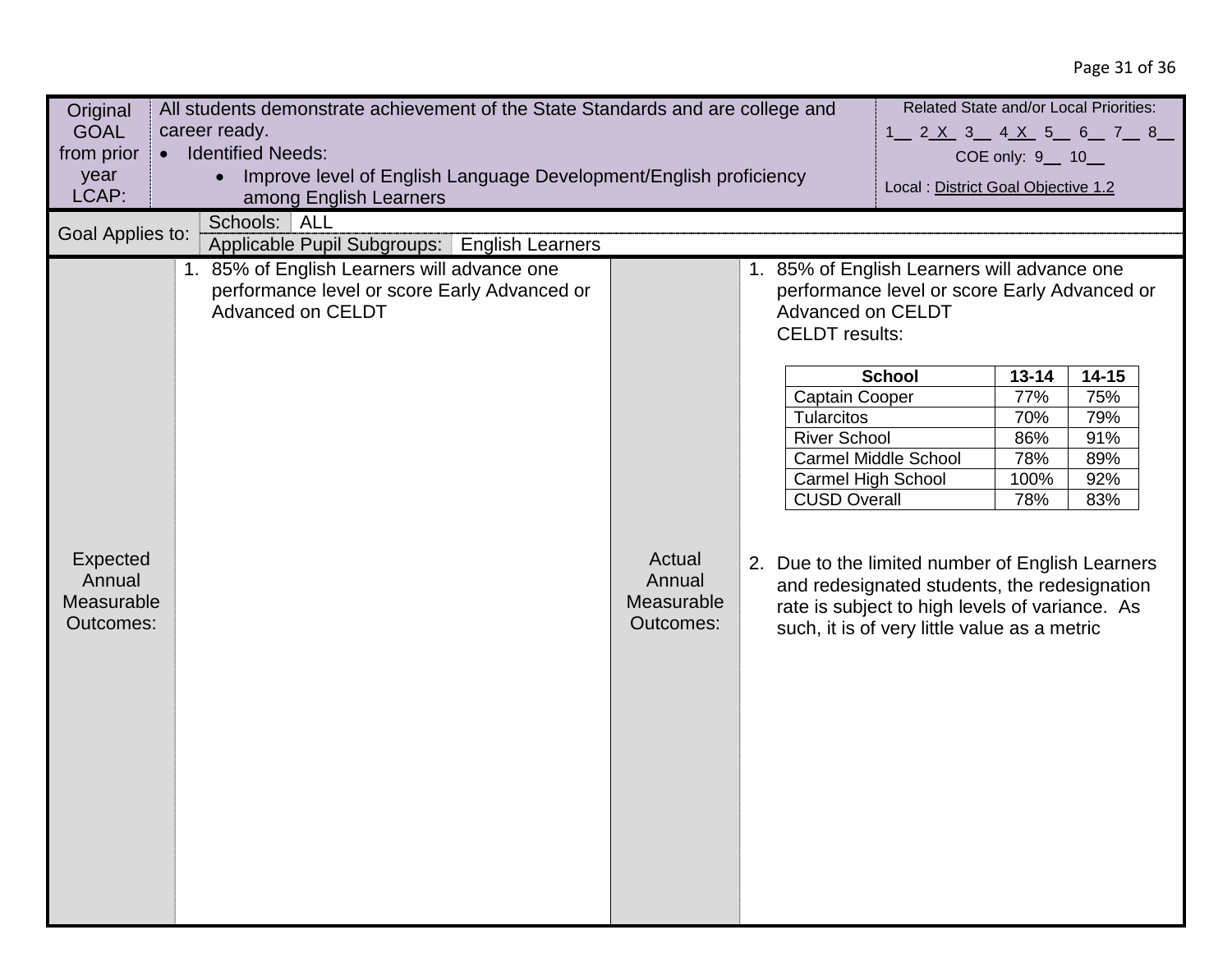|                                                                                                                                                                                                                                                                                                    |                                        | <b>LCAP Year: 2014-15</b>                                                                                                                                                                                                                                                                                                                                                                                                                                                                                                                                                                                                                                                                                                                                                                                       |                                                                 |  |
|----------------------------------------------------------------------------------------------------------------------------------------------------------------------------------------------------------------------------------------------------------------------------------------------------|----------------------------------------|-----------------------------------------------------------------------------------------------------------------------------------------------------------------------------------------------------------------------------------------------------------------------------------------------------------------------------------------------------------------------------------------------------------------------------------------------------------------------------------------------------------------------------------------------------------------------------------------------------------------------------------------------------------------------------------------------------------------------------------------------------------------------------------------------------------------|-----------------------------------------------------------------|--|
| <b>Planned Actions/Services</b>                                                                                                                                                                                                                                                                    |                                        | <b>Actual Actions/Services</b>                                                                                                                                                                                                                                                                                                                                                                                                                                                                                                                                                                                                                                                                                                                                                                                  |                                                                 |  |
|                                                                                                                                                                                                                                                                                                    | <b>Budgeted</b><br><b>Expenditures</b> |                                                                                                                                                                                                                                                                                                                                                                                                                                                                                                                                                                                                                                                                                                                                                                                                                 | <b>Estimated</b><br><b>Actual Annual</b><br><b>Expenditures</b> |  |
| 1. All English Language Development Teachers will use<br>Next Generation English Language Development<br>Standards-aligned instructional materials<br>2. All English Language Development teachers will<br>provide ongoing English Language Development<br>professional development at their sites | \$5,000<br>$\bullet$                   | 1. Curriculum was repurposed to meet the Next<br>Generation English Language Development Standards<br>2.<br>The English Language Learner Handbook and<br>$\bullet$<br>Master Plan was revised to reflect new<br>standards and redesignation requirements<br>English Language Development teachers                                                                                                                                                                                                                                                                                                                                                                                                                                                                                                               | $1.$ \$3,603<br>2. N/A                                          |  |
| Provide information and education activities to English<br>3.<br>Learner parents.                                                                                                                                                                                                                  |                                        | provided site-based training, such as the "ELD<br>Minute" at faculty meetings<br>3. Meetings were held for English Learner parents at both<br>the elementary and secondary levels. Program and<br>support information was shared at each meeting.<br>Specific information included:<br>o Promoting academic behavior at home, study<br>skills, family support, technology use for<br>students and parents, and communication with<br>teachers. At Tularcitos, school staff initiated the<br>Spanish version of the Active Parenting<br>curriculum in direct response to English Learner<br>parent requests from last year's LCAP meeting.<br>4. While not planned, to better meet the needs of English<br>Learners, we added one section of English Language<br>Development at CMS after the school year began. | 3. N/A<br>4. \$15,000<br>General<br>Fund                        |  |
| <b>English Learners</b><br>Scope of service:<br>ALL<br>OR:<br>Low Income pupils _X_English Learners<br>Foster Youth __Redesignated fluent English proficient                                                                                                                                       |                                        | Scope of service:<br><b>English Learners</b><br>ALL<br>OR:<br>Low Income pupils _X_English Learners<br>Foster Youth _Redesignated fluent English proficient<br>__Other Subgroups:(Specify)________________________                                                                                                                                                                                                                                                                                                                                                                                                                                                                                                                                                                                              |                                                                 |  |
| What changes in actions, services, and<br>expenditures will be made as a result of<br>reviewing past progress and/or changes to<br>goals?                                                                                                                                                          |                                        | We brought in a consultant to look at our English Language Development (ELD) practices and procedures. Schools<br>made adjustments per the recommendations as appropriate. At CMS, for example, we determined that CELDT level<br>1 and 2 students needed an additional section of English Language Development to fully meet their needs. The cost<br>of this section was approximately \$15,000. Additionally, we are developing a document for elementary teachers<br>that describes the specific grade level ELD outcomes at the elementary level.                                                                                                                                                                                                                                                          |                                                                 |  |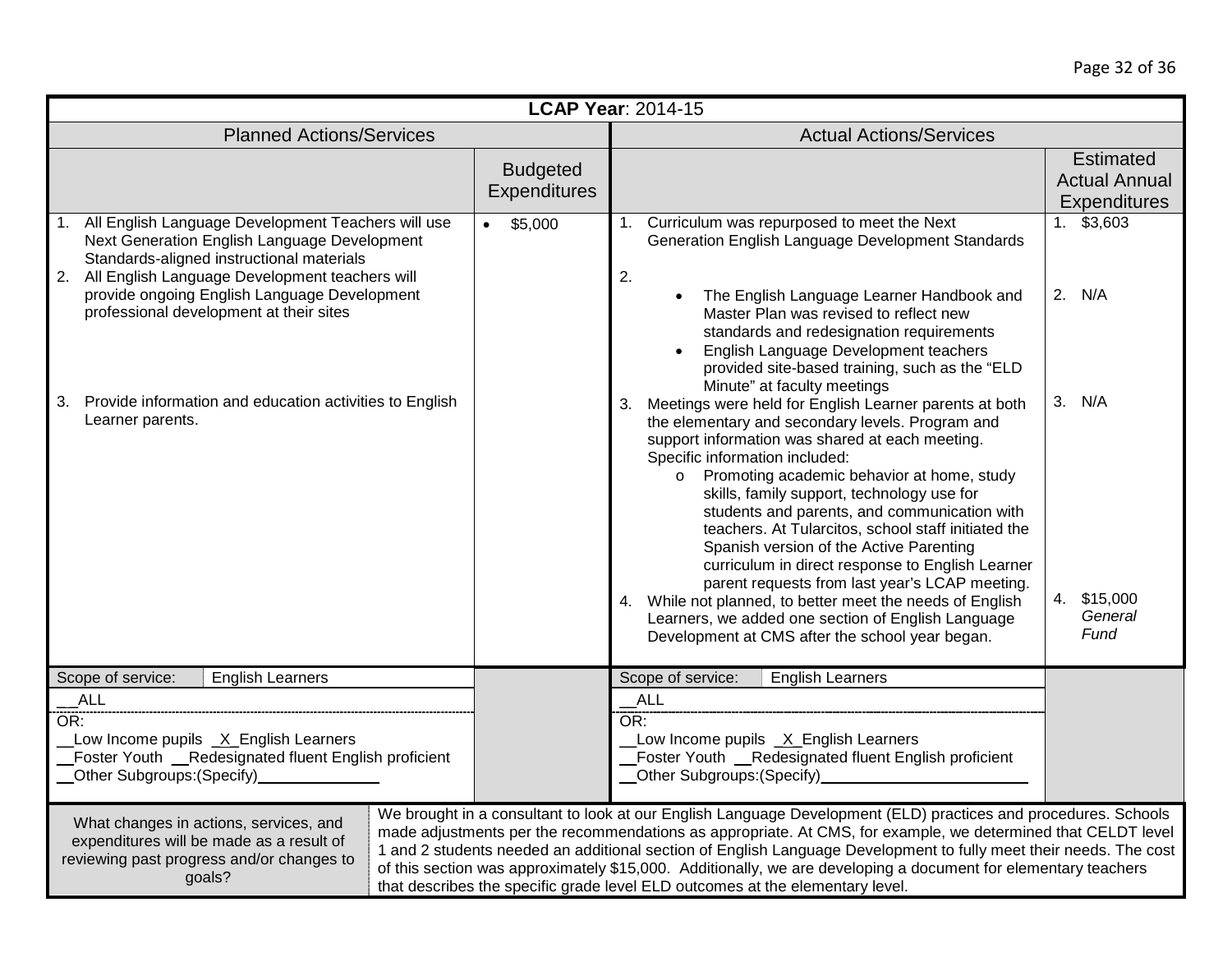## Page 33 of 36

| Original         | Related State and/or Local Priorities:<br>All students demonstrate achievement of the State Standards and are college and |                      |                                       |                                                  |  |  |
|------------------|---------------------------------------------------------------------------------------------------------------------------|----------------------|---------------------------------------|--------------------------------------------------|--|--|
| <b>GOAL</b>      | career ready.<br>1__ 2 <u>X</u> 3__ 4 <u>X</u> 5_ 6__ 7__ 8__                                                             |                      |                                       |                                                  |  |  |
| from prior       | <b>Identified Needs:</b><br>$\bullet$                                                                                     | COE only: 9 __ 10 __ |                                       |                                                  |  |  |
| year             | Ensure At Risk Students are provided with adequate intervention to move<br>$\bullet$                                      |                      |                                       | Local : District Goal Objective 1.3              |  |  |
| LCAP:            | toward grade level proficiency                                                                                            |                      |                                       |                                                  |  |  |
| Goal Applies to: | ALL<br>Schools:                                                                                                           |                      |                                       |                                                  |  |  |
|                  | Applicable Pupil Subgroups:   At Risk Students, including Special Ed. students                                            |                      |                                       |                                                  |  |  |
|                  | 1. 80% of Read 180 students will make adequate                                                                            |                      |                                       | 1. 36% of Read 180 students made adequate        |  |  |
|                  | progress to exit intervention.                                                                                            |                      |                                       | progress to exit intervention.                   |  |  |
|                  | 2. 60% of students will improve grades over prior                                                                         |                      | 2.                                    |                                                  |  |  |
|                  | year:                                                                                                                     |                      |                                       |                                                  |  |  |
|                  | 60% of elementary students in reading                                                                                     |                      |                                       | 37% of elementary students in reading or         |  |  |
|                  | or math interventions will improve at<br>least one performance level in that                                              |                      |                                       | math interventions improved their grade.         |  |  |
|                  | content area, comparing second                                                                                            |                      |                                       |                                                  |  |  |
|                  | trimester grades with the prior year's                                                                                    |                      |                                       |                                                  |  |  |
|                  | final marking period.                                                                                                     |                      |                                       |                                                  |  |  |
|                  | 60% of secondary students in a content-<br>specific support class will improve their                                      |                      | 72% of secondary students in content- |                                                  |  |  |
|                  |                                                                                                                           |                      |                                       | specific support classes improved their          |  |  |
|                  | current grade from the prior year's final                                                                                 |                      | grade.                                |                                                  |  |  |
| Expected         | marking period.                                                                                                           | Actual               |                                       |                                                  |  |  |
| Annual           |                                                                                                                           | Annual               |                                       |                                                  |  |  |
| Measurable       | 3. Maintain current level of Special Ed.                                                                                  | Measurable           |                                       | 3. From 2007 to 2014, the percent of Special Ed. |  |  |
| Outcomes:        | placements (this level has declined since our                                                                             | Outcomes:            |                                       | students with a Specific Learning Disability has |  |  |
|                  | Rtl implementation began in 2007.)                                                                                        |                      |                                       | declined by 39%, from 151 to 110 students.       |  |  |
|                  |                                                                                                                           |                      |                                       |                                                  |  |  |
|                  |                                                                                                                           |                      |                                       |                                                  |  |  |
|                  |                                                                                                                           |                      |                                       |                                                  |  |  |
|                  |                                                                                                                           |                      |                                       |                                                  |  |  |
|                  |                                                                                                                           |                      |                                       |                                                  |  |  |
|                  |                                                                                                                           |                      |                                       |                                                  |  |  |
|                  |                                                                                                                           |                      |                                       |                                                  |  |  |
|                  |                                                                                                                           |                      |                                       |                                                  |  |  |
|                  |                                                                                                                           |                      |                                       |                                                  |  |  |
|                  |                                                                                                                           |                      |                                       |                                                  |  |  |
|                  |                                                                                                                           |                      |                                       |                                                  |  |  |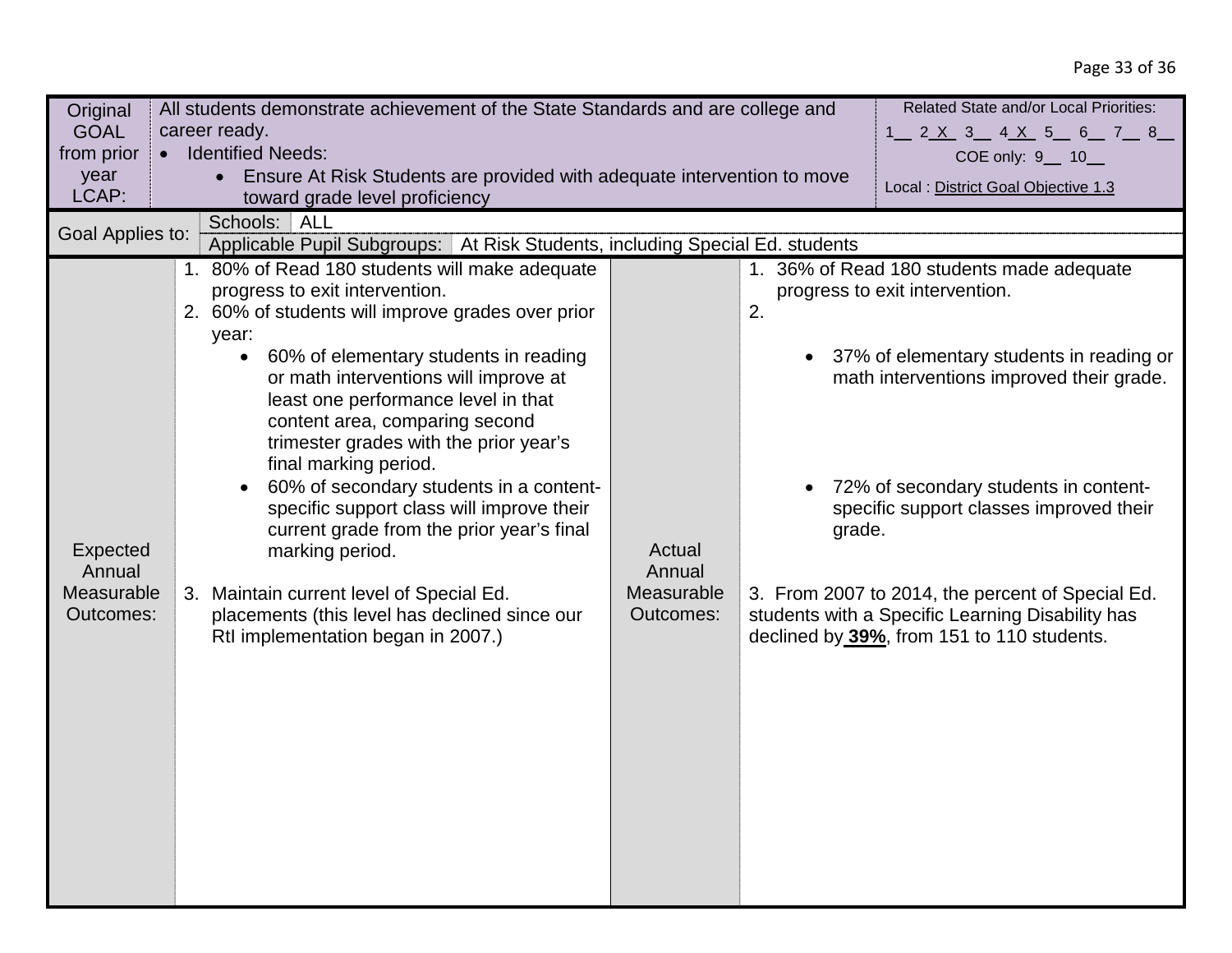| <b>LCAP Year: 2014-15</b>                                                                                                                                                                                    |                                                      |                                                                                                                                                                                                                                                                                                                                                                                                                                                                                                                                                                                                                                                                                                                                                                                                                                                                                                                                                                                                                                                                                                                                                                                                                                                                                                                                                                                           |  |  |
|--------------------------------------------------------------------------------------------------------------------------------------------------------------------------------------------------------------|------------------------------------------------------|-------------------------------------------------------------------------------------------------------------------------------------------------------------------------------------------------------------------------------------------------------------------------------------------------------------------------------------------------------------------------------------------------------------------------------------------------------------------------------------------------------------------------------------------------------------------------------------------------------------------------------------------------------------------------------------------------------------------------------------------------------------------------------------------------------------------------------------------------------------------------------------------------------------------------------------------------------------------------------------------------------------------------------------------------------------------------------------------------------------------------------------------------------------------------------------------------------------------------------------------------------------------------------------------------------------------------------------------------------------------------------------------|--|--|
| <b>Planned Actions/Services</b>                                                                                                                                                                              |                                                      | <b>Actual Actions/Services</b>                                                                                                                                                                                                                                                                                                                                                                                                                                                                                                                                                                                                                                                                                                                                                                                                                                                                                                                                                                                                                                                                                                                                                                                                                                                                                                                                                            |  |  |
|                                                                                                                                                                                                              | <b>Budgeted</b><br><b>Expenditures</b>               | <b>Estimated</b><br><b>Actual Annual</b><br><b>Expenditures</b>                                                                                                                                                                                                                                                                                                                                                                                                                                                                                                                                                                                                                                                                                                                                                                                                                                                                                                                                                                                                                                                                                                                                                                                                                                                                                                                           |  |  |
| 1. Ensure Rtl students are getting level of support<br>necessary to make progress toward grade level or<br>content proficiency.<br>2. Use Aeries Analytics to better monitor progress<br>among RtI students. | \$659,000                                            | 1. Rtl teams at every site have or established<br>\$668,000<br>comprehensive procedures to identify students,<br>provide support and monitor progress among At<br>Risk Students. Increased costs are due to step and<br>column estimates. Funding is from General Fund.<br>2. The district has provided numerous trainings for<br>impacted staff on the use of Aeries Analytics.<br>Administration and RtI teams are the primary users<br>of this program. Comprehensive "student<br>dashboard" information will allow users to access<br>timely progress among Rtl students.                                                                                                                                                                                                                                                                                                                                                                                                                                                                                                                                                                                                                                                                                                                                                                                                             |  |  |
| Scope of<br>At Risk<br>service:                                                                                                                                                                              |                                                      | Scope of<br>At Risk<br>service:                                                                                                                                                                                                                                                                                                                                                                                                                                                                                                                                                                                                                                                                                                                                                                                                                                                                                                                                                                                                                                                                                                                                                                                                                                                                                                                                                           |  |  |
| ALL<br>OR:<br>Low Income pupils _ English Learners<br>Foster Youth _Redesignated fluent English proficient<br>_X_Other Subgroups:(Specify)_<br>At Risk                                                       |                                                      | ALL<br>OR:<br>Low Income pupils _English Learners<br>Foster Youth __Redesignated fluent English proficient<br>X Other Subgroups: (Specify) At Risk                                                                                                                                                                                                                                                                                                                                                                                                                                                                                                                                                                                                                                                                                                                                                                                                                                                                                                                                                                                                                                                                                                                                                                                                                                        |  |  |
| What changes in actions, services,<br>and expenditures will be made as a<br>result of reviewing past progress<br>and/or changes to goals?                                                                    | grade levels. The FTE for these services is 7.4 FTE. | We will continue to provide RtI programs and services at all school sites. The comprehensive list of these services<br>can be seen in Attachment 1. We will adjust these services annually to meet the needs of students. Specific focus<br>areas include primary grade reading intervention, math intervention at all grade levels, and literacy intervention at all<br>Our elementary and middle school reading interventions are very strong. As students leave 5 <sup>th</sup> grade, 79% of<br>students who have ever been in a reading intervention are reading at grade level. At middle school, 83% of<br>students who participated in reading interventions have made sufficient progress to exit the intervention program.<br>70% of elementary students in math interventions earned an average score of 70% or higher on the district<br>benchmark tests. At the secondary level, 72% of students in a content-specific support class improved their grade<br>over the grade earned in the final marking period of the prior year.<br>As is clear from #3 above in the Actual Annual Measurable Outcomes, we have fewer students qualifying for SPED<br>services. Those who do qualify have more pronounced learning disabilities. Despite this circumstance,<br>approximately 88% - 90% of SPED students earn a high school diploma based on data over the last three years. |  |  |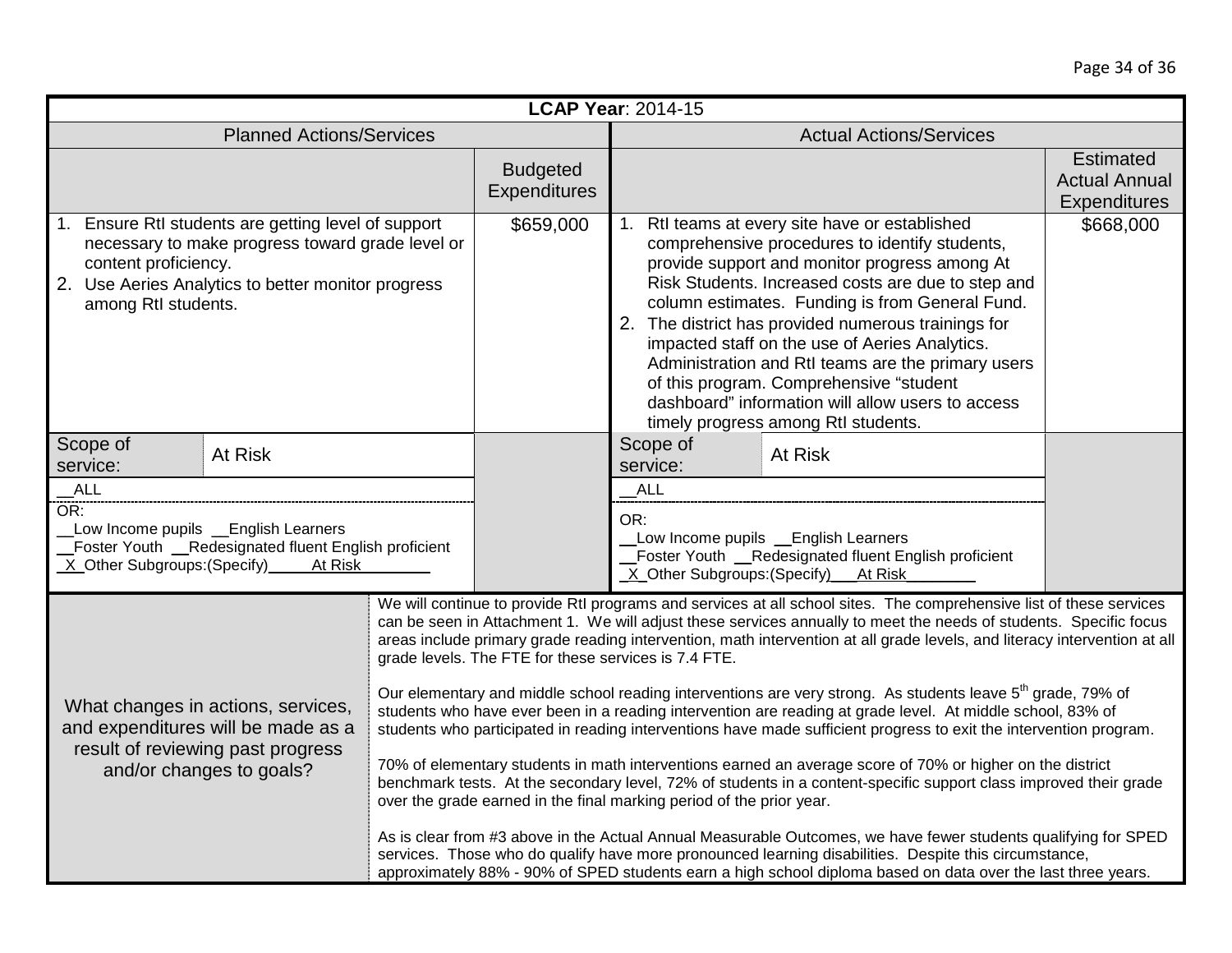#### **Section 3: Use of Supplemental and Concentration Grant funds and Proportionality**

A. In the box below, identify the amount of funds in the LCAP year calculated on the basis of the number and concentration of low income, foster youth, and English learner pupils as determined pursuant to 5 CCR 15496(a)(5).

Describe how the LEA is expending these funds in the LCAP year. Include a description of, and justification for, the use of any funds in a districtwide, schoolwide, countywide, or charterwide manner as specified in 5 CCR 15496.

For school districts with below 55 percent of enrollment of unduplicated pupils in the district or below 40 percent of enrollment of unduplicated pupils at a schoolsite in the LCAP year, when using supplemental and concentration funds in a districtwide or schoolwide manner, the school district must additionally describe how the services provided are the most effective use of funds to meet the district's goals for unduplicated pupils in the state and any local priority areas. (See 5 CCR 15496(b) for guidance.)

Total amount of Supplemental and Concentration grant funds calculated:  $\frac{1}{5}$  638,824

We receive \$638,824 of supplementary grant funding. For the 2015-16 school year, the estimated expense for intervention services will be \$685,965. Our five Identified Need areas provide significant detail of how our programs and services meet the needs of our LCAP-identified student groups. These needs include: standards-aligned materials in English language arts and mathematics; English language improvement among English learners; interventions for atrisk students, and transitional NGSS activities.

Efforts for at-risk students are described in Identified Need 4 on page 15. These interventions are over and above the level of services provided to all students. Reading and math interventions are provided for at-risk elementary students, including LCAP-identified student groups. Additionally, these elementary students are provided with before and after school interventions. At the secondary level, content-specific support classes are provided for atrisk students. Tutoring before and after school is also available. ELD support is provided to English Learners beyond the required ELD classes, with a specific emphasis on writing. A specific counselor is available for at-risk students at CHS to provide social/emotional support. The middle school provides an opportunity education option for our most challenged learners and we have a small continuation high school as an option for high school students.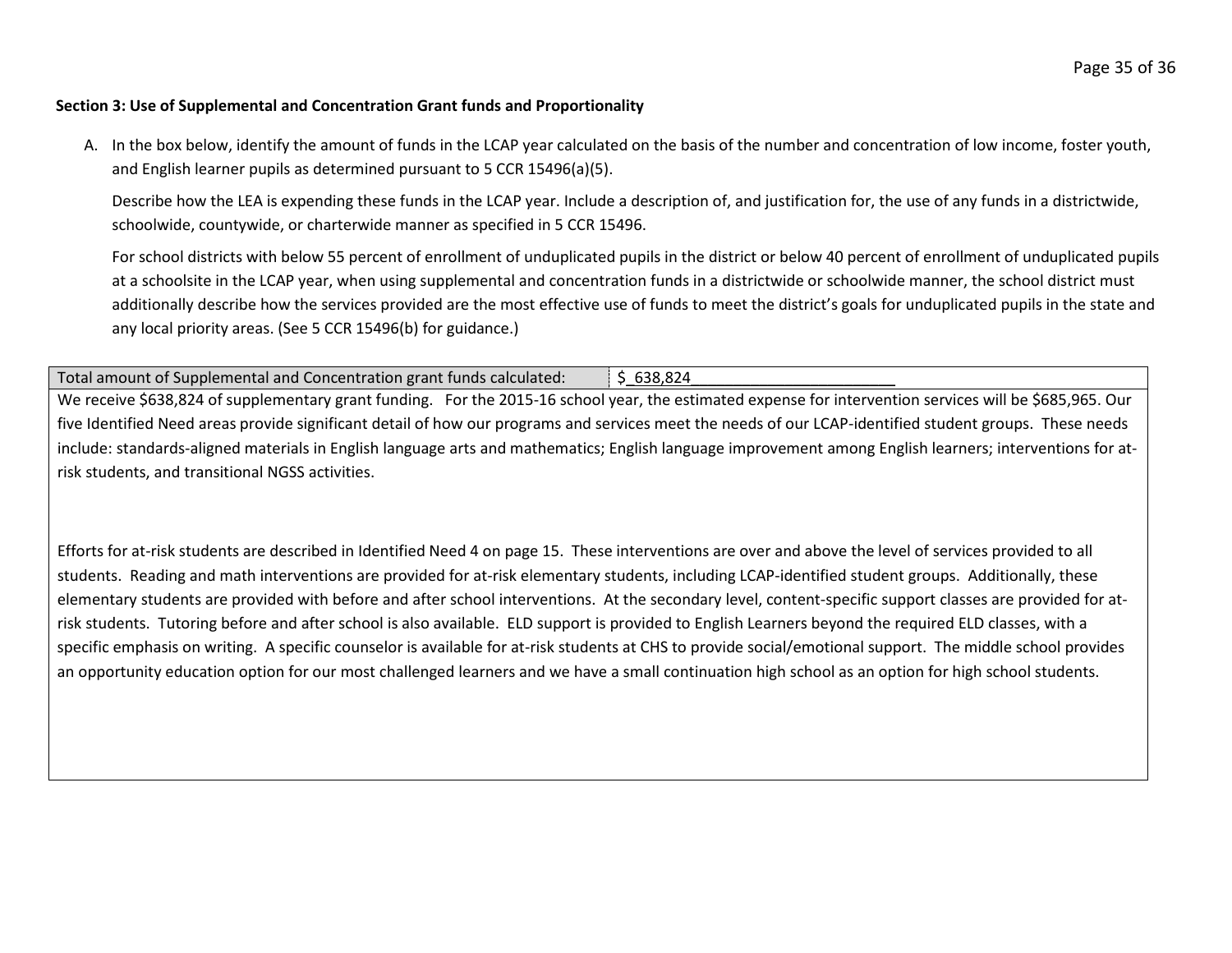B. In the box below, identify the percentage by which services for unduplicated pupils must be increased or improved as compared to the services provided to all pupils in the LCAP year as calculated pursuant to 5 CCR 15496(a).

Consistent with the requirements of 5 CCR 15496, demonstrate how the services provided in the LCAP year for low income pupils, foster youth, and English learners provide for increased or improved services for these pupils in proportion to the increase in funding provided for such pupils in that year as calculated pursuant to 5 CCR 15496(a)(7). An LEA shall describe how the proportionality percentage is met using a quantitative and/or qualitative description of the increased and/or improved services for unduplicated pupils as compared to the services provided to all pupils.

## 3.68  $\frac{1}{6}$

The Minimum Proportionality Percentage for CUSD for 2015-16 is 3.68%. We anticipate spending \$657,354 for our intervention services for 2015-16, which is in excess of the MPP requirement.

Standards-aligned instructional materials is a must. CUSD will complete this mandate in 2015-16. All schools will have new Common Core math materials and repurposed English language arts materials. English Language Development (ELD) teachers have revised the ELD Handbook and Master Plan. This includes developing a document that describes specific learning outcomes for English learners that can be shared with all elementary teachers. For at-risk students, we have comprehensive intervention programs and services that go well beyond the services provided for all pupils. These interventions are embedded during the school day, as well as before and after school. They can be seen in Attachment 1.

Efforts for at-risk students are described in Identified Need 4 on page 15. These interventions are over and above the level of services provided to all students. Reading and math interventions are provided for at-risk elementary students, including LCAP-identified student groups. Additionally, these elementary students are provided with before and after school interventions. At the secondary level, content-specific support classes are provided for at-risk students. Tutoring before and after school is also available. ELD support is provided to English Learners beyond the required ELD classes, with a specific emphasis on writing. A specific counselor is available to at-risk students at CHS to provide social/emotional support. The middle school provides an opportunity education option for our most challenged learners and we have a small continuation high school as an option for high school students.

NOTE: Authority cited: Sections 42238.07 and 52064, Education Code. Reference: Sections 2574, 2575, 42238.01, 42238.02, 42238.03, 42238.07, 47605, 47605.5, 47606.5, 48926, 52052, 52060-52077, and 64001, Education Code; 20 U.S.C. Section 6312.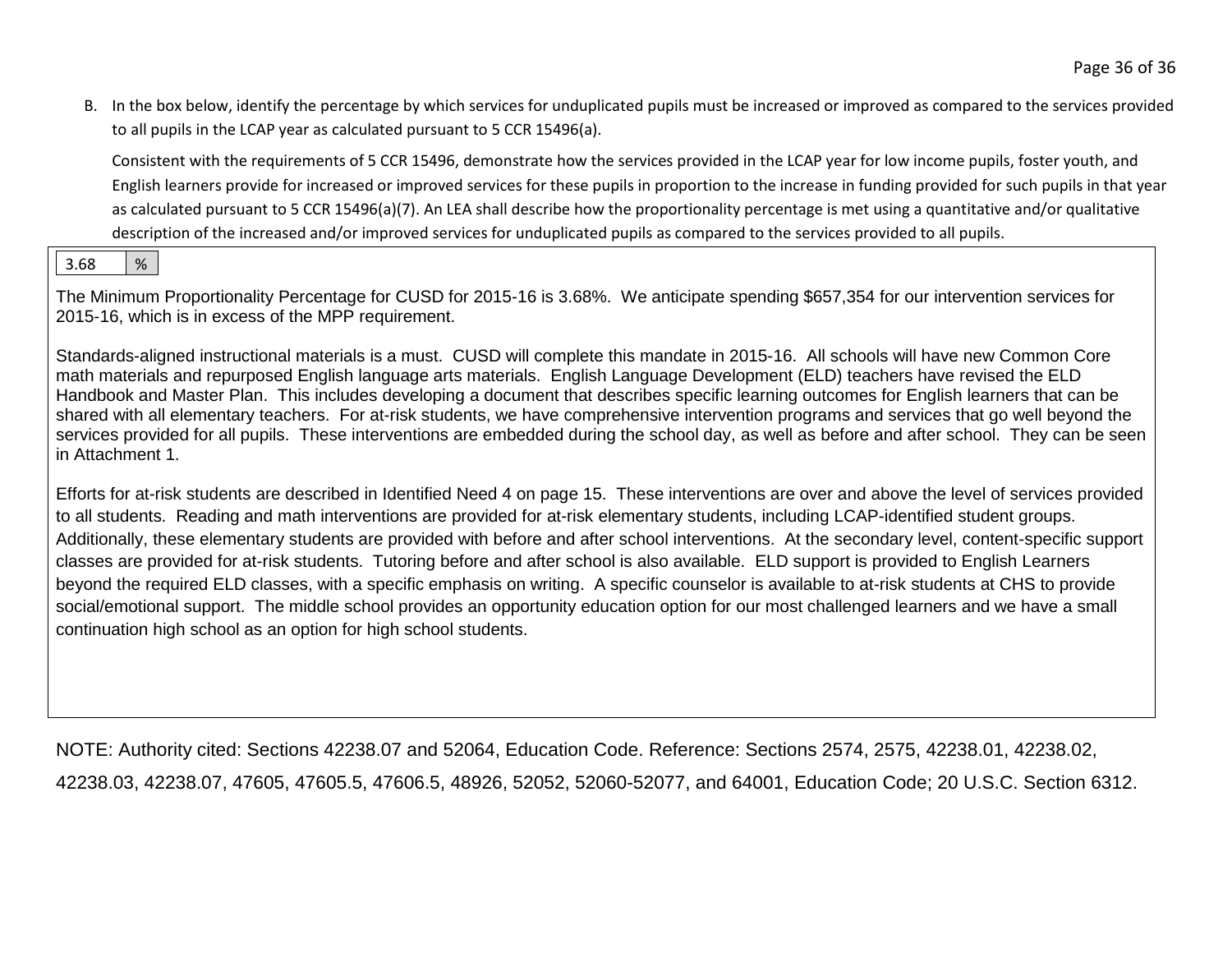# Local Control Accountability Plan (LCAP) CUSD Services Arranged by the 8 State Priorities

- This outline follows the 8 State Priorities
- Detail under each area reflects current district practice

### **1. Basic Services**

- All teachers will be appropriately assigned and credentialed
- All facilities will be maintained in good repair
- All students will have sufficient instructional materials

### **2. Implementation of State Academic and Performance Standards**

- The district will implement the Common Core Standards and Next Generation ELD Standards and transition to Next Generation Science Standards (NGSS) by 2016-17
	- o Professional Development and Curriculum Development time will be provided to fully understand and implement these standards
	- o Academic coaches will be provided at all sites for math, ELA, and NGSS
	- o School site RtI teams monitor student progress of these standards; interventions will be provided for students struggling to meet standards
- The district will implement new CCSS aligned Math Adoptions by 2015-16
	- o Professional Development will be provided for these adoptions
- All English Learners will receive English Language Development instruction and support based on CELDT performance level
	- o Next Generation ELD Standards will be implemented
	- o ELD teachers will collaborate with general education teachers to differentiate instruction in order to help EL access our core program
	- o Additional site specific interventions (System 44, Read 180, elementary reading interventions) will be provided
	- o Before and after school support programs are designed to assist students with skill development and content understanding
	- o Support classes during the school day will be provided to assist ELs (elementary: pull out ELD, reading, and math support / CMS: ELD Support, EL Push-In Support, Strategic Writing, Intensive Writing / CHS: Strategies, AVID, CAHSEE Support)
	- o Cachagua/Apple Pie preschool for EL
- Technology integration will be utilized for teaching and learning
	- o Technology goals are identified for each grade level or content area
	- o Technology Summer Institutes are provided annually for all teachers
	- o Technology coaching support is provided at each site through a district technology coach and site technology assistants
	- o CUSD will provide students in grades 3-12 with an electronic device for classroom use and at home as needed
- Students will maintain grade level proficiency in reading and math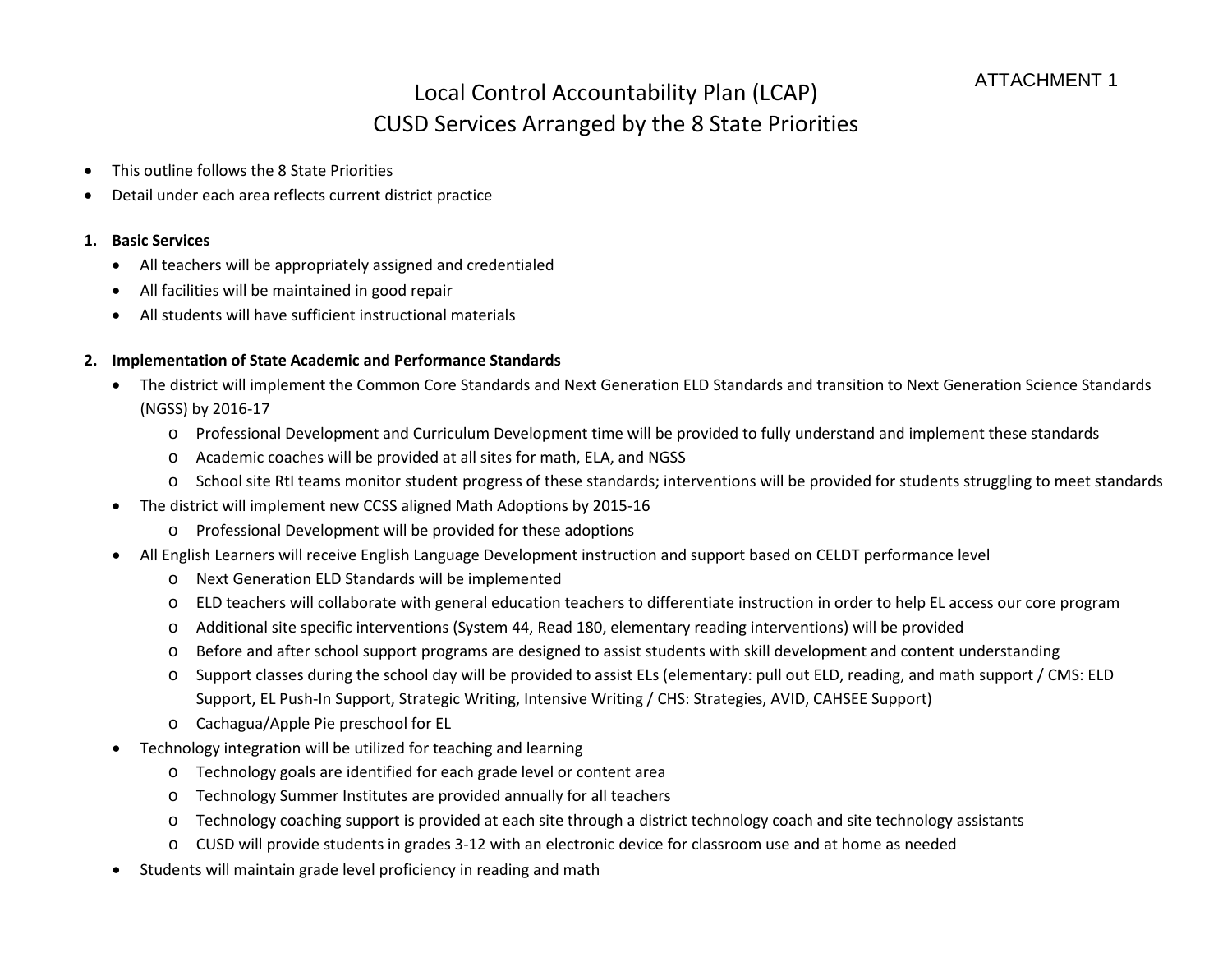## ATTACHMENT 1

- o Reading intervention will be provided in grades 1-12
	- **EXEC** Classroom level differentiation
	- **Additional Interventions:**

| ELEMENTARY:               | SECONDARY:                      | <u>ALL:</u>              |
|---------------------------|---------------------------------|--------------------------|
| -Reading support pull-out | -ELA support classes (CMS, CHS) | -Co-teaching (all sites) |
| -Title I Literacy         | -System 44 (CMS)                |                          |
| -Read Live                | -Read 180 (CMS, CHS)            |                          |
| -Imagine Learning         |                                 |                          |

- o Math interventions will be provided in grades 1-12
	- **EXEC** Classroom level differentiation
	- **Additional Interventions:**

## ELEMENTARY: SECONDARY: ALL: -iLearn community of the Math 180 (CMS/CHS) -Math 180 (CMS/CHS) -Co-teaching -iPass Math (Elementary) -FASST Math -Math support class (CMS, CHS) -After school tutoring or HW support -iPass Math  $-$  Office hours (CHS)

• CUSD will use the Professional Learning Community model as our routine approach for continuous improvement

#### **3. Parental Involvement**

- Parents are annually informed of district, school, and classroom policies, procedures and expectations
- Every two years a survey of parent satisfaction is distributed to all parents. Input is used to assist our continuous improvement efforts
- CUSD will use representative parent committees to involve parents in decisions at schools and district to include:
	- o School Site Council (SSC), English Learner Advisory Committee (ELAC), Parent Teacher Association/Organization (PTA/PTO), LCAP Parent Advisory Committee
- Each site will develop a parent support plan as needed to address topics such as:
	-
	- o Parenting<br>
	o Computer/Communication Skills<br>
	o Puberty Ed Info. fo o Computer/Communication Skills o Puberty Ed Info. for Parents
	- o Life Skills Training (Cachagua, CCS, CMS) o Internet Safety
	- o Elective Opportunities for Advanced Learners o Positive Solutions for Families<br>
	o Drug/Alcohol Awareness o Writing Program Support
	-
	-
- 
- 
- 
- 
- o Drug/Alcohol Awareness o Writing Program Support
- o College Information o EL Parent Support at CCS and Tular
- **4. Student Achievement**
	- Core program assessments
	- District writing benchmarks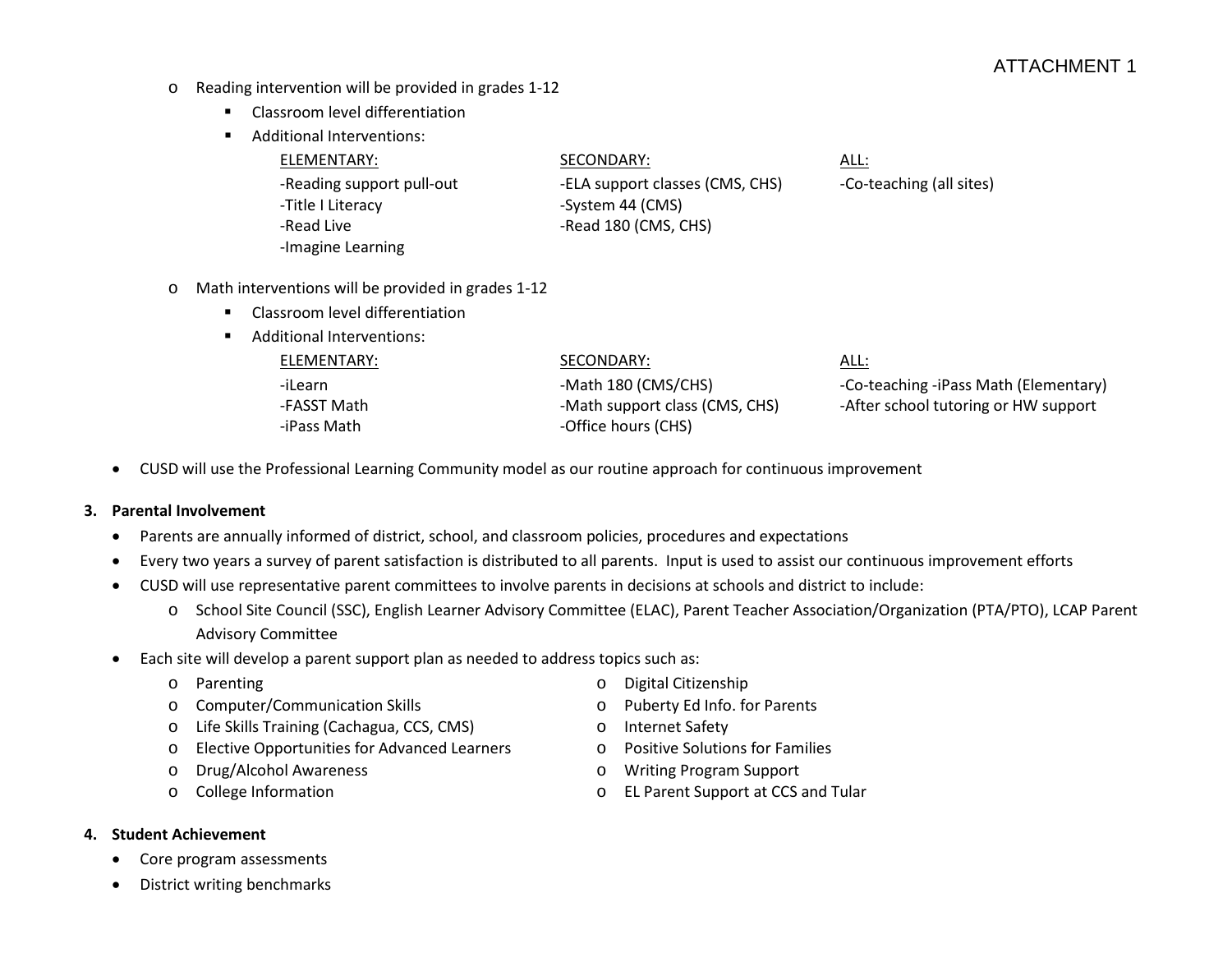- Interim SBAC math benchmarks
- DIBELS, SRA (reading), SMA (math)
- Class grades
- State Assessments
	- o SBAC
	- o High School Exit Exam
	- o CELDT
	- o Physical Fitness Testing
- Dropout rate
- Graduation rate
- Percent of EL students redesignated
- Percent of Special Education students meeting IEP Goals
- Percent of AP students passing AP tests
- SAT/ACT performance goals
- Academic Performance Index

### **5. Pupil Engagement**

- Create a wrap-around student support approach to address the needs of the "whole child"
	- o Provide academic, social-emotional, and crisis counseling at all levels
	- o Provide adequate site staffing: teachers, instructional aides, counselors, community liaisons, administrators
	- o Explore and pilot student support models to improve students' academic achievement and also address needs beyond academics that impact learning
- Develop expanded opportunities for students at/above grade level to encourage continued growth.
	- o Differentiated Instruction
	- o Elective Opportunities for Advanced Learners (elementary)
	- o Cluster grouping at CMS
	- o Honors classes at CHS
	- o Advanced Placement at CHS
	- o CTE Options
	- o CJSF
	- o 1:1 Middle School World Language
	- o Leadership Programs
- Provide options for middle school and high school students who do not succeed in the regular program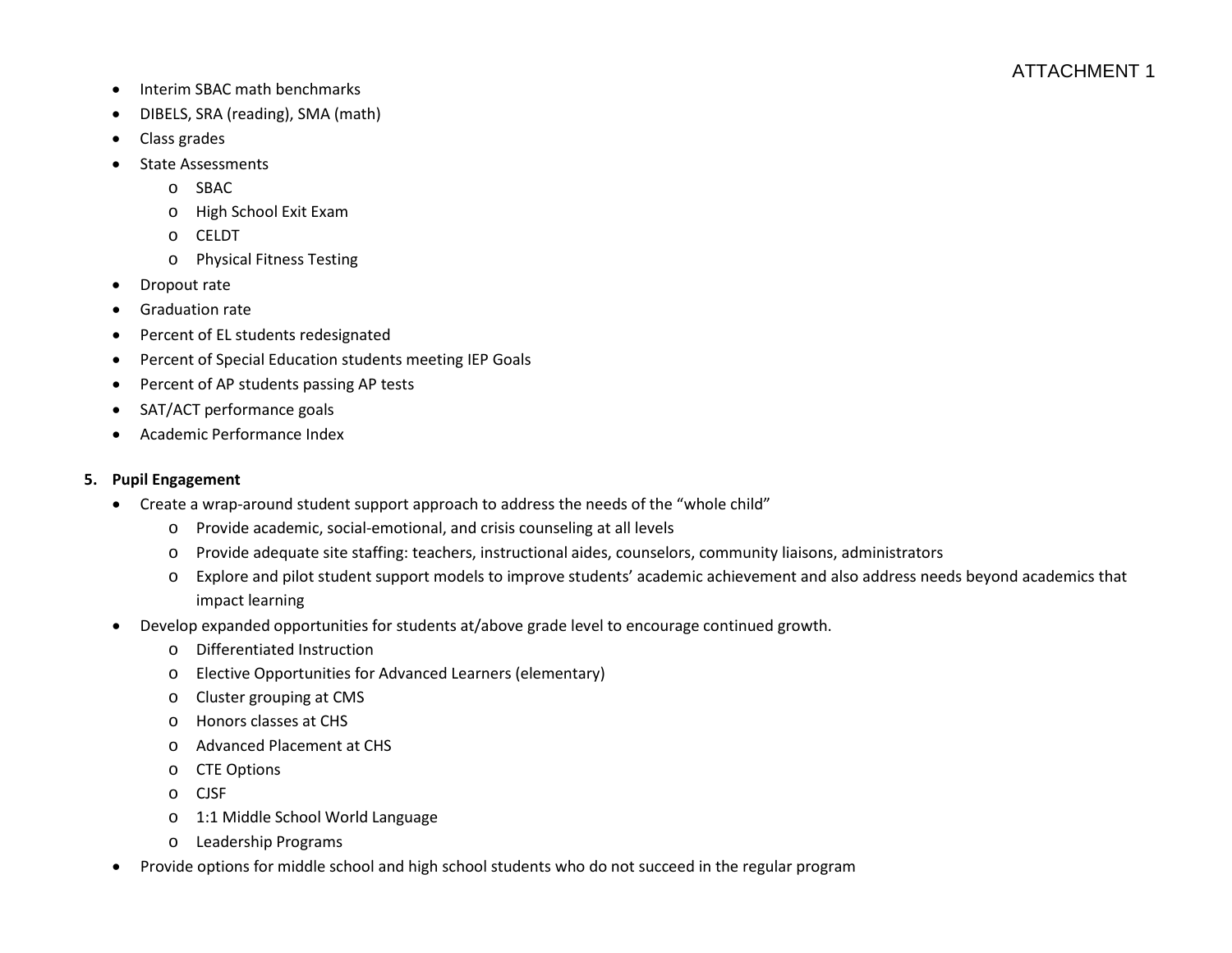- o Independent Study
- o Opportunity classes at CMS
- o Strategies classes at CHS
- o Carmel Valley High School

### **6. School Climate**

- Minimize suspensions/expulsions
	- o In-school suspension program (possible expansion to CHS)
	- o Use Power Forward to reduce suspension terms
	- o Voluntary Random Drug Testing
	- o Saturday School
- Promote a bully-free environment
	- o All schools will provide site-specific programs (Challenge Day, Ohana Day, WeTip, Not In Our School, Weekly Gathering, Life Skills Training, Digital Citizenship, Unity Day, NCBI )
	- o School assemblies will address the importance of bully-free environments
- Each site will implement a Character Development program to include our Pillars of Character
- Every site will emphasize safety as a clear priority
	- o Review/improve procedures as a result of annual safety audits
	- o Provide annual training to all staff on safety procedures
	- o Implement Door Block system for Hostile Intruder protocol
	- o Conduct, review, and improve safety drills and emergency preparedness multiple times each year, to include an occasional full evacuation drill with support of local emergency agencies
	- o Personal safety in-services
	- o Child safety workshops K-5
- Recruit, train, and develop the best employees for every staff position
- Each site will recognize excellence among students and staff. The district will recognize both classified and certificated Employees of the Month
- Drug/Alcohol Prevention
	- o Student Assistance Program **by Community Community** Communication ALOHA Program
	-
	-
	-
	- o Sober Grad Night **but a struck of the Sober Crad Night** o Power Forward
- - o Life Skills Training o Annual Anti-Drinking and Driving Event
	- o Social Norms Campaign o Voluntary Random Drug Testing Program
	- o AlcoholEDU o Random K9 Contraband Sweeps
		-